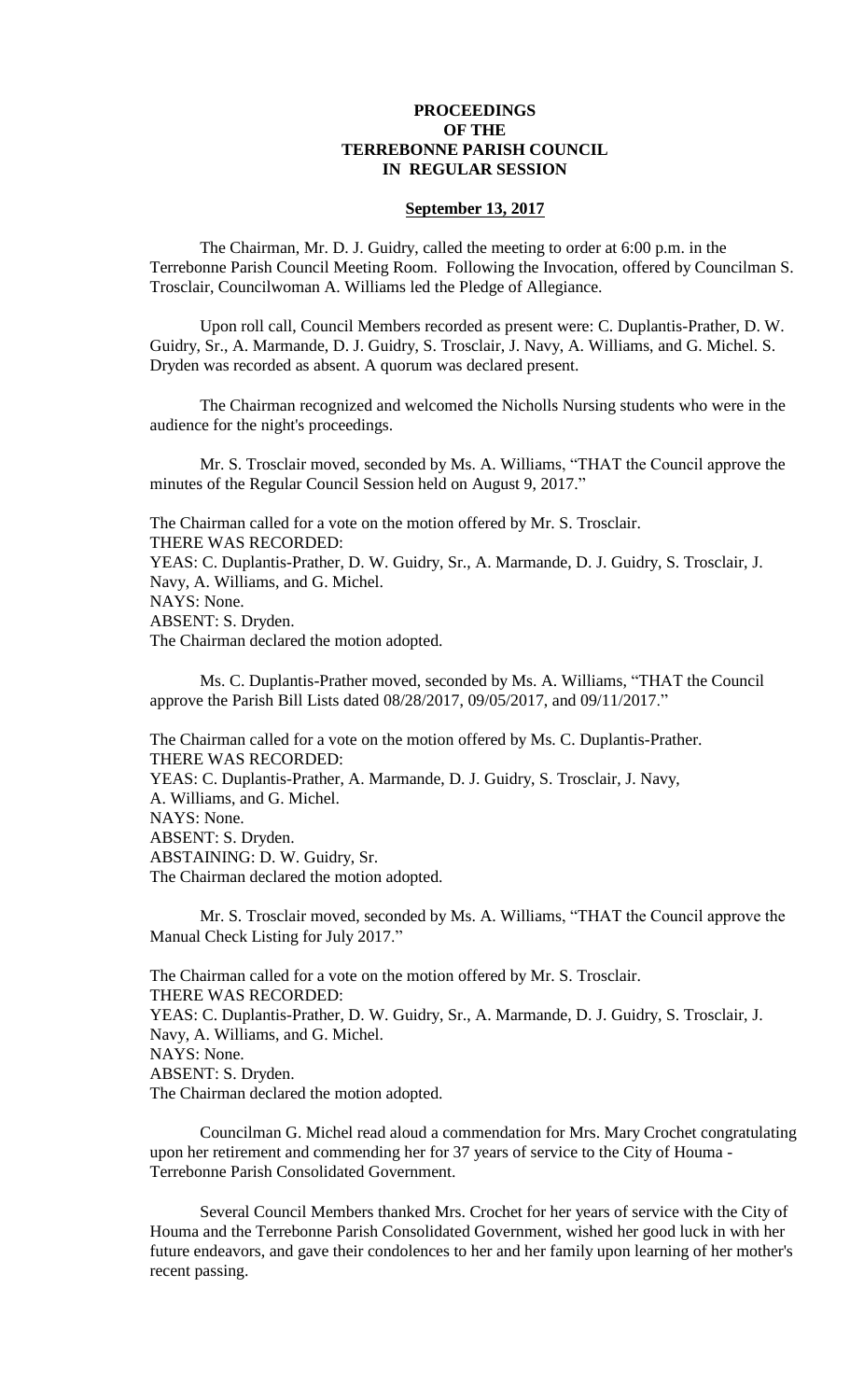The Chairman recognized and welcomed Mr. David Leboeuf, Constable and Mr. Danny Babin, past Councilman who were in the audience for the night's proceedings.

Councilwoman C. Duplantis-Prather read aloud a proclamation declaring September 22 and 23, 2017 as "Best of the Bayou Festival Weekend in Houma-Terrebonne."

Parish President Gordon Dove presented the proclamation and received a framed poster for the event as a token of appreciation on behalf of the Best of the Bayou Festival Steering Committee.

Councilman S. Trosclair read aloud a proclamation declaring September 17 through 23 as "Constitution Week in Houma-Terrebonne."

Ms. Rina Labat and Ms. Lola Ledet accepted the proclamation on behalf of the Bayou Lafourche chapter of the Daughters of the American Revolution and thanked the Council for their recognition of the Chapter's winning first place in their Constitution scrapbook competition. They also provided flyers to the general public in regards to Constitution Week.

Councilwoman A. Williams read aloud a proclamation declaring September 2017 as "Workforce Development Professionals Month in Houma-Terrebonne."

Kristine Strickland, Fletcher Technical Community College Chancellor, received the proclamation and thanked the Council for their recognition.

Several Council Members congratulated Ms. Strickland and Fletcher College on their success in recent years and shared their support for continued cooperation in providing for the workforce of Terrebonne Parish.

The Chairman then opened the floor to the public who wished to address the Council relative to Recreation.

Mr. Logan "Hank" Babin, III, Chairman of the Houma-Terrebonne Chamber of Commerce's Task Force on Recreation, presented to the Council a review of the Task Force's Executive Summary recommendations for Parish Recreation with several items in reference to the Bayou Country Sports Park.

Councilman D. W. Guidry, Sr. thanked Mr. Babin for his presentation and suggested that considering the Sports Park as an opportunity for economic development as well as recreation may encourage other options for the completion of the Bayou County Sports Park.

Upon request, Mr. Babin clarified the Chamber's current position against the consolidation of Parish Recreation.

Councilwoman A. Williams echoed Councilman D. W. Guidry's suggestion via possible public-private partnerships for the completion of the Bayou Country Sports Park then suggested that the tax millages levied for recreation be reviewed to determine if improvements could be made that would better accommodate Parish Recreation. She also encouraged Recreation board members to meet with the Chamber of Commerce and the general public to determine how to implement changes that would improve Parish Recreation.

Parish President Gordon Dove gave a brief report on the progress on the opening of the soccer fields at the Bayou Country Sports Park and the status of potential state funding. He then suggested that Recreation District 2,3 should consider funding the completion of the girls' baseball fields at the Sports Park, which could then provide greater opportunities for further funding the completion of the Bayou Country Sports Park.

Councilwoman C. Duplantis-Prather voiced her support of the Bayou Country Sports Park and the renovation of the Williams Avenue Park. She then reported on a grant that would provide for the sidewalks and bike trails in the Williams Avenue area and voiced her support for the continued cooperation and progress in improving Recreation across the Parish.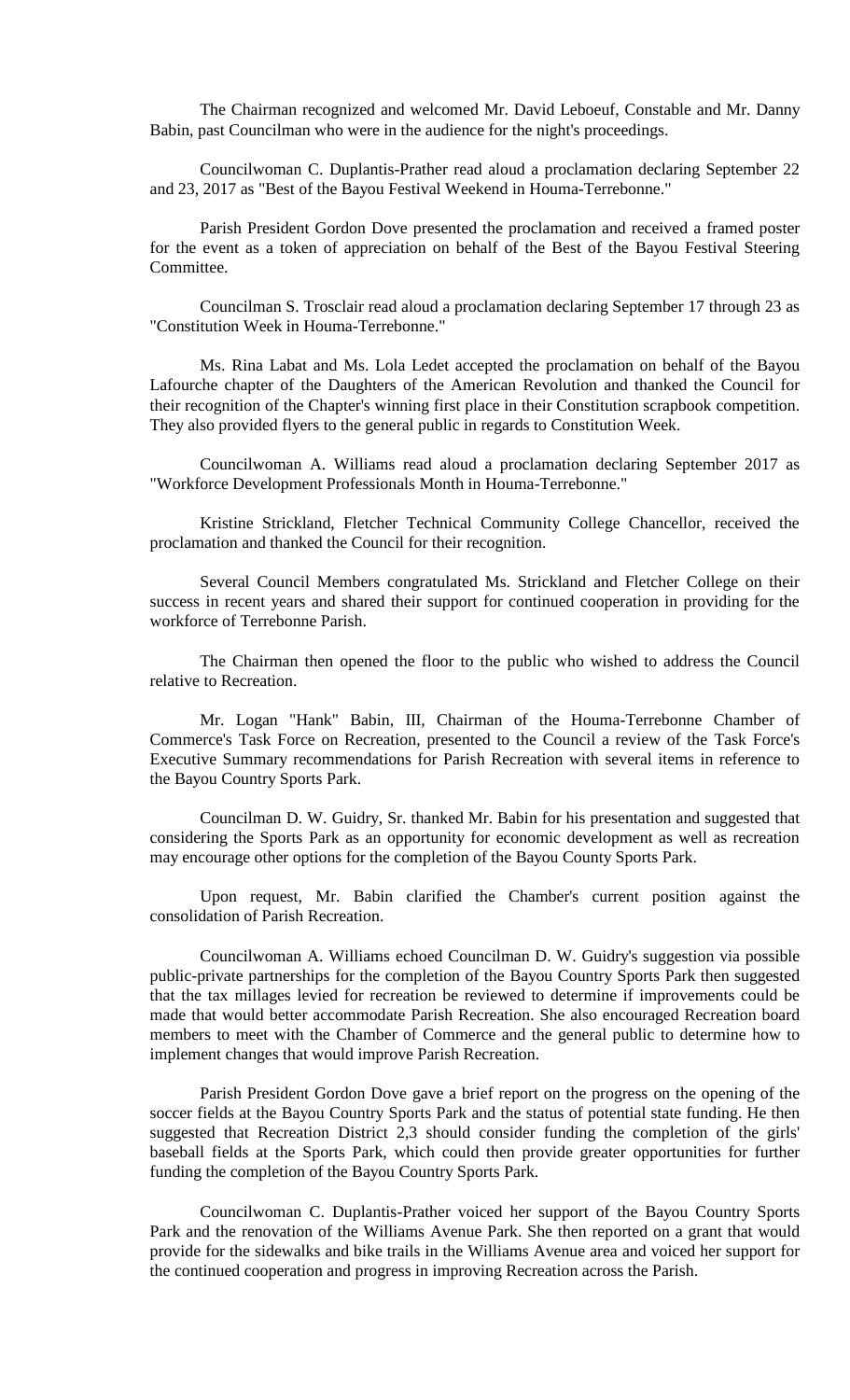Mr. Colin Seibert, Houma resident, voiced his concerns regarding the state of the recreation facilities in the Parish with the funding provided to the Recreation districts. Upon request, Mr. Seibert clarified that his concerns for the state of facilities in Terrebonne Parish are in comparison to those in other locations where he had attended competitions.

Councilman S. Trosclair shared his viewpoint regarding continued construction of sports complexes as it pertained to rural area recreation facilities and greater economic development.

Councilman D. W. Guidry, Sr. suggested that the location of the Bayou Country Sports Park could provide for more community use alongside commercial use and that the local community itself plays a major role in providing for the athletic competitions held in the Parish.

Councilman A. Marmande voiced his support for additional oversight and the recreation districts that serve his constituents and as well as his encouragement for greater cooperation in the completion of the Bayou Country Sports Park.

Ms. Kate Theriot, Houma-Terrebonne Chamber of Commerce Board Chairperson, voiced her support of the Task Force's recommendations and suggested that recreation programs should also be made available to the growing number of older residents in the Parish to maintain a higher quality of life for all residents in the Parish. She also announced that the Chamber of Commerce supported the ordinance to be discussed later in the evening regarding Recreation District No. 11.

Ms. Suzanne Nolfo Carlos, Houma resident, gave a brief report on health behaviors in the Parish and the organizing of the Chamber of Health Leadership Alliance and asked that the Parish Government and Recreation Districts be included in efforts to provide a wider range of activities for all residents. She then voiced concerns with the annual millage funds collected for recreation compared to their results in some areas of the Parish and suggested other venues for new activities that could be provided for new recreation programs.

Councilwoman C. Duplantis-Prather shared her intention of developing a community park in the Lisa Park area as well as her thoughts regarding other facilities in her district, asking that recreation programs should include the young and the elderly to encompass all of the Parish.

Mr. Hank Babin, on behalf of Ms. Aimee Rome, Executive Officer of the Bayou Board of Realtors, voiced the Board of Realtors' support for the Chamber of Commerce's Task Force on Recreation recommendations.

Mr. Matt Kelso, Houma resident, shared his experiences as an educator and coach in the Parish regarding recreation facilities and shared his concerns with the Parish's progress on recreation and accommodations for running, cycling, or soccer.

Ms. C. Duplantis-Prather moved, seconded by Ms. A. Williams, "THAT Mr. Kelso's time to speak be extended by one minute."

The Chairman called for a vote on the motion offered by Ms. C. Duplantis-Prather. THERE WAS RECORDED:

YEAS: C. Duplantis-Prather, D. W. Guidry, Sr., A. Marmande, D. J. Guidry, S. Trosclair, J. Navy, A. Williams, and G. Michel.

NAYS: None.

ABSENT: S. Dryden.

The Chairman declared the motion adopted.

Mr. Kelso suggested that the completion of the Bayou Country Sports Park's and its expected hosting duties would be considered by tournament organizers to allow for greater participation of teams.

Councilman D. W. Guidry, Sr. shared his resolve for the completion of the Bayou Country Sports Park. He then explained bicycle use on public roadways to clarify an earlier issue of areas with specific markings that designated bicycle lanes, and stated that a grant has been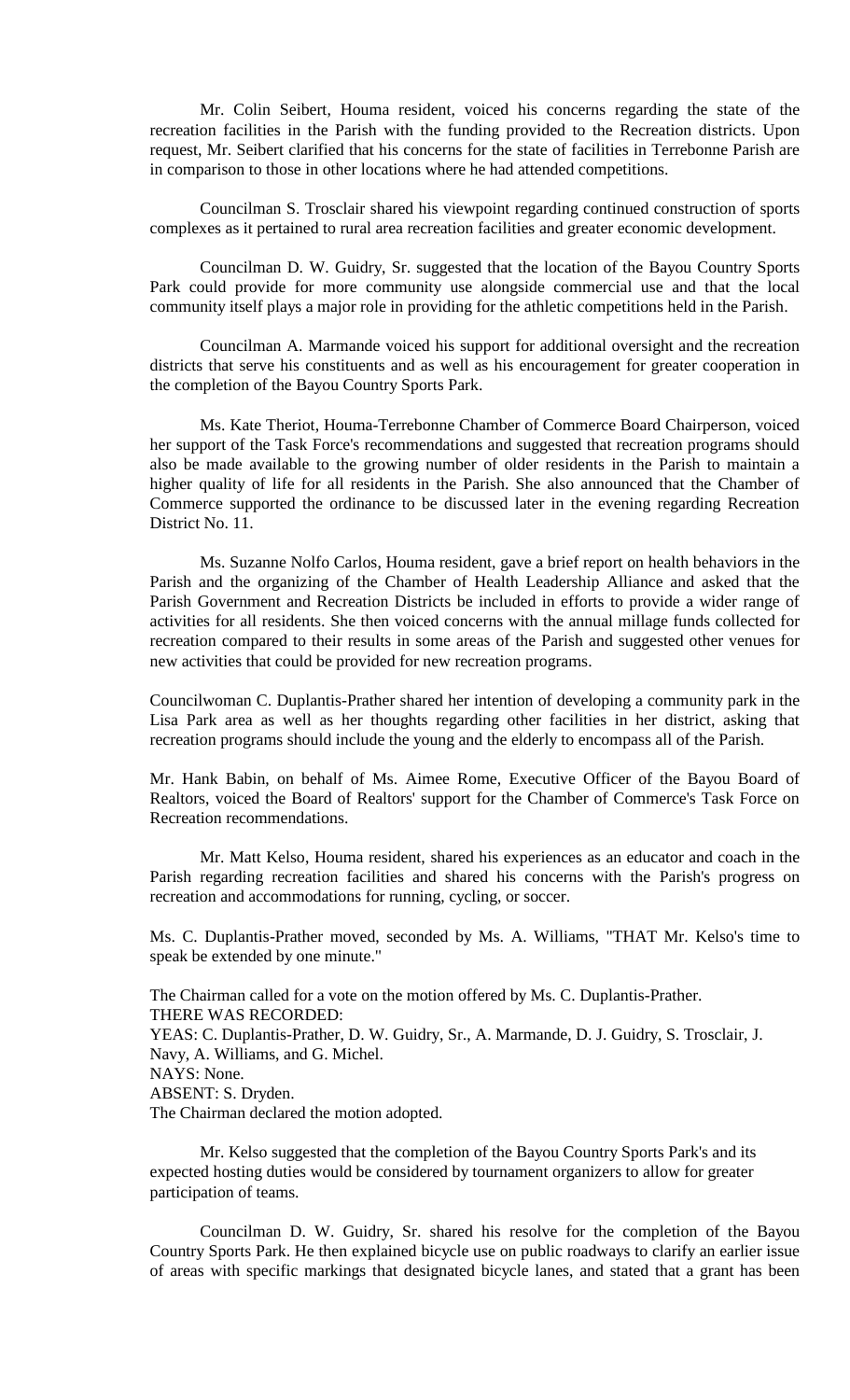applied for that would provide funding for an eventual bicycle trail from the Houma-Terrebonne Civic Center to the Bayou Country Sports Park.

Mr. Edgar (Ed) Bice, IV echoed Mr. Kelso's viewpoint on the Sports Park and its ability to bring in adequate revenue and shared his confusion regarding the assumption that the Sports Park would be designated only for traveling teams to participate in local competitions. He also shared his optimism that the Sports Park could provide a quality of life improvement for Terrebonne Parish.

Councilman D. W. Guidry shared his experiences in providing attractive options for recreation and lifestyle accommodations that would bring in new people to the Parish.

Mr. Rob Hamilton, Houma resident, shared his concerns with accountability regarding the completion of the Bayou Country Sports Park, shared his experiences and difficulties being a coach in the Parish, and gave support for consolidation and additional oversight on the Recreation Districts.

Mr. S. Trosclair moved, seconded by Ms. A. Williams, "THAT, it now being 6:30 p.m., the Council open public hearings." The Chairman called for a vote on the motion offered by Mr. S. Trosclair. THERE WAS RECORDED: YEAS: C. Duplantis-Prather, D. W. Guidry, Sr., A. Marmande, D. J. Guidry, S. Trosclair, J. Navy, A. Williams, and G. Michel. NAYS: None. ABSENT: S. Dryden. The Chairman declared the motion adopted.

The Chairman recognized the public for comments on the following:

A. A proposed ordinance to declare as surplus a tax property adjudicated to the Terrebonne Parish Consolidated Government, Lots 8,9,10, 11, 12, and 13 and rear portions of lots 4, 5, 6, and 7 of Argyle Plantation Subdivision, with an owner of Record of James E. Buck, Jr., and to address other matters relative thereto.

There were no comments from the public on the proposed ordinance.

Mr. D. W. Guidry, Sr. moved, seconded by Mr. G. Michel, "THAT the Council close the aforementioned public hearing."

The Chairman called for a vote on the motion offered by Mr. D. W. Guidry, Sr. THERE WAS RECORDED: YEAS: C. Duplantis-Prather, D. W. Guidry, Sr., A. Marmande, D. J. Guidry, S. Trosclair, J. Navy, A. Williams, and G. Michel. NAYS: None. ABSENT: S. Dryden. The Chairman declared the motion adopted.

# **OFFERED BY: MR. D. W. GUIDRY, SR. SECONDED BY: MR. G. MICHEL**

#### **ORDINANCE NO. 8876**

AN ORDINANCE DECLARING PROPERTY ADJUDICATED TO TERREBONNE PARISH CONSOLIDATED GOVERNMENT AS SURPLUS AND NOT NEEDED FOR A PUBLIC PURPOSE**; LOTS 8, 9, 10, 11, 12 & 13 AND REAR PORTION OF LOTS 4, 5, 6 & 7 OF ARGYLE PLANTATION S/D, COMMENCING 10 ACRES FROM BAYOU BLACK AND EXTENDING TO THE**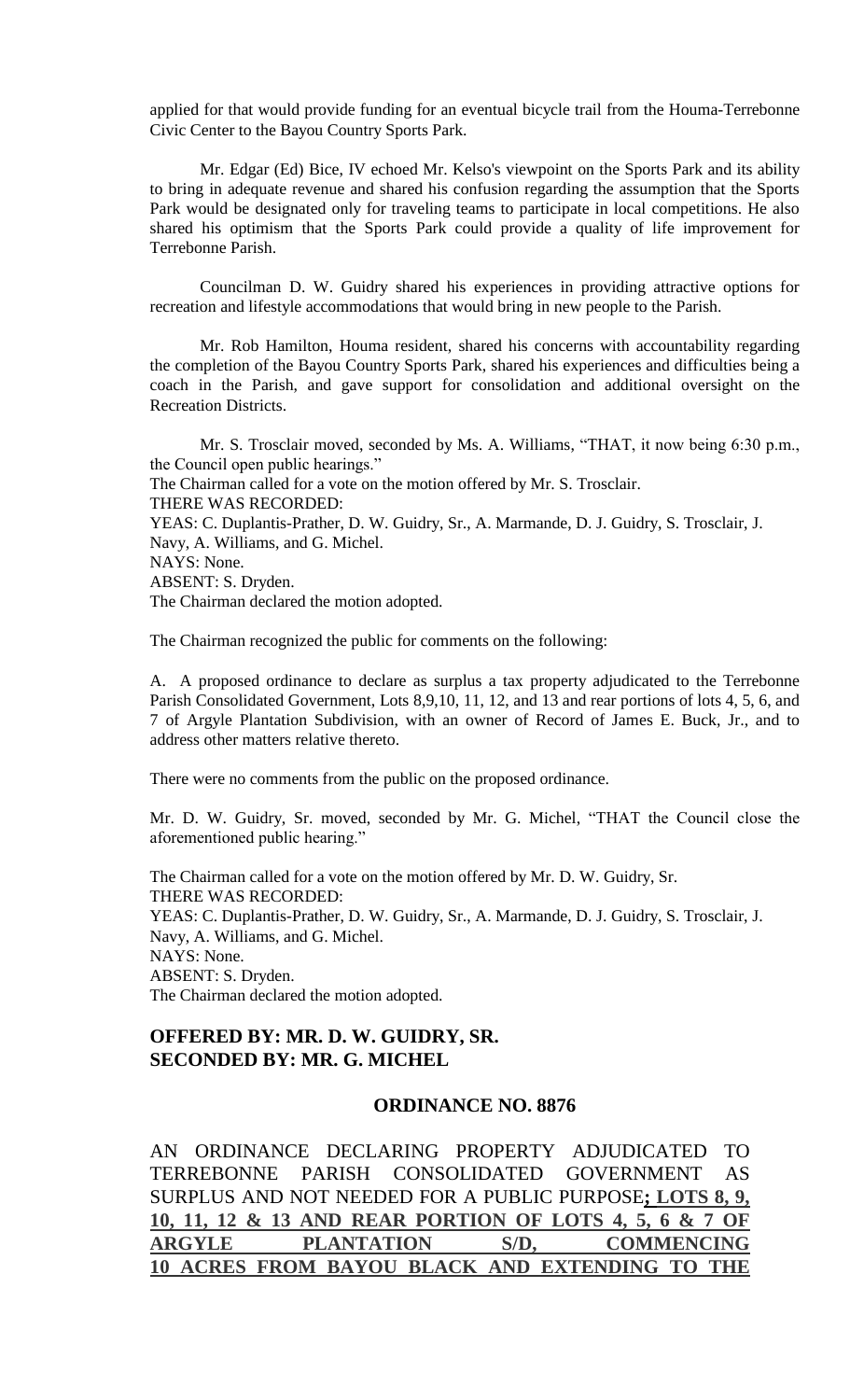**REAR TO REACH THE BONVILLAIN CANAL, IN SECTION 104 T17S R17E. LESS PORTION OF TRACT LOCATED SOUTH OF INTRACOASTAL CANAL. LESS STRIP SOLD T.P.P.J. (.087 ACRES) CB 786/127.) (PARCEL #38740)** WITH AN OWNER OF RECORD OF **JAMES E. BUCK, JR**. AND TO ADDRESS OTHER MATTERS RELATIVE THERETO.

**WHEREAS**, **2.5000%** of immovable property owned by **JAMES E. BUCK, JR.** and described below was adjudicated to the Terrebonne Parish Consolidated Government on **JULY 2, 2013** for nonpayment of taxes; and

**WHEREAS**, LA R.S. 47:2196, *et seq.* authorizes the parish to sell adjudicated property in accordance with law; and

**WHEREAS**, the three (3) year period for redemption provided by Art. 7, §25 of the Louisiana Constitution has elapsed without redemption; and

**WHEREAS**, the Terrebonne Parish Consolidated Government now wishes to declare the property described below surplus and not needed for a public purpose and to dispose of said property in accordance with LA R.S. 47:2196, *et seq*.; and

**NOW BE IT ORDAINED** by the Terrebonne Parish Council, on behalf of the Terrebonne Parish Consolidated Government, that the following described property adjudicated to the Terrebonne Parish Consolidated Government, with an owner of record of **JAMES E. BUCK, JR**. and depicted on the attached plat, if any, is hereby declared surplus:

**LOTS 8, 9, 10, 11, 12 & 13 AND REAR PORTION OF LOTS 4, 5, 6 & 7 OF ARGYLE PLANTATION S/D, COMMENCING 10 ACRES FROM BAYOU BLACK AND EXTENDING TO THE REAR TO REACH THE BONVILLAIN CANAL, IN SECTION 104 T17S R17E. LESS PORTION OF TRACT LOCATED SOUTH OF INTRACOASTAL CANAL. LESS STRIP SOLD T.P.P.J. (.087 ACRES) CB 786/127.) (PARCEL #38740.)**

**BE IT FURTHER ORDAINED**, by the Terrebonne Parish Council, on behalf of the Terrebonne Parish Consolidated Government, that Administration be hereby authorized to dispose of the property in accordance with LA R.S. 47:2196, *et seq*. and inclusive of the following terms.

# **SECTION I**

Each bid shall be accompanied by a deposit in the form of a Certified Check, Cashier's Check, Money Order or Bid Bond with Power of Attorney (Letters of Credit WILL NOT be accepted) in the amount of five percent (5%) of the proposed price made payable to the Terrebonne Parish Consolidated Government. Bid deposits made for non-winning bids shall be returned. The bid deposit made with the winning bid shall be non-refundable, unless redemption occurs, and paid towards the purchase price. The balance of the purchase price is due at the time of closing and payable in the form of a Certified Check, Cashier's Check, or Money Order.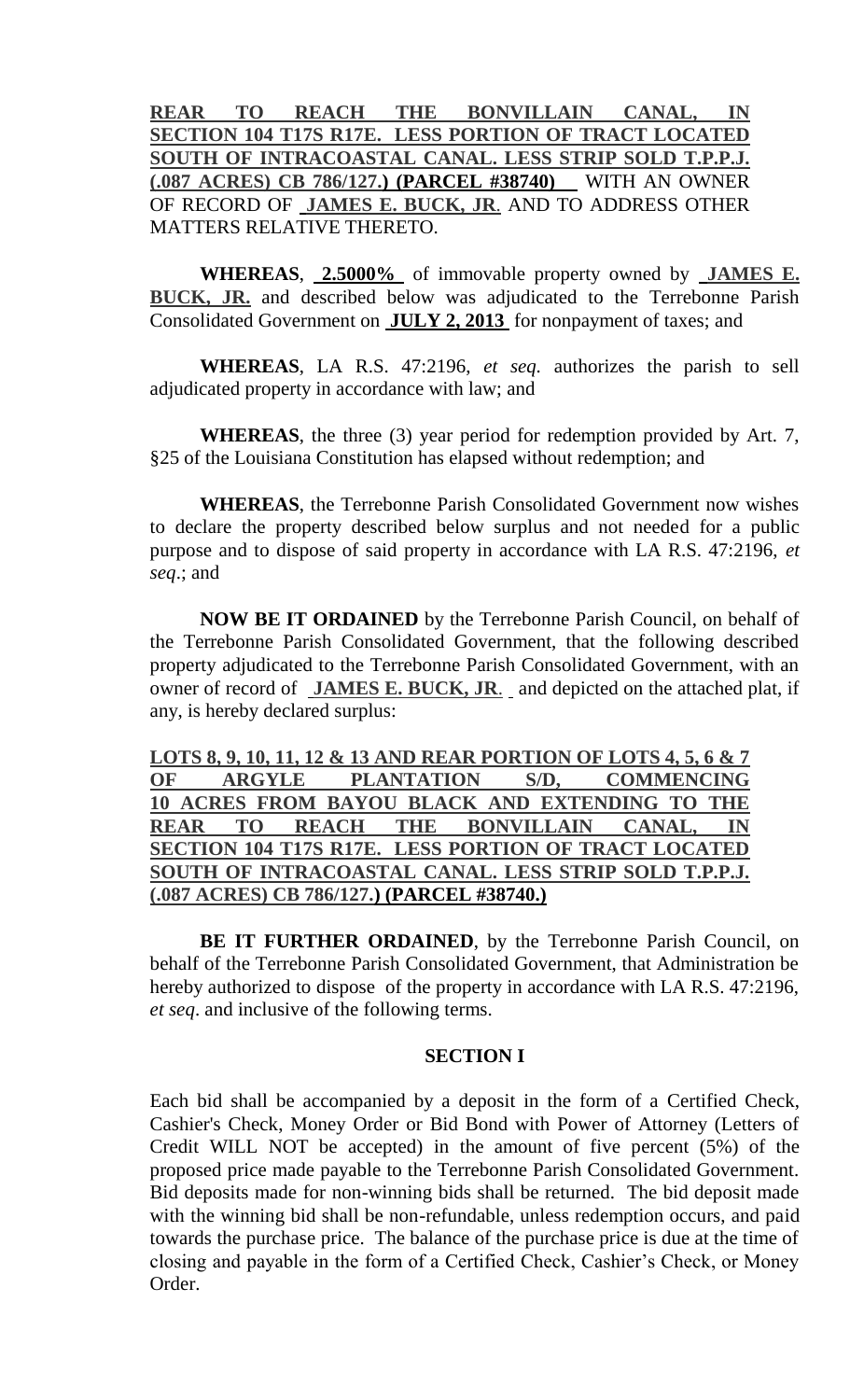# **SECTION II**

Additionally, the winning bidder shall bear the cost of recording the sale document into the conveyance records of the Parish of Terrebonne pursuant to La. R.S. 47:2207.

# **SECTION III**

The winning bidder, otherwise known as the Purchaser or Acquirer, of this adjudicated property is solely responsible for compliance with La. R.S. 47:2206 regarding notification of parties who may have had an interest in the property regarding their rights of redemption and La. R.S. 47:2208 regarding recordation of those notices. Copies of the applicable law will be distributed along with bid packets for this adjudicated property. Terrebonne Parish Consolidated Government has not and will not perform these requirements; thus, it is the purchaser's or acquiring person's responsibility to do so. Terrebonne Parish Consolidated Government encourages the Purchaser or Acquiring Person to consult legal counsel regarding Louisiana law on adjudicated property.

# **SECTION IV**

By acquiring bid documents for the bid/purchase of this adjudicated property, each bidder acknowledges that he/she/it has received all information discussed in this ordinance as well as the statutes (laws) discussed in Section II above, and that he/she/it understands these procedures must be followed in order to fully protect he/she/its rights in the adjudicated property purchased from the parish.

# **SECTION V**

If any word, clause, phrase, section or other portion of this ordinance shall be declared null, void, invalid, illegal, or unconstitutional, the remaining words, clauses, phrases, sections and other portions of this ordinance shall remain in force and effect, the provisions of this ordinance hereby being declared to be severable.

# **SECTION VI**

Any ordinance or part thereof in conflict herewith is hereby repealed.

# **SECTION VII**

This ordinance shall become effective upon approval by the Parish President or as otherwise provided in Section 2-13 (b) of the Home Rule Charter for a Consolidated Government for Terrebonne Parish, whichever occurs sooner.

This ordinance, having been introduced and laid on the table for two weeks, was voted upon as follows: THERE WAS RECORDED: YEAS: C. Duplantis-Prather, D.W. Guidry, Sr., A. Marmande, D.J. Guidry, S. Trosclair, J. Navy, A. Williams, G. Michel and S. Dryden. NAYS: None. NOT VOTING: None. ABSTAINING: None.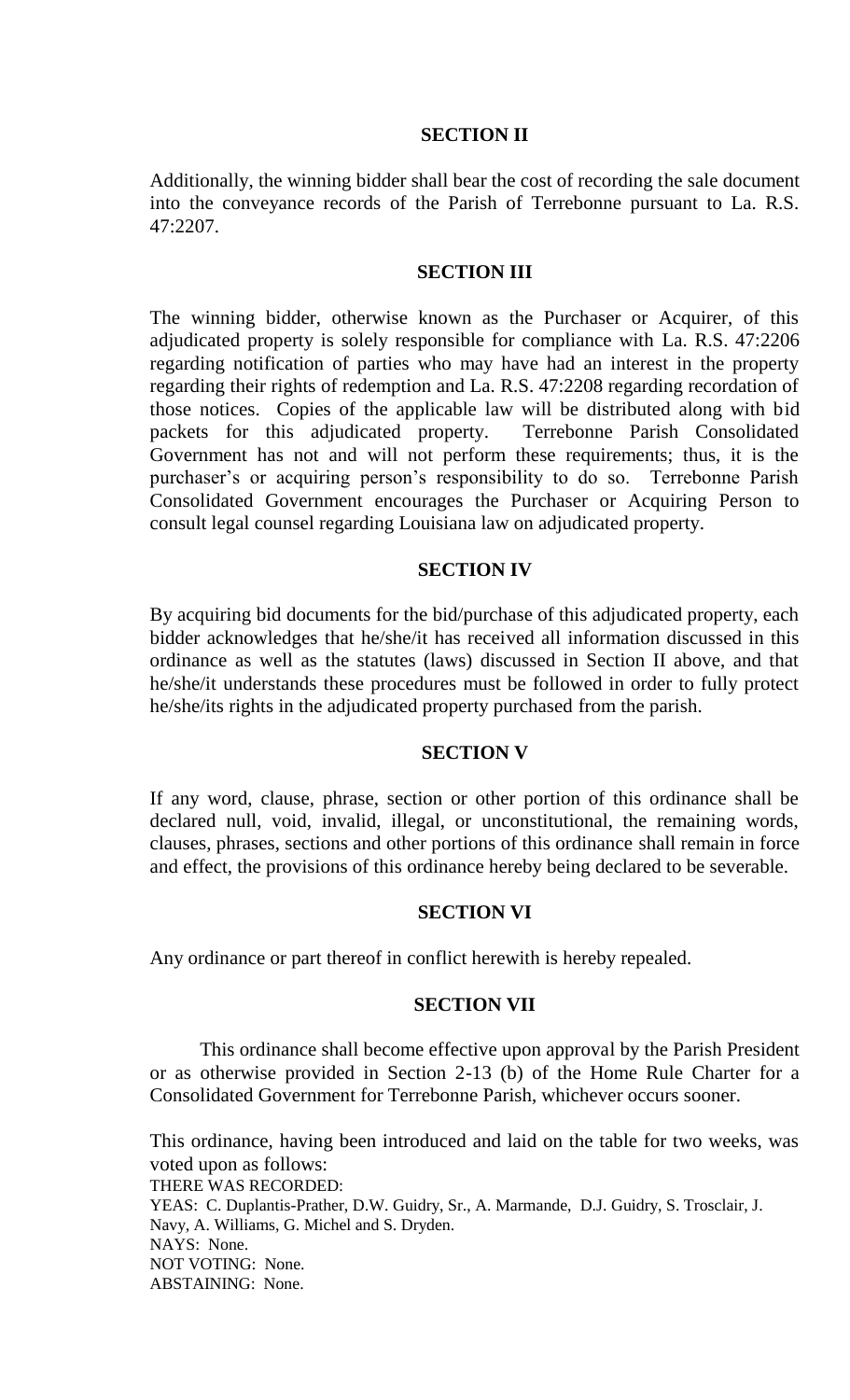ABSENT: S. Dryden. The Chairman declared the ordinance adopted on this, the 13th day September 2017.

The Chairman recognized the public for comments on the following:

B. A proposed ordinance that will amend the 2017 Adopted Operating Budget and 5-Year Capital Outlay Budget of the Terrebonne Parish Consolidated Government for the following items and to provide for related matters:

> Houma Downtown Development, \$300,000 Houma Police Dept.- LA Commission on Law Enforcement Grant, \$233,466 Multi Task Force Grant Award, \$22,949 Risk Management, \$1,391 Economic Development, \$1,000 General Fund-Office of Emergency Preparedness, \$10,000 Emergency Operations Center, \$27,979

There were no comments from the public on the proposed ordinance.

Ms. A. Williams moved, seconded by Mr. J. Navy, "THAT the Council close the aforementioned public hearing."

The Chairman called for a vote on the motion offered by Ms. A. Williams. THERE WAS RECORDED: YEAS: C. Duplantis-Prather, D. W. Guidry, Sr., A. Marmande, D. J. Guidry, S. Trosclair, J. Navy, A. Williams, and G. Michel. NAYS: None. ABSENT: S. Dryden. The Chairman declared the motion adopted.

OFFERED BY: MS. A. WILLIAMS SECONDED BY: MR. J. NAVY

#### **ORDINANCE NO. 8877**

AN ORDINANCE TO AMEND THE 2017 ADOPTED OPERATING BUDGET AND 5-YEAR CAPITAL OUTALY OF THE TERREBONNE PARISH CONSOLIDATED GOVERNMENT FOR THE FOLLOWING ITEMS AND TO PROVIDE FOR RELATED MATTERS.

I. HOUMA DOWNTOWN DEVELOPMENT, \$300,000

II. HOUMA POLICE DEPT - LA COMMISSION ON LAW ENFORCEMENT GRANT, \$233,466

III. MULTI TASK FORCE GRANT AWARD, \$22,949

IV. RISK MANAGEMENT, \$1,391

V. ECONOMIC DEVELOPMENT, \$1,000

VI. GENERAL FUND-OFFICE OF EMERGENCY PREPAREDNESS, \$10,000

VII. EMERGENCY OPERATIONS CENTER, \$27,979

### **SECTION I**

**WHEREAS**, the Downtown Development Board has received State Revenue Sharing from Hotel/Motel Tax in the amount of \$300,000, for the 2017 year, and

**WHEREAS**, \$292,000 of the Hotel/Motel Tax has been allocated by the Downtown Development Board for beautification and operations of the Folklife Cultural Museum and to help maintain the existing buildings, parks and the Court Square in the Historic District, as well as advertising to market Houma's Historic District attractions, and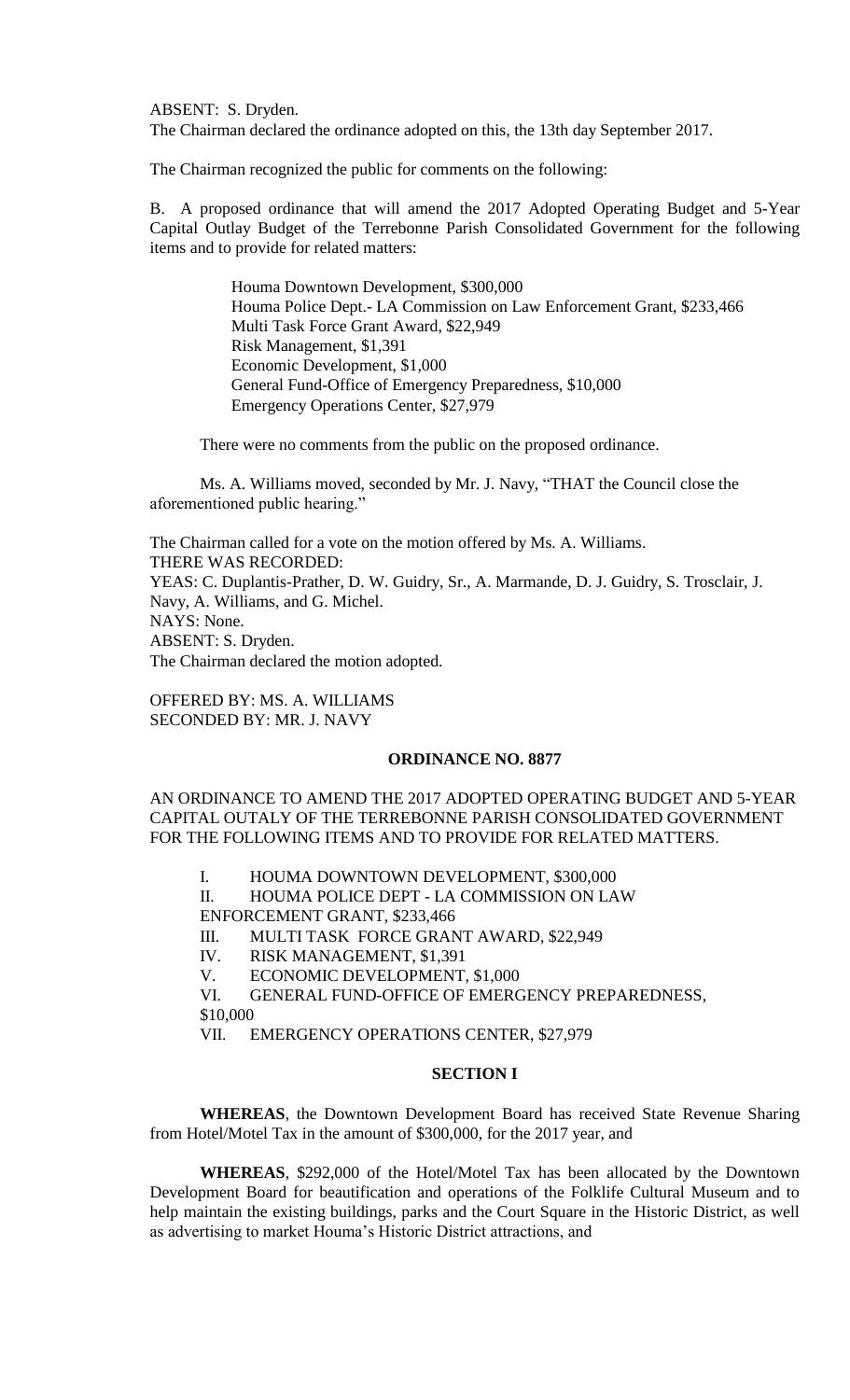**WHEREAS**, the Downtown Development Board wants to help maintain the Marina with operational expenses for the amount of \$8,000.

**NOW, THEREFORE BE IT ORDAINED**, by the Terrebonne Parish Council, on behalf of the Terrebonne Parish Consolidated Government that the 2017 Adopted Budget be amended to adjust various Downtown Development Corporation Accounts. (See Attachment A)

#### **SECTION II**

**WHEREAS**, the Houma Police Department of the Terrebonne Parish Consolidated Government has received a grant from the Louisiana Commission on Law Enforcement and the Administration of Criminal Justice Fiscal Year 2017-18 CVA Fund (3808) in the amount of Two Hundred Thirty-three Thousand Four Hundred and Sixty-six dollars (\$233,466) for the Terrebonne Parish Consolidated Government, and

**WHEREAS**, The Fiscal Year 2015-16 CVA Fund will provide grant funding to improve the effectiveness of our Police Officers by providing them with overtime to outreach towards victims,

**WHEREAS**, the Grant will fund \$208,466 and the Parish's share will be \$25,000 for a total of \$233,466.

**NOW, THEREFORE BE IT FURTHER ORDAINED**, by the Terrebonne Parish Council on behalf of the Terrebonne Parish Consolidated Government, that the 2017 Adopted Operating Budget be amended for the grant from the Louisiana Commission on Law Enforcement and the Administration of Criminal Justice. (Attachment B)

## **SECTION III**

**WHEREAS**, the Parish received funds from Louisiana Commission on Law Enforcement for the Multi Task Grant Award 2017 (Grant #3124/3531) for \$22,949, and

**WHEREAS**, the Multi Task Grant Award 2017 (Grant #3124/3531) funds will provide for joint policing efforts between the Houma Police Department and Assumption Parish Sheriff's Office relating to substance abuse criminal activities, and

**WHEREAS**, the Multi Task Grant Award 2017 (Grant #3124/3531) funds will also cover overtime cost of the Houma Police Department and Assumption Parish Sheriff's Office Deputies for grant eligible policing efforts.

**NOW, THEREFORE BE IT FURTHER ORDAINED**, by the Terrebonne Parish Council, on behalf of the Terrebonne Parish Consolidated Government, that the 2017 Adopted Operating Budget be amended to reflect the funding of the Multi Task Force Grant Award. (Attachment C)

#### **SECTION IV**

**WHEREAS**, the Risk Management Department has received \$1,391 as a reimbursement from the Insurance Provider for the repairs to the 2006 Dodge Stratus (Unit #1123), and

**WHEREAS**, the funds will replenish the Paint/Body Repairs account.

**NOW, THEREFORE BE IT FURTHER ORDAINED**, by the Terrebonne Parish Council, on behalf of the Terrebonne Parish Consolidated Government, that the 2017 Adopted Operating Budget be amended to recognize the reimbursement for the Risk Management Department. (Attachment D)

## **SECTION V**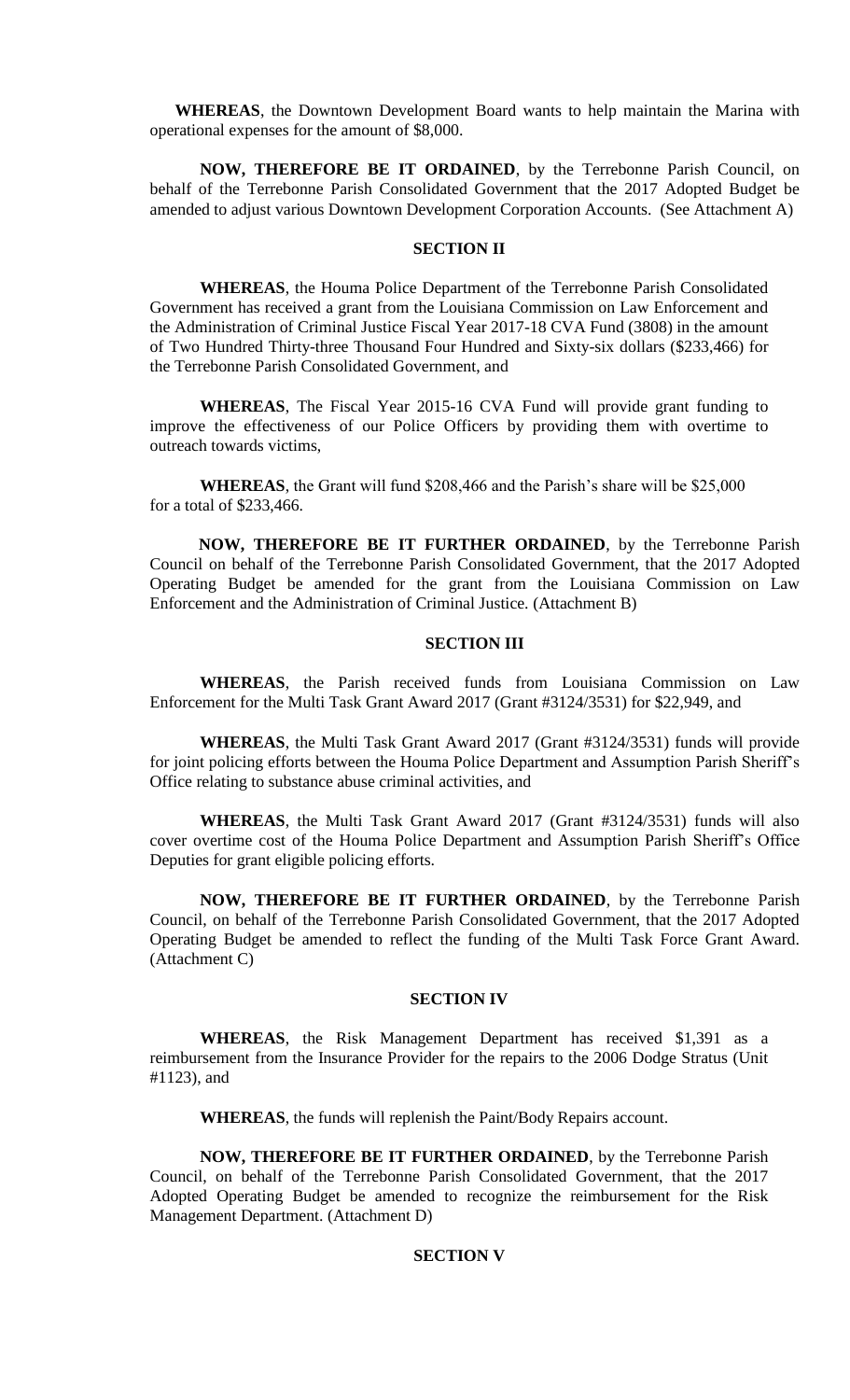**WHEREAS,** the Downtown Rotary Club has made a donation to the Houma Downtown Development Corporation to enhance visitors to ride their bikes and have a secure place to attach the bikes while dining or visiting with friends and family, and

**WHEREAS**, the donation is for \$1,000 and will be put into the Operating-donations account to purchase two bike racks.

**NOW, THEREFORE BE IT FURTHER ORDAINED,** by the Terrebonne Parish Council, on behalf of the Terrebonne Parish Consolidated Government, that the 2017 Adopted Operating Budget be amended to recognize the reimbursement for the Economic Development Department. (Attachment E)

## **SECTION VI**

**WHEREAS**, funding is needed for the Office of Emergency Preparedness to cover expenses through the year end in Communication Equipment Services, and

**WHEREAS**, the funding source is from the General Fund Fund Balance for \$10,000.

**NOW, THEREFORE BE IT FURTHER ORDAINED**, by the Terrebonne Parish Council, on behalf of the Terrebonne Parish Consolidated Government, that the 2017 Adopted Operating Budget be amended to recognize the funding for the Office of Emergency Preparedness. (Attachment F)

### **SECTION VII**

**WHEREAS**, funding is needed for the Emergency Operations Center, and

**WHEREAS,** the funding source is from the Office of Emergency Preparedness Office Equipment Account for \$27,979.

**NOW, THEREFORE BE IT FURTHER ORDAINED**, by the Terrebonne Parish Council, on behalf of the Terrebonne Parish Consolidated Government, that the 2017 Adopted Operating Budget and 5-Year Capital Outlay Budget be amended to recognize the funding for the Emergency Operations Center. (Attachment G)

### **SECTION II**

If any word, clause, phrase, section or other portion of this ordinance shall be declared null, void, invalid, illegal, or unconstitutional, the remaining words, clauses, phrases, sections and other portions of this ordinance shall remain in full force and effect, the provisions of this ordinance hereby being declared to be severable.

## **SECTION III**

This ordinance shall become effective upon approval by the Parish President or as otherwise provided in Section 2-13(b) of the Home Rule Charter for a Consolidated Government for Terrebonne Parish, whichever occurs sooner.

This ordinance, having been introduced and laid on the table for at least two weeks, was voted upon as follows:

THERE WAS RECORDED: YEAS: C. Duplantis-Prather, D.W. Guidry, Sr., A. Marmande, D.J. Guidry, S. Trosclair, J. Navy, A. Williams, and G. Michel. NAYS: None. NOT VOTING: None. ABSTAINING: None. ABSENT: S. Dryden. The Chairman declared the ordinance adopted on this, the 13th day September 2017.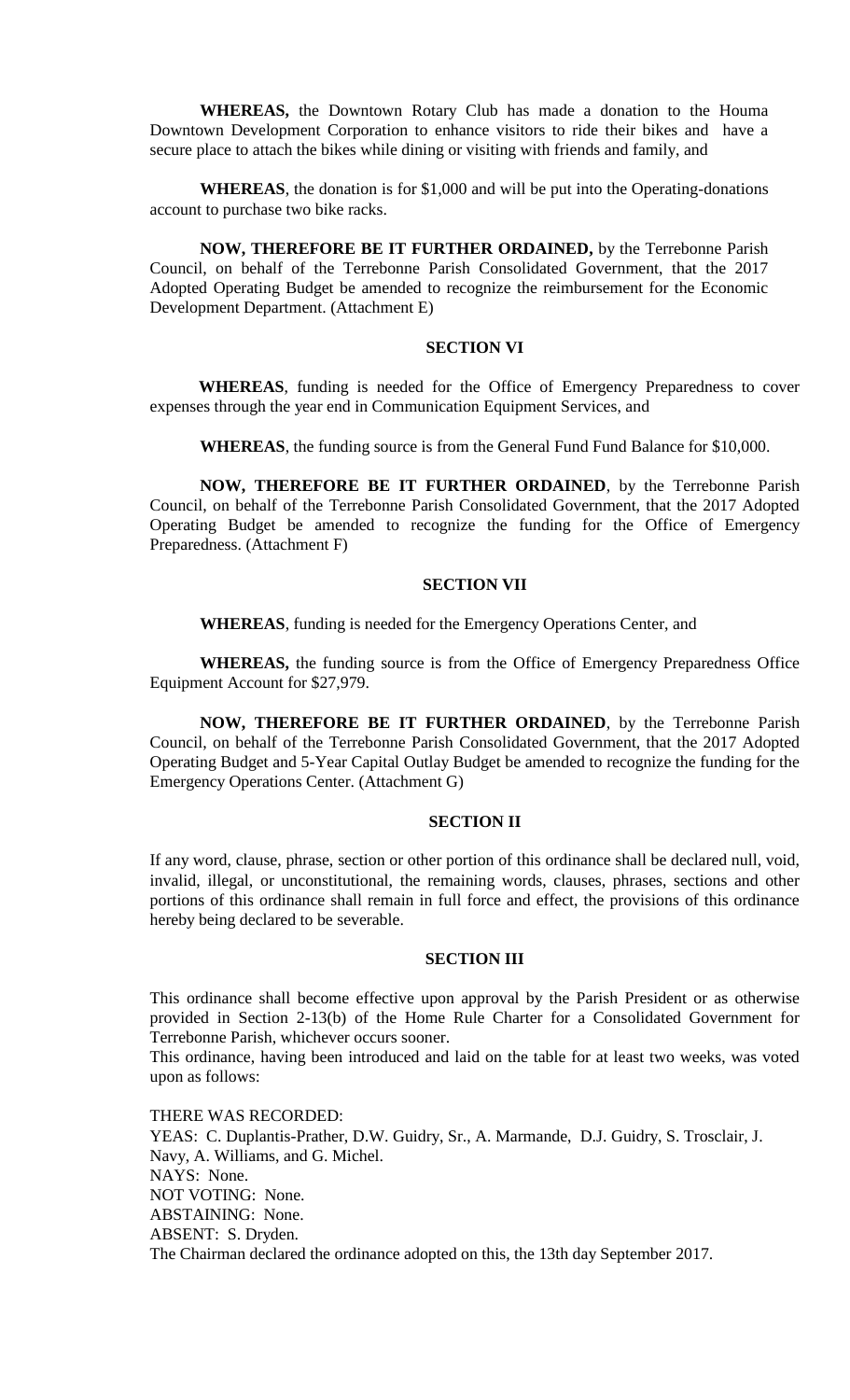#### **ATTACHMENT A - Houma Downtown Development**

|                                    |                | 2017          |           |
|------------------------------------|----------------|---------------|-----------|
|                                    | <b>Adopted</b> | <b>Change</b> | Amended   |
| <b>DDC/Folk Salaries-Allocated</b> |                | 49,100        | 49,100    |
| <b>DDC/Folk Operating Supplies</b> | 325            | 24.100        | 24,425    |
| <b>DDC/Folk Contract Services</b>  | 13,516         | 52,000        | 65,516    |
| <b>DDC/Folk Advertising</b>        | 14.043         | 50,400        | 64,443    |
| <b>DDC/Folk Special Events</b>     | 9,896          | 102,100       | 111,996   |
| <b>DDC/Folk Repair</b>             | 14,810         | 14,300        | 29,110    |
| Marina-Other Fees                  | 25,000         | 8.000         | 33,000    |
| State-Hotel/Motel Tax Share        |                | (300,000)     | (300,000) |

#### **ATTACHMENT B - Houma Police Department**

|                                  |                | 2017          |            |
|----------------------------------|----------------|---------------|------------|
|                                  | <b>Adopted</b> | <b>Change</b> | Amended    |
| Multi Task Force                 |                | (186, 773)    | (186, 773) |
| Transfer from Public Safety Fund |                | (25,000)      | (25,000)   |
| O/S Agency Match                 |                | (21,693)      | (21, 693)  |
| Overtime Pay-2nd Grant           |                | 125,000       | 125,000    |
| <b>Supportive Services</b>       |                | 108,466       | 108,466    |
| Crime Victims Assistance         | (21, 622)      | (125,000)     | (146, 622) |
| Transfer to OJP-LCLE             |                | 25,000        | 25,000     |
| Fund Balance (increase)          | n/a            | 100,000       | n/a        |

#### **ATTACHMENT C - Houma Police Department**

|                               |                | 2017          |           |
|-------------------------------|----------------|---------------|-----------|
|                               | <b>Adopted</b> | <b>Change</b> | Amended   |
| Multi Task Force              |                | (22, 949)     | (22, 949) |
| Overtime Pay                  |                | 10,667        | 10,667    |
| Other Fees                    |                | 10,666        | 10,666    |
| <b>Operating Supplies</b>     |                | 1,616         | 1,616     |
| Univ Hiring/Multi Task Grants |                | (10,667)      | (10, 667) |
| Fund Balance (increase)       |                | 10,667        | 10,667    |

#### **ATTACHMENT D - Risk Management**

|                                      | 20 F Z         |               |          |
|--------------------------------------|----------------|---------------|----------|
|                                      | <b>Adopted</b> | <b>Change</b> | Amended  |
| <b>Compensation Property Damange</b> |                | (1, 391)      | (1, 391) |
| Paint/Body Repairs                   |                | 1.391         | 1,391    |
|                                      |                |               |          |

### **ATTACHMENT E - Economic Development**

|                                |         | 2017          |         |
|--------------------------------|---------|---------------|---------|
|                                | Adopted | <b>Change</b> | Amended |
| Donations-Downtown Development |         | (1,000)       | (1,000) |
| Supplies-Donations             |         | 1,000         | 1.000   |

The Chairman recognized the public for comments on the following:

C. A proposed ordinance that will amend the Civic Center Authorized Contract Agreement User Fee.

**2017**

There were no comments from the public on the proposed ordinance.

Ms. A. Williams moved, seconded by Mr. J. Navy, "THAT the Council close the aforementioned public hearing."

The Chairman called for a vote on the motion offered by Ms. A. Williams. THERE WAS RECORDED: YEAS: C. Duplantis-Prather, D. W. Guidry, Sr., A. Marmande, D. J. Guidry, S. Trosclair, J. Navy, A. Williams, and G. Michel. NAYS: None. ABSENT: S. Dryden. The Chairman declared the motion adopted.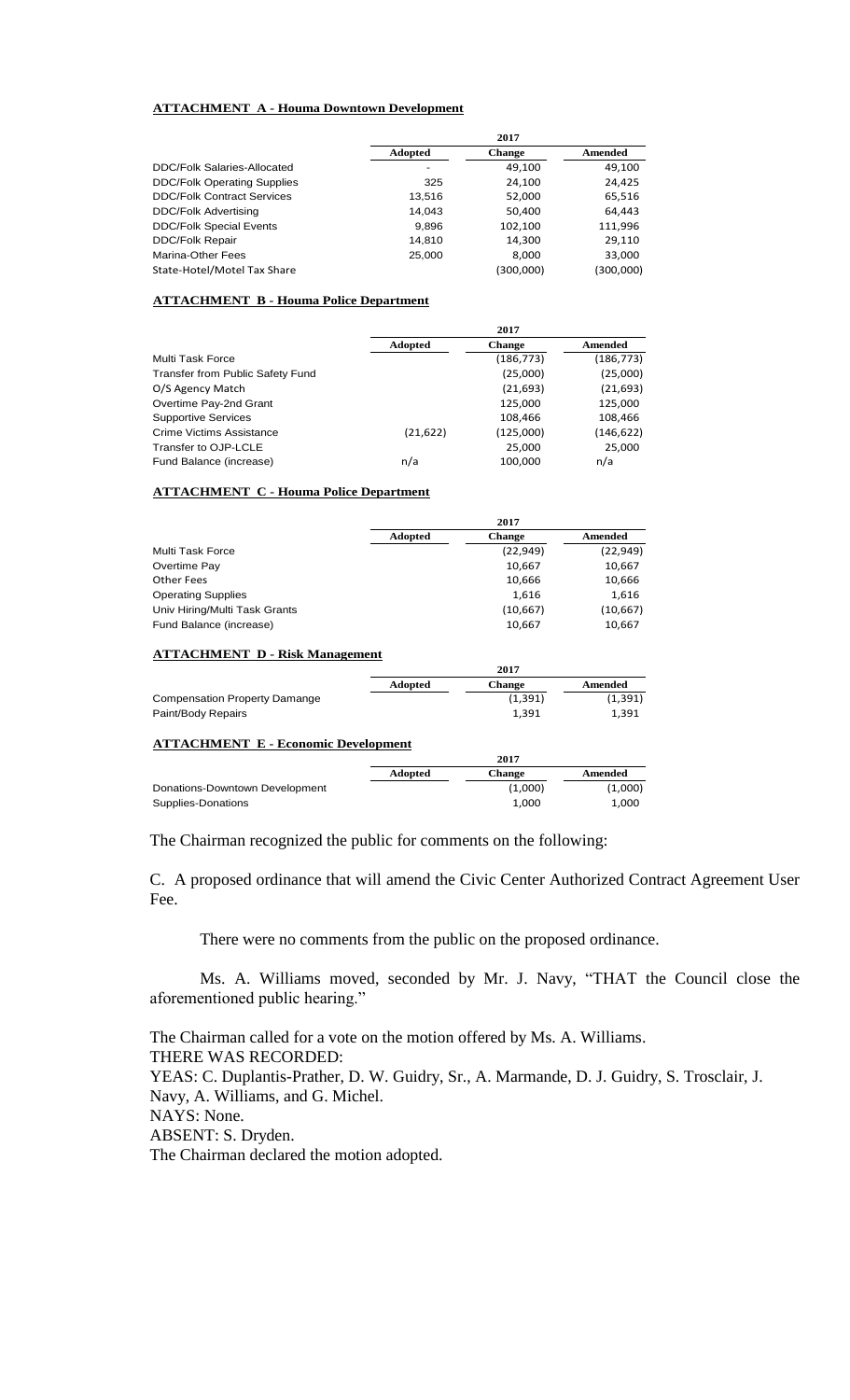### **ORDINANCE NO. 8878**

AN ORDINANCE TO AMEND THE CIVIC CENTER'S AUTHORIZED USER FEE CONTRACT AGREEMENT TO CONVERT THE AGREEMENT FROM A USE AGREEMENT TO A RENTAL AGREEMENT, TO ADD PROVISIONS FOR CHARITABLE GAMING EVENTS, TO PROVIDE FOR STRONGER INDEMNIFICATION, AND TO UPDATE THE PROVISIONS OF THE AGREEMENT IN GENERAL.

**WHEREAS**, the Terrebonne Parish Council approved and adopted the standard user agreement for the Houma-Terrebonne Civic Center by Ordinance No. 5747, with subsequent changes over the years, the most recent update being adopted by Ordinance No. 8108; and

**WHEREAS**, many items need to be updated on the standard agreement for rental of the Houma-Terrebonne Civic Center, including the provision of separate rental and termination terms for charitable gaming events; and

**WHEREAS**, it was recommended by the Legal Department that the Indemnification portion needed to be updated and strengthened and that the document needed an update in general; and

**WHEREAS**, the Terrebonne Parish Consolidated Government desires to amend the Authorized User Fee Contract Agreement to convert the agreement from a Use Agreement to a Rental Agreement, to add a provision for charitable gaming events to be compliant with the Louisiana State Office of Charitable Gaming laws and regulations, provide for a stronger indemnification, and to update the agreement in general; and

**NOW, THEREFORE BE IT ORDAINED** by the Terrebonne Parish Council on behalf of the Terrebonne Parish Consolidated Government as follows:

## **SECTION I**

The **Houma-Terrebonne Civic Center Standard Rental Agreement**, a copy of which is annexed hereto and incorporated herein, is hereby approved and adopted and shall serve as the standard form of agreement between the Terrebonne Parish Consolidated Government and any Lessee wishing to rent space at the Houma-Terrebonne Civic Center for an event.

## **SECTION II**

The **Houma-Terrebonne Civic Center Standard Rental Agreement** shall be and is hereby codified as Form 3 of Appendix C of the Terrebonne Parish Code of Ordinances.

#### **SECTION III**

If any word, clause, phrase, section or other portion of this ordinance shall be declared null, void, invalid, illegal, or unconstitutional, the remaining words, clauses, phrases, sections and other portions of this ordinance shall remain in full force and effect, the provisions of this ordinance hereby being declared to be severable.

### **SECTION IV**

Except as otherwise provided for herein, this ordinance shall become effective upon approval by the Parish President or as otherwise provided in Section 2-13(b) of the Home Rule Charter for a Consolidated Government for Terrebonne Parish, whichever occurs sooner.

This ordinance, having been introduced and laid on the table for at least two weeks, was voted upon as follows: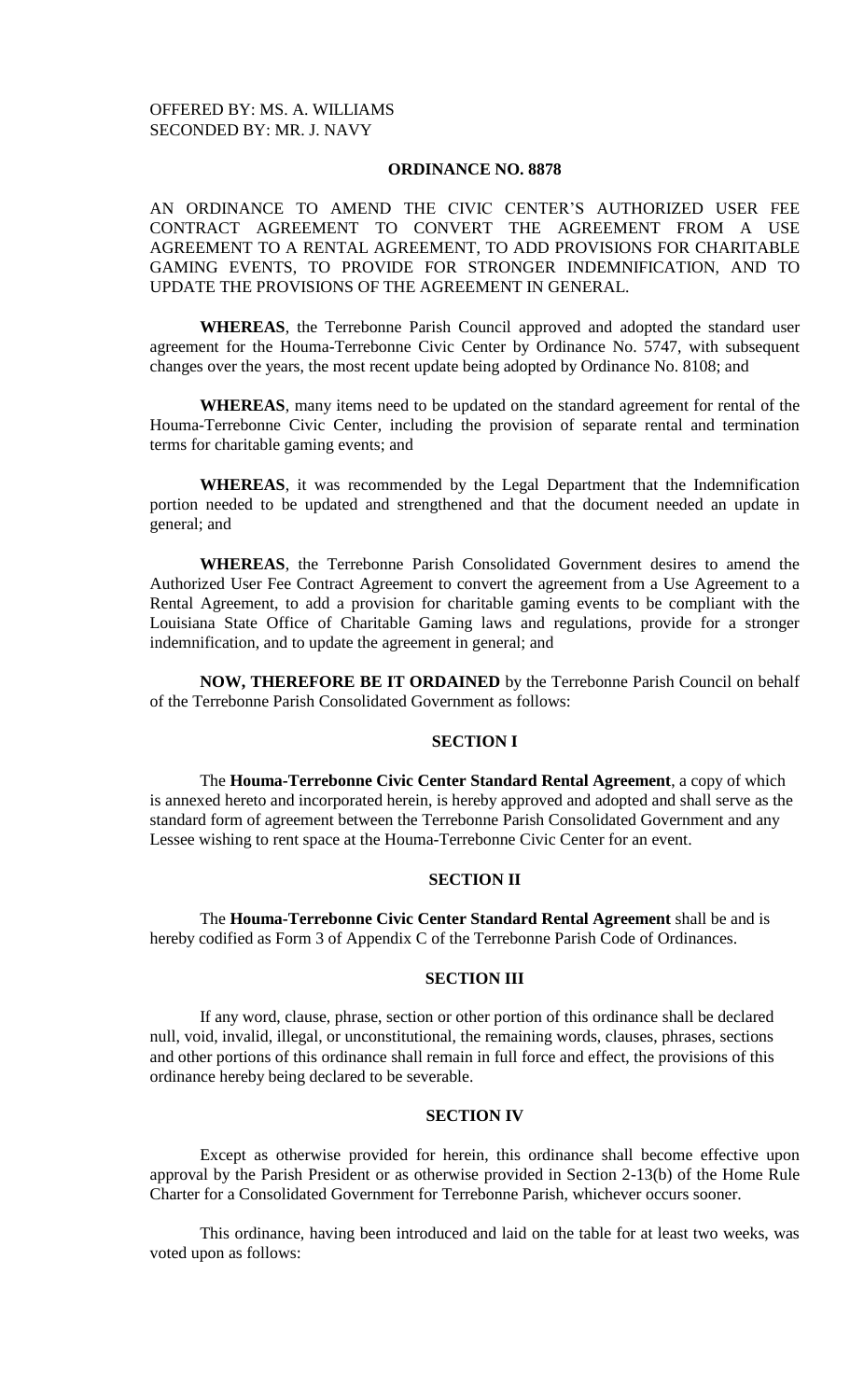THERE WAS RECORDED: YEAS: C. Duplantis-Prather, D.W. Guidry, Sr., A. Marmande, D.J. Guidry, S. Trosclair, J. Navy, A. Williams, and G. Michel. NAYS: None. NOT VOTING: None. ABSTAINING: None. ABSENT: S. Dryden. The Chairman declared the ordinance adopted on this the 13th day September 2017.

(In accordance with La. R.S. 44:31, the attachments to this ordinance are on file with the minutes of the Terrebonne Parish Council, 8026 Main Street, Government Tower, Suite 600, Houma, Louisiana, and are available for inspection during regular business hours, Monday through Friday.)

The Chairman recognized the public for comments on the following:

D. A proposed ordinance that will amend the Terrebonne Parish Code to establish Fiscal Oversight of Terrebonne Parish Recreation District No. 11.

Mr. Kirby Verret, Dulac resident, voiced his opposition to the proposed ordinance and his concerns with possible implications regarding a redistribution of funding the ordinance could present in the future if adopted and amended.

Mr. Randy Galliano, Recreation District No. 11 Chairman, shared his opinion that the ordinance was not needed as the District has been addressing issues since he became Chairman and that the Council already has the oversight it needs with Recreation District No. 11.

Ms. Anjelle Westley, Houma resident, shared her concerns regarding repairs to be done to Recreation District No. 11 facilities, especially the Mechanicville Gym, in order to provide positive outlets for recreation for local children. She then suggested that additional programming could be provided throughout the District so that local children would not be without should a single program be cancelled.

Ms. Shanika Commodore, Houma resident, voiced her concern for the community and her support for measures to be taken that would see the Mechanicville Gym repaired.

Mr. Lloyd Poinecot, Houma resident, presented to the Council an article containing a study regarding access to recreation facilities in the Parish in comparison to other Parishes.

Ms. C. Duplantis-Prather moved, seconded by Ms. A. Williams, "THAT Mr. Poinecot's time to speak be extended by one minute."

The Chairman called for a vote on the motion offered by Ms. C. Duplantis-Prather. THERE WAS RECORDED:

YEAS: C. Duplantis-Prather, D. W. Guidry, Sr., A. Marmande, D. J. Guidry, S. Trosclair, J. Navy, A. Williams, and G. Michel.

NAYS: None.

ABSENT: S. Dryden.

The Chairman declared the motion adopted.

Mr. Poinecot asked that the Council consider the effects the ordinance could have on the other Recreation Districts and what issues may arise for Recreation boards that are otherwise functioning well for the communities they serve.

Mr. Clint Domangue, Houma resident, shared his experiences as a coach and member of the Recreation District No. 11 Board. He then gave a brief explanation of the process of appointing a board and suggested that additional oversight was not necessary.

Ms. C. Duplantis-Prather moved, seconded by Mr. S. Trosclair, "THAT, Mr. Domangue's time to speak be extended by one minute."

The Chairman called for a vote on the motion offered by Ms. C. Duplantis-Prather.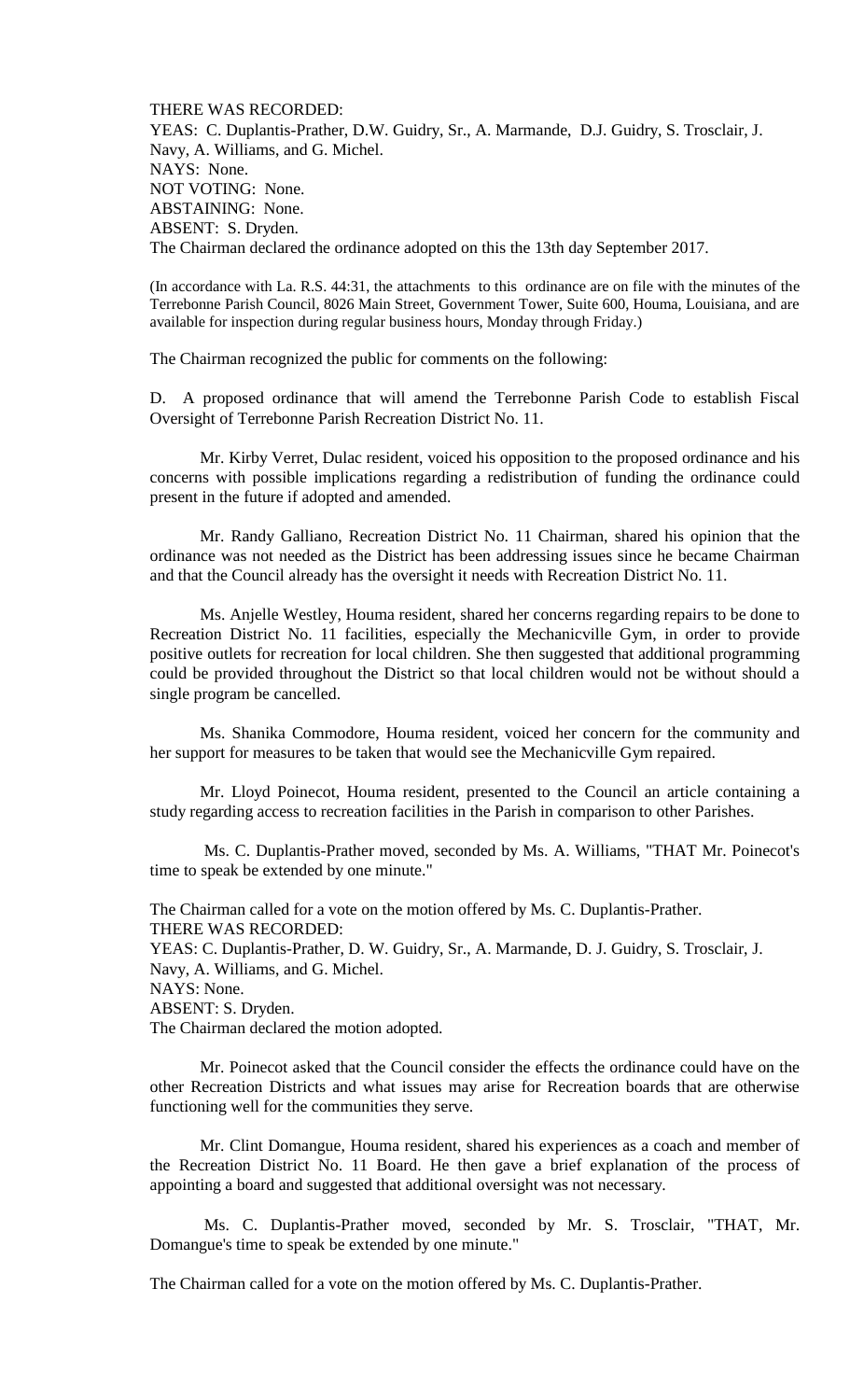THERE WAS RECORDED:

YEAS: C. Duplantis-Prather, D. W. Guidry, Sr., A. Marmande, D. J. Guidry, S. Trosclair, J. Navy, A. Williams, and G. Michel. NAYS: None. ABSENT: S. Dryden. The Chairman declared the motion adopted.

Mr. Domangue then gave a brief overview of the property responsibilities with regards to the East Houma Complex.

Dr. Jasmine Young, Houma resident, shared her experiences growing up in the Mechanicville area and shared her support for additional oversight that would enable the necessary improvements to the Mechanicville Gym and thanked Councilman J. Navy for his efforts toward improving her community.

Mr. Chris Stewart, Houma resident, shared his experience with at-risk youth and his concerns for the safety of the children of the Recreation District in regards to travel, equipment in need of repair, and poor facility upkeep.

Mr. J. Navy moved, seconded by Ms. C. Duplantis-Prather, "THAT Mr. Stewart's time to speak be extended by one minute."

The Chairman called for a vote on the motion offered by Mr. J. Navy. THERE WAS RECORDED: YEAS: C. Duplantis-Prather, D. W. Guidry, Sr., A. Marmande, D. J. Guidry, S. Trosclair, J. Navy, A. Williams, and G. Michel. NAYS: None. ABSENT: S. Dryden. The Chairman declared the motion adopted.

Mr. Stewart then shared his appreciation for the children who continue to use the facilities provided and suggested that improvements should be sought to better provide for kids. Councilman A. Marmande shared his experiences with the facilities of Recreation District No. 11 and reiterated his support for the proposed ordinance to provide for the people of the Parish. He then encouraged greater cooperation between the general public, the Chamber of Commerce, and the Recreation Districts to provide better insight toward the needs of the Parish.

Mr. Danny Babin, Houma resident, suggested that the Council has sufficient oversight over the Recreation Districts and that a previous motion that allowed the Recreation District No. 11 board members a six-month trial period to address issues be expanded to include fiscal responsibilities as well.

Councilman J. Navy shared his concerns relative to a failure to maintain facilities by the District and to a lack of Chamber of Commerce and public input regarding expenditures as determined by the Recreation Districts. He suggested an event could be held that could bring all of these groups together for discussion and that efforts should be taken to better inform the public of recreation spending in their communities.

Mr. Rodney Carvin, Houma resident, shared his concerns with the condition of the Mechanicville Gym and asked that assistance be provided to the gym so that the local children would have a safe location for recreation.

Mr. Lionel Lewis, Jr., Houma resident, suggested that the local communities should be included in the discussion for recreation improvements, gave a brief review of improvements done at the Mechanicville Gym, and asked that the facilities in Recreation District No. 11 receive adequate attention and repairs.

Reverend Vincent Fuselier, Recreation District No. 11 Board Member, gave his thanks for the assistance he received as Board Chairman and shared his resolve and experiences in providing for the district while as a Board Member.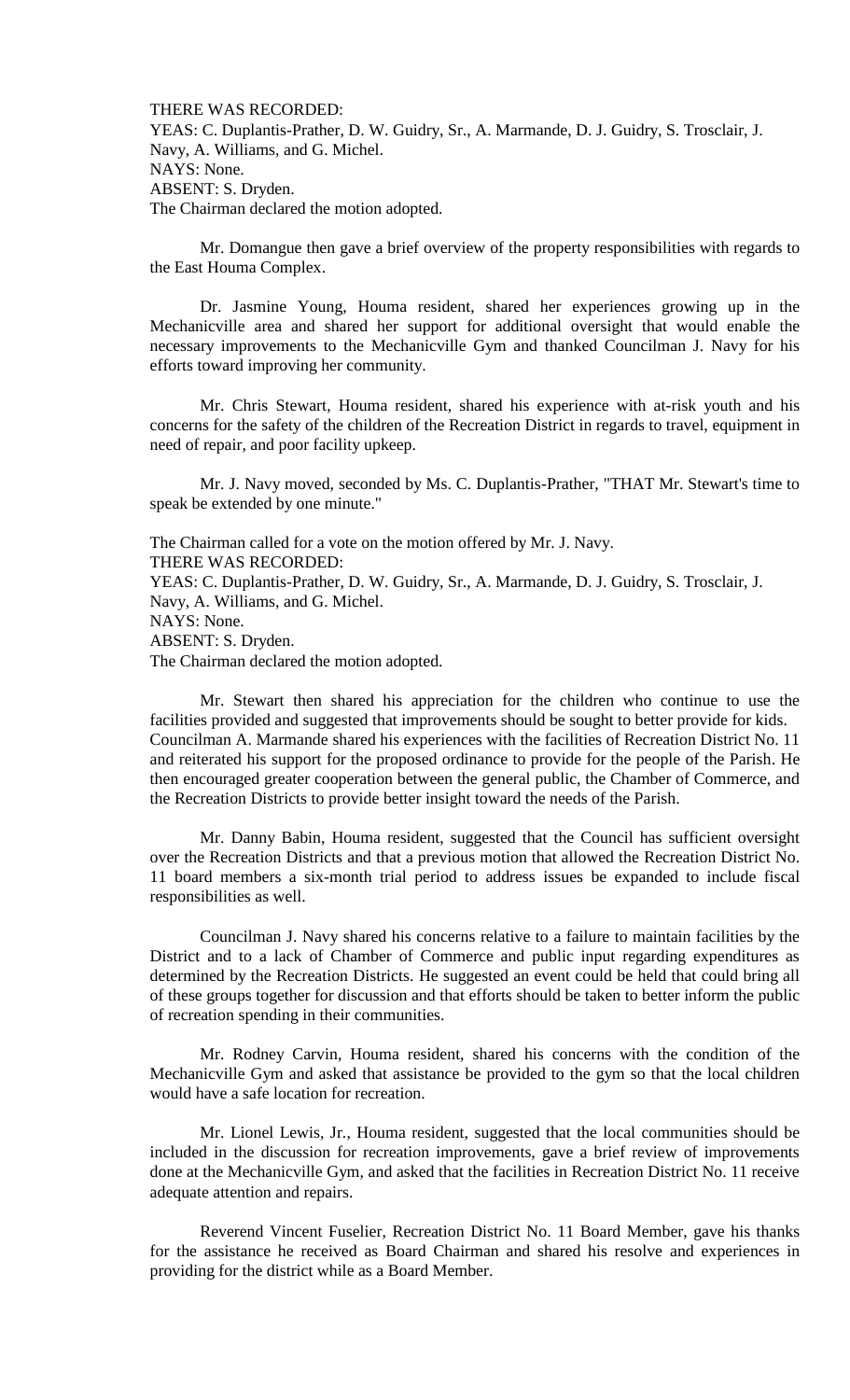Mr. J. Navy moved, seconded by Ms. C. Duplantis-Prather, "THAT Mr. Fuselier's time to speak be extended by one minute."

The Chairman called for a vote on the motion offered by Ms. C. Duplantis-Prather. THERE WAS RECORDED: YEAS: C. Duplantis-Prather, D. W. Guidry, Sr., A. Marmande, D. J. Guidry, S. Trosclair, J. Navy, A. Williams, and G. Michel. NAYS: None. ABSENT: S. Dryden. The Chairman declared the motion adopted.

Mr. Fuselier reported on the progress made improving facilities in Recreation District No. 11, suggested that a committee could be made to provide for additional public input, and shared his opinions on procedures to take should the Mechanicville Gym need to be torn down and rebuilt rather than simply repaired. He then asked the Council to consider allowing the District to continue their current operation without the additional oversight.

Councilwoman C. Duplantis-Prather called for a point of information to clarify that Recreation District No. 11 has been taking appropriate steps toward addressing the issues associated with its facilities.

Councilman S. Trosclair encouraged the recreation districts seeking input to get their communities involved and attend their meetings to provide input. He shared his concern with the Recreation system currently being unable to provide for transportation or uniforms for local children who wish to participate in their chosen athletic programs. He then suggested that new programming should also be considered to encourage a greater number of children to participate outside of typical athletics.

Councilwoman A. Williams reiterated her support for the ordinance and voiced her concerns regarding a potential need for repeated mediation in the future in order to provide for necessary facility maintenance and repairs. She shared her dissatisfaction with the decisions regarding spending over the years and gave suggestions for budgetary improvements that could be more readily implemented with the adoption of the ordinance.

Councilman D. W. Guidry, Sr. clarified that Recreation District No. 11 is the largest in the Parish and voiced his concerns for the facilities maintained by the district. He also gave suggestions regarding the organization and enforcement of oversight with the district and voiced his support for the ordinance.

Councilman G. Michel voiced his concerns regarding the potential impact on other recreation districts that the ordinance would provide for if adopted and shared his desire to see greater collaboration with the recreation system as a whole. He suggested that the motion for the proposed ordinance be tabled and inevitably postponed for six months to allow the Recreation board to operate with regular oversight and for additional revisions to be made on the proposed ordinance should additional action be necessary after the six-month period.

Councilman A. Marmande stated that Recreation District No. 11 had been making good progress in the past few months, but he would not support tabling the motion and postponing action for six months.

Mr. Travis Carrell, Recreation District No. 5 Board Member, shared his concerns for the proposed ordinance and its possible effects should the regulations on oversight be extended to other Recreation Districts and asked that the Council be discerning in their decision-making.

The Chairman shared his viewpoint on the fiscal responsibility and the management of Recreation District No. 11 over the past few months and suggested that the management issues within the District were the ultimate causes for concern, not fiscal responsibility issues, then stated that he would not support the adoption of the ordinance.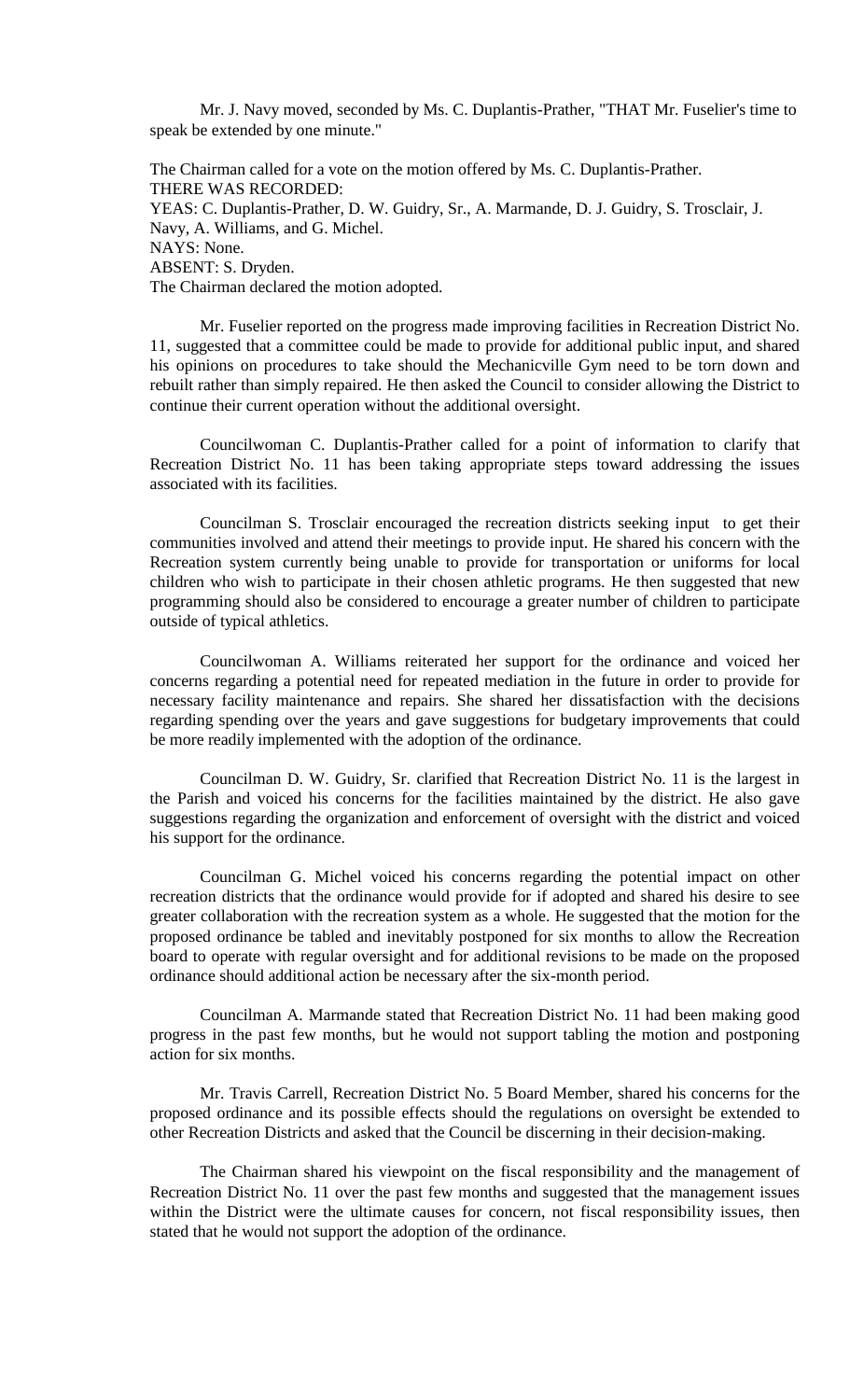Ronald Rainey, Recreation District No. 11 Board Member, shared his concern for the upbringing of children in the Recreation District and asked that the Council keep the wellness of the community's children in mind as they vote on the proposed ordinance.

Councilman D. W. Guidry, Sr. shared his experiences as a Council Member assisting constituents with Recreation issues and spoke on the difficulty in finding people willing to be board members.

It was at this time (9:00 p.m.) Councilman S. Trosclair was recorded as leaving the night's proceedings.

Reverend Vincent Fuselier thanked the Council for their assistance in the past with Recreation District No. 11 and echoed the Chairman's suggestion that the management of the district was the ultimate cause of concern.

A discussion ensued regarding the planning, renovation, or possible rebuilding of the Mechanicville Gym and resulting effects on other facilities in the district.

Mr. Kirby Verret, Recreation District No. 4, stated that Recreation District No. 4 voted to take the position of opposing the proposed ordinance and suggesting that Recreation District No. 11 be allowed the previously established six-month period to operate before establishing fiscal oversight.

Mr. Amos Mosely, former Recreation District No. 11 board member, shared his experiences as a member of the board and shared his resolve to ensure that children are provided adequate recreation across the Parish.

Mr. J. Navy moved, seconded by Mr. D. W. Guidry, Sr., "THAT Mr. Mosely's time to speak be extended by one minute."

The Chairman called for a vote on the motion offered by Ms. C. Duplantis-Prather. THERE WAS RECORDED: YEAS: C. Duplantis-Prather, D. W. Guidry, Sr., A. Marmande, D. J. Guidry, S. Trosclair, J. Navy, A. Williams, and G. Michel.

NAYS: None.

ABSENT: S. Dryden.

The Chairman declared the motion adopted.

Mr. Mosely had no other comments to make on the ordinance.

There were no further comments from the public on the aforementioned proposed ordinance regarding establishing Fiscal Oversight of Terrebonne Parish Recreation District No. 11.

A discussion ensued regarding the responsibility and the credibility of the district in regards to ongoing issues with a number of facilities in the district.

Mr. J. Navy moved, seconded by Ms. A. Williams, "THAT the Council close the aforementioned public hearing."

The Chairman called for a vote on the motion offered by Mr. J. Navy. THERE WAS RECORDED: YEAS: C. Duplantis-Prather, D. W. Guidry, Sr., A. Marmande, D. J. Guidry, J. Navy, A. Williams, and G. Michel. NAYS: None. ABSENT: S. Dryden and S. Trosclair. The Chairman declared the motion adopted.

Mr. G. Michel moved, "THAT the Council lay the motion on the table and revisit the motion after a period of six months."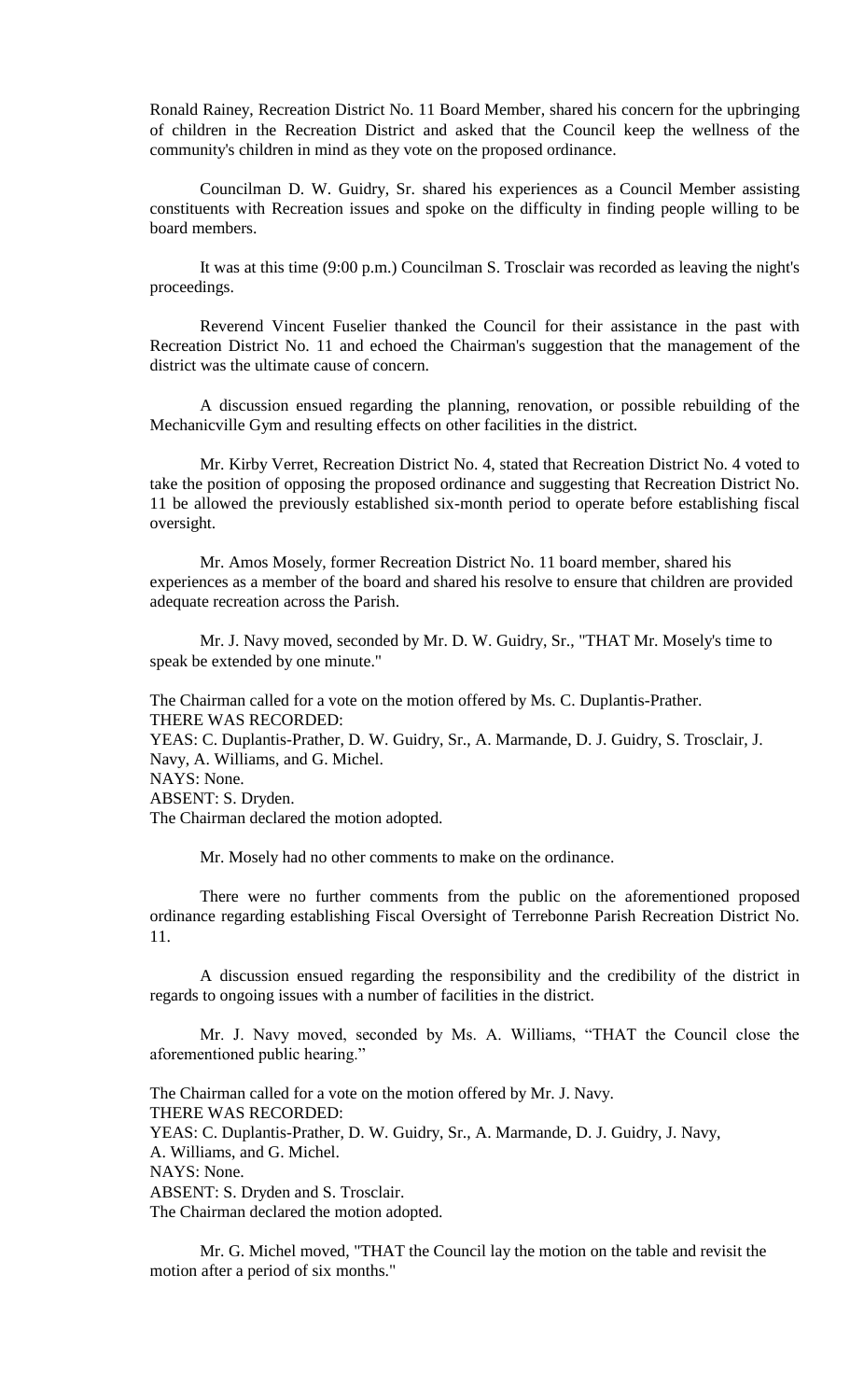The motion failed due to lack of a second.

Mr. J. Navy moved, seconded by Ms. A. Williams, "THAT, the Council adopt the proposed ordinance as presented to amend the Terrebonne Parish Code to establish Fiscal Oversight of Terrebonne Parish Recreation District No. 11."

The Chairman called for a vote on the motion offered by Mr. Navy. THERE WAS RECORDED: YEAS: D. W. Guidry, Sr., A. Marmande, J. Navy, and A. Williams. NAYS: C. Duplantis-Prather, D. J. Guidry, and G. Michel ABSENT: S. Dryden and S. Trosclair. The Chairman declared the motion failed due to a lack of affirmative votes.

Ms. C. Duplantis-Prather moved, seconded by Mr. G. Michel, "THAT the Council continue with the regular order of business."

The Chairman called for a vote on the motion offered by Ms. C. Duplantis-Prather. THERE WAS RECORDED: YEAS: C. Duplantis-Prather, D. W. Guidry, Sr., A. Marmande, D. J. Guidry, J. Navy, A. Williams, and G. Michel. NAYS: None. ABSENT: S. Dryden and S. Trosclair. The Chairman declared the motion adopted.

The Chairman called for a report on the Budget and Finance Committee meeting held on 09/11/17, whereupon the Committee Vice-Chairwoman, noting ratification of minutes and calling public hearings on September 27, 2017 at 6:30 p.m., rendered the following:

### **BUDGET & FINANCE COMMITTEE**

#### **SEPTEMBER 11, 2017**

The Vice-Chairwoman, Christa Duplantis-Prather called the Budget & Finance Committee meeting to order at 5:30 p.m. in the Terrebonne Parish Council Meeting Room with an Invocation offered by Committee member S. Trosclair and the Pledge of Allegiance led by Committee member A. Marmande. Upon roll call, Committee Members recorded as present were: C. Duplantis-Prather, D. W. Guidry, Sr., A, Marmande, D. J. Guidry, S. Trosclair, J. Navy, G. Michel and S. Dryden. Committee member A. Williams was recorded as absent. A quorum was declared present.

Committee Vice-Chairwoman C. Duplantis-Prather read aloud a memo from Committee member A. Williams explaining that her absence from tonight's proceedings is due to a government related meeting. Committee Vice-Chairwoman C. Duplantis-Prather asked for a moment of silence and for everyone to stand to commemorate the fallen heroes of September  $11<sup>th</sup>$ .

The Vice-Chairwoman read Agenda Item No. 1- Introduce an ordinance to declare as surplus a tax property with 2.5% interest adjudicated to the Terrebonne Parish Consolidated Government and to acquire authorization to dispose of said property in accordance with LA R.S. 47:2196 – that was pulled from the agenda.

Mr. S. Trosclair moved, seconded by Mr. D. W. Guidry, Sr., "THAT, the Budget & Finance Committee introduce an ordinance to declare as surplus a tax property located at 214 Margaret Street adjudicated to the Terrebonne Parish Consolidated Government and to acquire authorization to dispose of said property in accordance with LA R.S. 47:2196; and call a public hearing on said matters on Wednesday, September 27, 2017 at 6:30 p.m."

The Vice-Chairwoman called for the vote on the motion offered by Mr. S. Trosclair. THERE WAS RECORDED:

YEAS: C. Duplantis-Prather, D. W. Guidry, Sr., A. Marmande, D. J. Guidry, S. Trosclair, J. Navy, G. Michel and S. Dryden.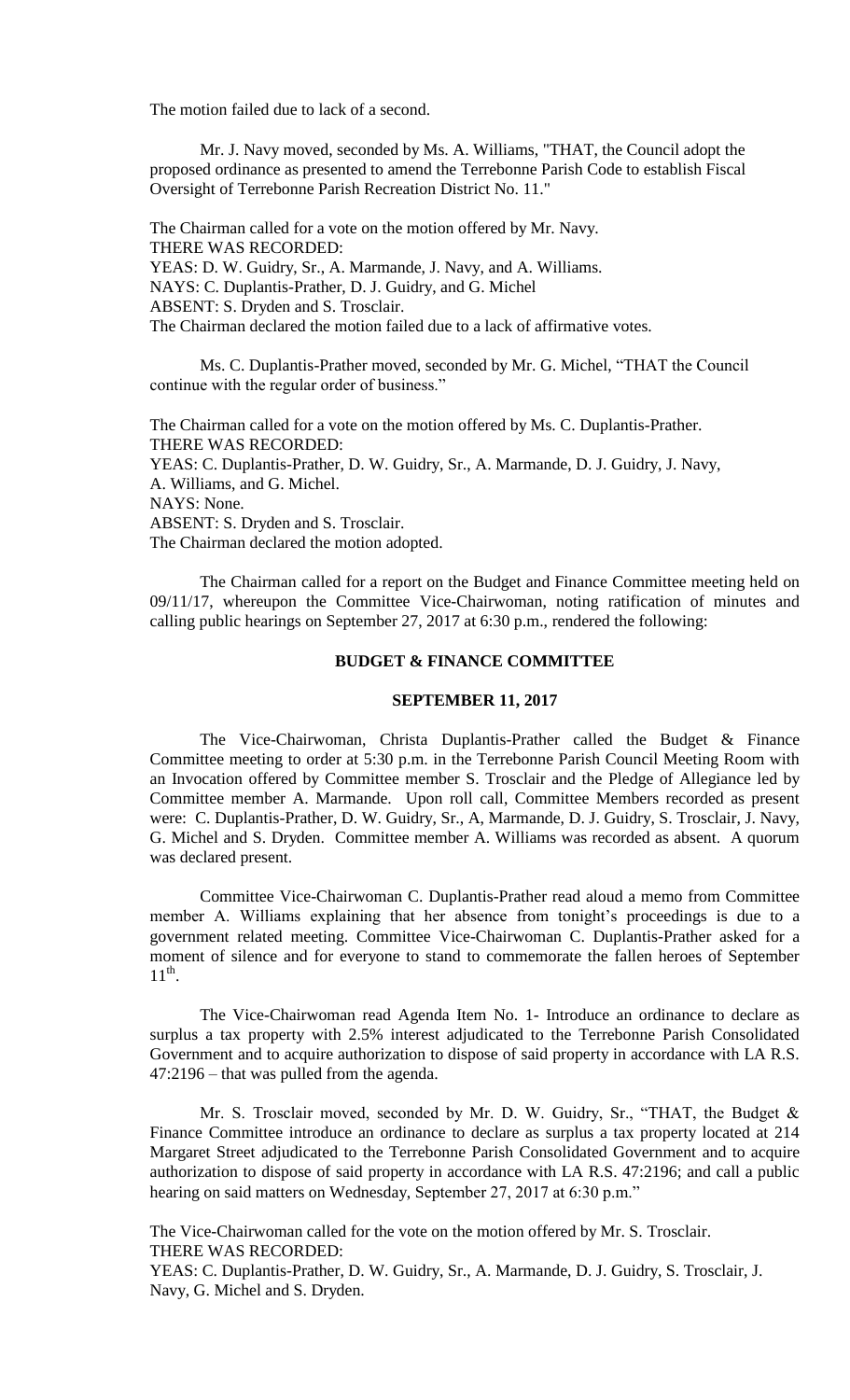NAYS: None. ABSENT: A. Williams. The Vice-Chairwoman declared the motion adopted.

OFFEREDBY: MR. S. TROSCLAIR SECONDED BY: MR. D. J. GUIDRY

### **RESOLUTION NO. 17-292**

## **A RESOLUTION AUTHORIZING THE PARISH PRESIDENT TO EXECUTE DNR COOPERATIVE ENDEAVOR AGREEMENT LAGOV NO. 2000275642 WITH THE LOUISIANA DEPARTMENT OF NATURAL RESOURCES WITH RESPECT TO THE "TERREBONNE PARISH LOCAL COASTAL PROGRAM IMPLEMENTATION."**

**WHEREAS,** the Parish Administration has recommended the approval of the continued agreement with the Louisiana Department of Natural Resources for the "Terrebonne Parish Local Coastal Program Implementation"; and

**NOW THEREFORE BE IT RESOLVED** that the Terrebonne Parish Council, on behalf of the Terrebonne Parish Consolidated Government, that the Parish President, Gordon E. Dove, is hereby authorized and directed to execute DNR Cooperative Endeavor Agreement, LaGov No. 2000275642, between the Terrebonne Parish Consolidated Government and the Louisiana Department of Natural Resources for the "Terrebonne Parish Local Coastal Program Implementation."

#### **THERE WAS RECORDED:**

YEAS: C. Duplantis-Prather, D. W. Guidry, Sr., A. Marmande, D. J. Guidry, S. Trosclair, J. Navy, G. Michel, and S. Dryden. NAYS: None. ABSTAINING: None. ABSENT: A. Williams. The Chairwoman declared the resolution adopted on this the 11th day of September 2017.

OFFERED BY: MR. S. TROSLCAIR SECONDED BY: MR. A. MARMANDE

## **RESOLUTION NO. 17-293**

**WHEREAS,** Louisiana Statutory Law provides for the disposal of surplus movable property having a value of \$5,000.00 or less, in addition to other legally permissible means, at private sale which is, in the opinion of the governing authority, not needed for public purposes; and

**WHEREAS**, the movable property listed in the attached Exhibit A each have a valued of \$5,000.00 or less, as indicated by the values set out next to each item on the attached Exhibit A; and

**WHEREAS**, the parish administration has recommended that the movable property listed in the attached Exhibit A be declared surplus as the items are no longer useful, nor do they serve a public purpose and authorizes immediate award to the highest bidder for all items, including those where the highest bid exceeds \$5,000.00; and

**NOW THEREFORE, BE IT RESOLOVED** by the Terrebonne Parish Council that the movable property listed in the attached Exhibit A be declared surplus and grants authorization to dispose of said items by private sale or by any other legally approved method to the highest bidder pursuant to statutory law, including those where the highest bid exceeds \$5,000.00.

### **THERE WAS RECORDED:**

YEAS: C. Duplantis-Prather, D. W. Guidry, Sr., A. Marmande, D. J. Guidry, S. Trosclair, J. Navy, G. Michel, and S. Dryden. NAYS: None.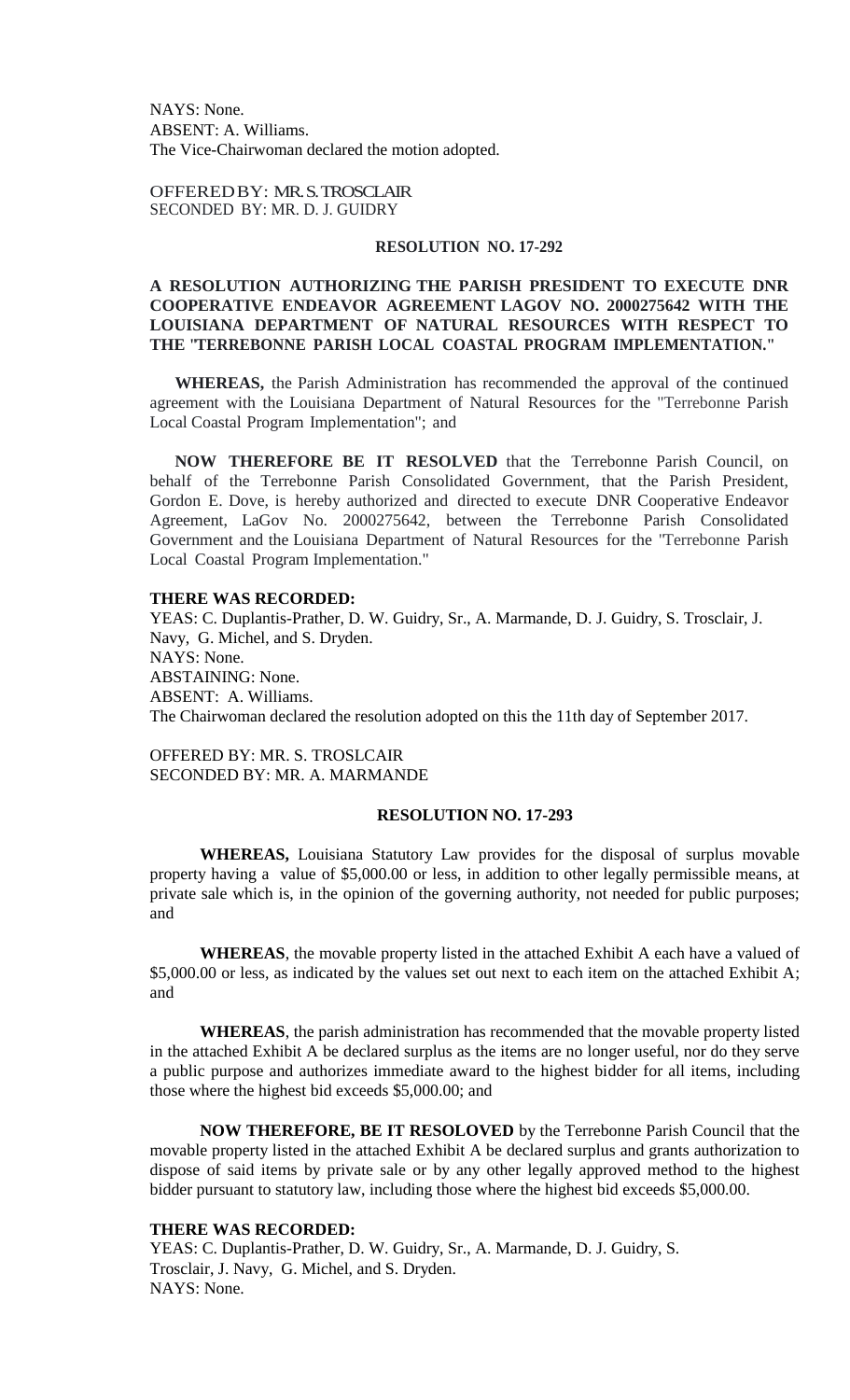ABSTAINING: None. ABSENT: A. Williams. The Chairwoman declared the resolution adopted on this the 11th day of September 2017.

# **Exhibit "A"**

## **August, 2017 Surplus List**

## **Building Division:**

1 – Electric Motor /\$0

1 – Elevator Control Panel (burnt) /\$0

# **Coroner's Office:**

- 1 Jewett Recorder /\$0
- 1 Sensaphone Remote Monitoring /\$0
- 1 Lanier VoiceWrite EX /\$0
- 1 Garrett Enforcer G2 /\$0
- 3 Lanier Foot Controls /\$0
- 1 Probe Recorder /\$0
- 1 2 Camcorder Batteries /\$0
- 1 Battery Charger /\$0
- 1 Hitachi Camcorder /\$0
- 1 Minolta Camera /\$0
- 2 Realistic Scanner /\$0
- 1 Polaroid Camera /\$0
- 1 Master Executive II Radiohead /\$0
- 1 Audiovox phone w/charger & battery /\$0
- 1 Wireless microphone /\$0
- 2 Desk /\$40
- 1 Steel Shelf /\$0
- 1 Steel Cabinet /\$0

## **Fire Department:**

1 – Window A/C Unit /\$20

# **Head Start:**

- 1 Child's Bookshelf /\$2
- 1 TV/VCR Combo /\$0
- 1 Child's Table /\$5
- 1 RCA TV /\$0
- 1 Scale / \$10

# **I.T.:**

- 1 PowerVault 120T /\$0
- 1 UPS /\$0
- 1 Dell CPU /\$0
- 2 PowerEdge 2300 /\$0
- 1 PowerEdge 4600 /\$0
- 1 PowerEdge 2400 /\$0
- 1 PowerVault 200S /\$0
- 1 Rack Mount Tray /\$0
- 1 Power Connect /\$0
- 1 Procurve Hub /\$0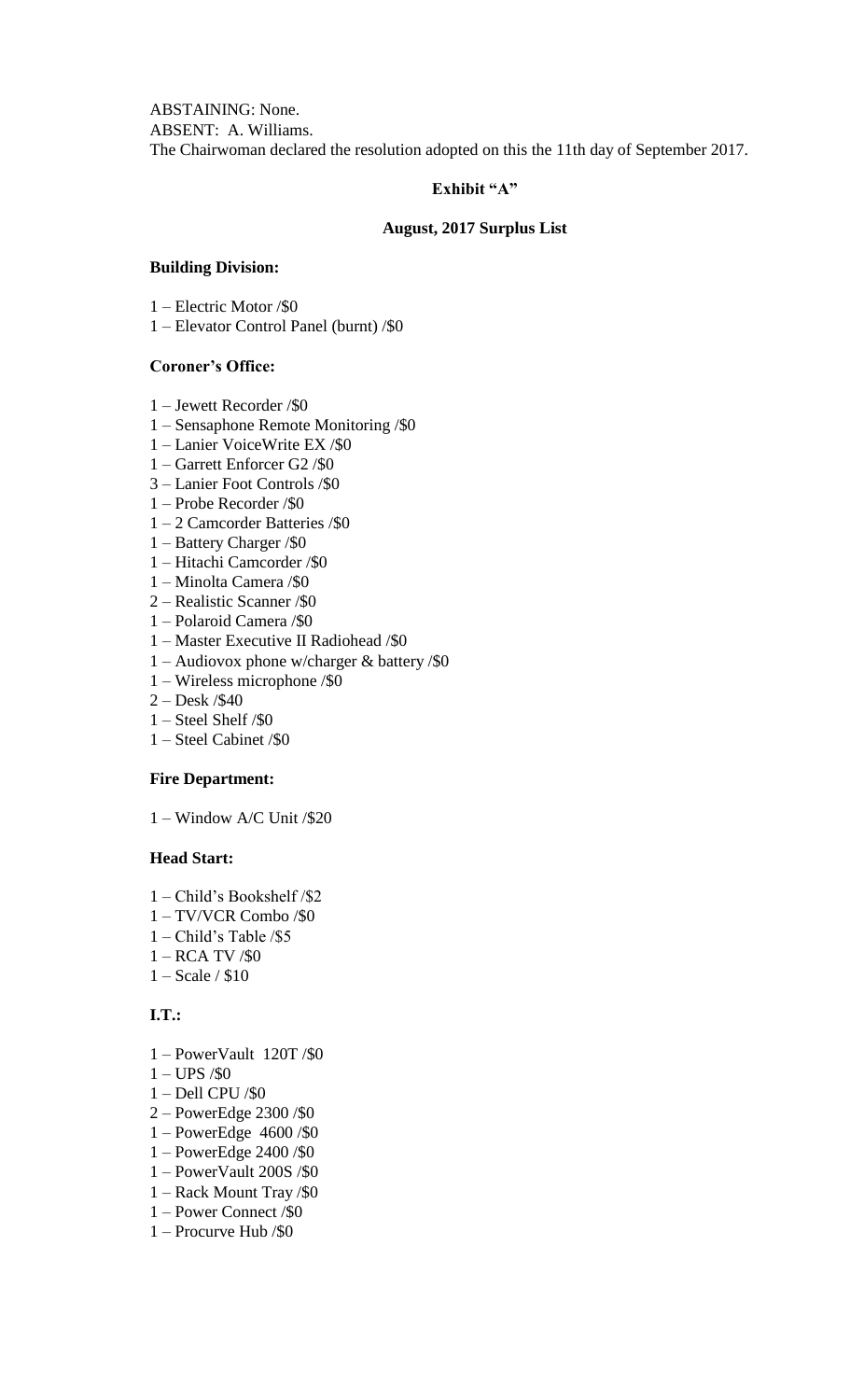## **Jail:**

## 1 – Lexmark Printer /\$0

## **Office of Homeland Security and Emergency Preparedness:**

- $2 -$  Servers / \$0
- 1 HON Mahogany Desk Return /\$20
- 1 Xerox Printer (broken) /\$0

## **Police Department:**

 $1 - TV / $0$ 

### **Risk Management:**

- 1 Dell Computers /\$0
- 3 Keyboards /\$0
- 2 Dell Monitors /\$0
- 1 Monitor Stand /\$0
- 1 Dell Monitor w/docking station /\$0

### **Solid Waste:**

1 – 1991 International Truck /\$500

## **Utilities:**

- 1 Fault Locator /\$10
- 2 Hydraulic Jacks /\$20
- 3 Locators /\$30
- 3 Chart Recorders /\$30
- 1 HP Printer (broken)/\$0

Mr. J. Navy moved, seconded by Mr. S. Trosclair, "THAT, the Budget & Finance Committee introduce an ordinance to declare as surplus a tax property located at 207 Authement Street adjudicated to the Terrebonne Parish Consolidated Government and to acquire authorization to dispose of said property in accordance with LA R.S. 47:2196; and call a public hearing on said matters on Wednesday, September 27, 2017 at 6:30 p.m."

The Vice-Chairwoman called for the vote on the motion offered by Mr. J. Navy. THERE WAS RECORDED: YEAS: C. Duplantis-Prather, D. W. Guidry, Sr., A. Marmande, D. J. Guidry, S. Trosclair, J. Navy, G. Michel and S. Dryden. NAYS: None. ABSENT: A. Williams. The Vice-Chairwoman declared the motion adopted.

Mr. D. J. Guidry moved, seconded by Mr. D. W. Guidry, Sr., "THAT, the Budget & Finance Committee introduce an ordinance to declare as surplus a tax property located at 307 Palm Avenue in which the parish has 1% interest adjudicated to the Terrebonne Parish Consolidated Government and to acquire authorization to dispose of said property in accordance with LA R.S. 47:2196; and call a public hearing on said matters on Wednesday, September 27, 2017 at 6:30 p.m."

The Vice-Chairwoman called for the vote on the motion offered by Mr. D. J. Guidry. THERE WAS RECORDED: YEAS: C. Duplantis-Prather, D. W. Guidry, Sr., A. Marmande, D. J. Guidry, S. Trosclair, J. Navy, G. Michel and S. Dryden. NAYS: None. ABSENT: A. Williams.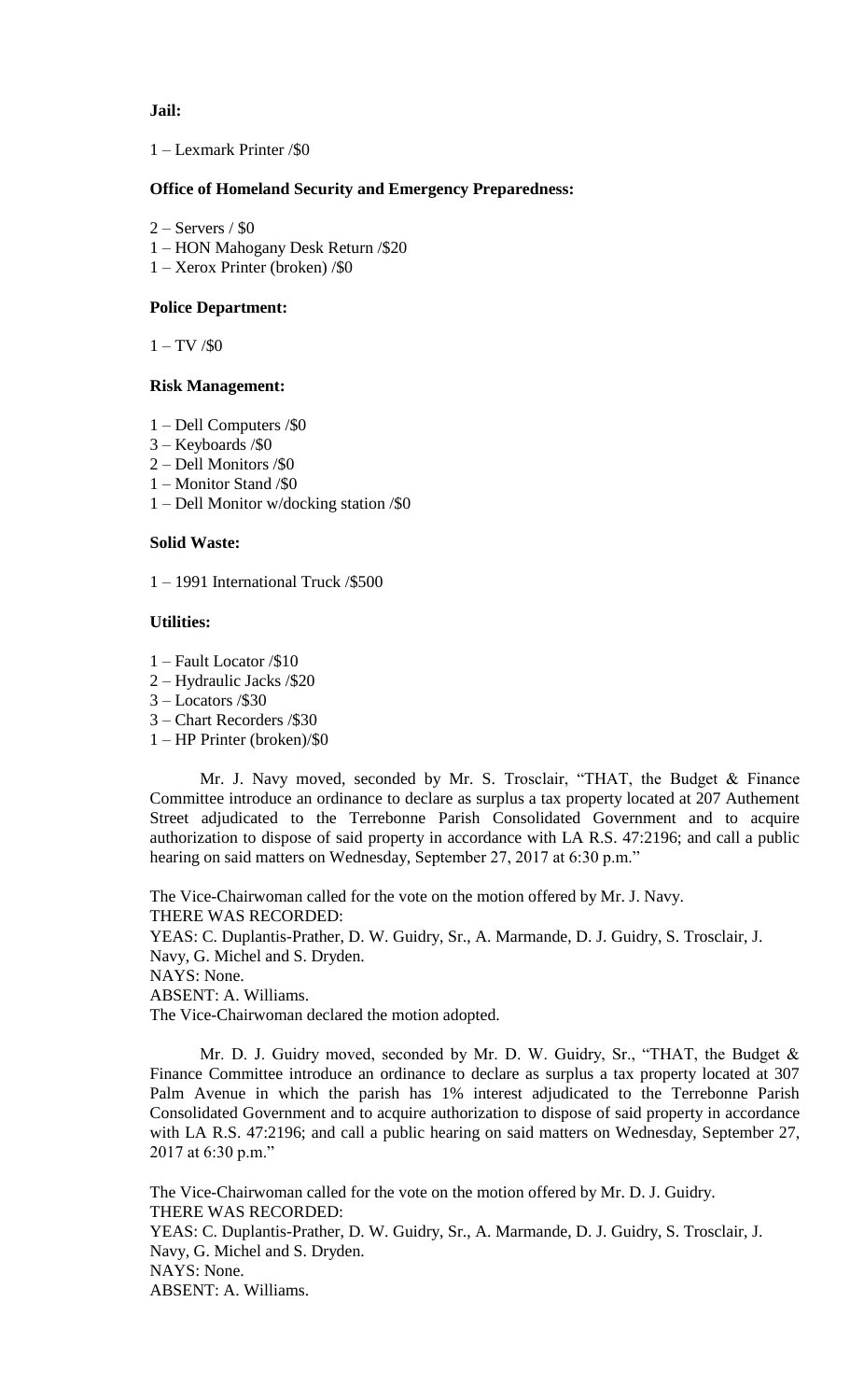The Vice-Chairwoman declared the motion adopted.

Mr. G. Michel moved, seconded by Mr. S. Dryden, "THAT, the Budget and Finance Committee introduce an ordinance that will declare property located at 6321 West Main Street, owned by Terrebonne Parish Consolidated Government as surplus property and call a public hearing on September 27, 2017 at 6:30 p.m."

The Vice-Chairwoman called for the vote on the motion offered by Mr. G. Michel. THERE WAS RECORDED: YEAS: C. Duplantis-Prather, D. W. Guidry, Sr., A. Marmande, D. J. Guidry, S. Trosclair, J. Navy, G. Michel and S. Dryden. NAYS: None. ABSENT: A. Williams. The Vice-Chairwoman declared the motion adopted.

OFFERED BY: MR. G. MICHEL SECONDED BY: MR. S. TROSCLAIR

## **RESOLUTION NO. 17-294**

A resolution authorizing the Parish President to execute an application form to the U.S. Department of Justice, Office of Justice Programs 2017 Edward Byrne Memorial JAG Grant for the Houma Police Department of the Terrebonne Parish Consolidated Government; and to address other matters relative thereto.

**WHEREAS,** the Houma Police Department of the Terrebonne Parish Consolidated Government has been approved to implement an application for a grant from the U.S. Department of Justice, Office of Justice Programs Fiscal Year 2017 Edward Byrne Memorial JAG Fund in the amount of Sixteen Thousand One Hundred dollars and thirty nine (\$16,139.00) for the Terrebonne Parish Consolidated Government, The Fiscal Year 2017 Edward Byrne Memorial JAG Fund will provide grant funding to improve the effectiveness and safety of our Police Officers by providing them with overtime, Traffic Enforcement with guns complaints, improving Police Officer Safety, community policing and with Terrebonne Young Marines,

**WHEREAS,** the Parish Administrative staff and the Parish Finance Department will oversee the application process in the implementation and meeting all the requirements set forth by the United States Department of Justice, Office of Justice Programs and,

**NOW, THEREFORE BE IT RESOLVED,** that the Terrebonne Parish Council on behalf of the Terrebonne Parish Consolidated Government, authorizes the Parish President to execute any and all necessary documents to implement the grant from the United States Department of Justice, Office of Justice Programs and to address other matters relative thereto.

### **THERE WAS RECORDED:**

YEAS: C. Duplantis-Prather, D. W. Guidry, Sr., A. Marmande, D. J. Guidry, S. Trosclair, J. Navy, G. Michel, and S. Dryden. NAYS: None. ABSTAINING: None. ABSENT: A. Williams. The Chairwoman declared the resolution adopted on this the 11th day of September 2017.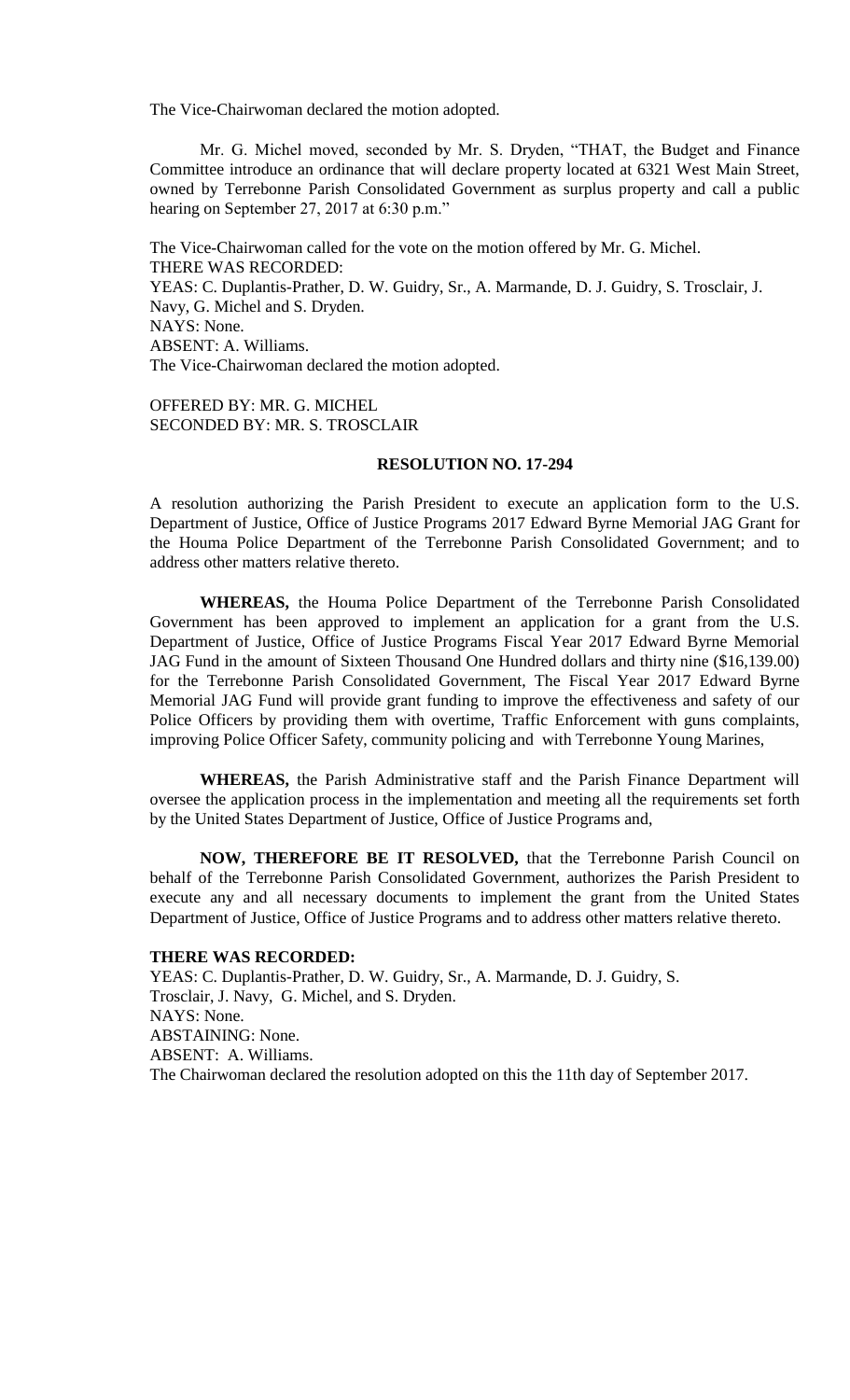### **RESOLUTION NO. 17-295**

A RESOLUTION AUTHORIZING THE PARISH PRESIDENT TO EXECUTE AN INTERGOVERNMENTAL LEASE AGREEMENT BETWEEN THE TERREBONNE PARISH CONSOLIDATED GOVERNMENT AND TERREBONNE PARISH COMMUNICATIONS DISTRICT TO PROVIDE FOR SPACE TO HOUSE A PORTION OF THE HOUMA POLICE DEPARTMENT, AND TO PROVIDE FOR RELATED MATTERS

**WHEREAS,** La. R.S. 33:1324 and 1324.1, also known as the Local Services Act, provides that any parish or political subdivision of the state may make agreements between or among themselves to engage jointly in the exercise of any power, provided that at least one of the participants to the agreement is authorized under a provision of general or special law to exercise such power, including the joint use of personnel necessary to accomplish the purposes of the agreement; and

**WHEREAS**, Section 1-07 of Home Rule Charter provides that the Terrebonne Parish Consolidated Government (hereinafter, TPCG), is authorized, as provided by state law, to enter into joint service agreements or cooperative efforts with other governmental agencies and political subdivisions; and

**WHEREAS**, the TPCG and the Terrebonne Parish Communications District (911) desire to cooperate toward the common goals of facilitating the health, safety, and welfare of the citizens of the Parish of Terrebonne; and

**WHEREAS,** in consideration of the mutual benefits and the benefits set forth in the attached lease agreement, 911 desires to lease to TPCG, and TPCG desires to lease from 911, the immovable property located at 112 Capital Boulevard, Houma, Louisiana 70360 including the interior of the building(s) situated thereon and the Shared Spaces as described in the agreement, less and except the 150 square feet of Secure Dry Storage located in the rear west corner of the warehouse area (hereinafter, "leased premises") for the purposes of housing a portion of the Houma Police Department, a division of the TPCG; and

**WHEREAS,** the TPCG finds that by procuring, through this lease agreement, a satellite facility in which to expand the reach of its Houma Police Department within the jurisdiction of the City of Houma, is a public purpose a will facilitate the health, safety, and welfare of the citizens of the parish; and

**NOW THEREFORE, BE IT RESOLOVED** by the Terrebonne Parish Council on behalf of Terrebonne Parish Consolidated Government that the Parish President, Gordon E. Dove, is hereby authorized to execute on behalf of the TPCG an intergovernmental lease agreement with the 911 containing substantially the same terms as those contained within attached agreement.

#### **THERE WAS RECORDED:**

YEAS: C. Duplantis-Prather, D. W. Guidry, Sr., A. Marmande, D. J. Guidry, S. Trosclair, J. Navy, G. Michel, and S. Dryden. NAYS: None. ABSTAINING: None. ABSENT: A. Williams. The Chairwoman declared the resolution adopted on this the 11th day of September 2017.

Mr. J. Navy moved, seconded by Mr. S. Trosclair, "THAT, the Budget and Finance Committee introduce an ordinance to establish Terrebonne Parish Consolidated Government's donation of ten thousand (\$10,000.00) dollars to Houma Terrebonne Housing Authority to fund "Youth Empowering Youth Program" (subject to legal approval of both TPCG and HTHA) and amending the 2017 Budget to transfer \$10,000 to the General Fund for said Program and call a public hearing on September 27, 2017 at 6:30 p.m."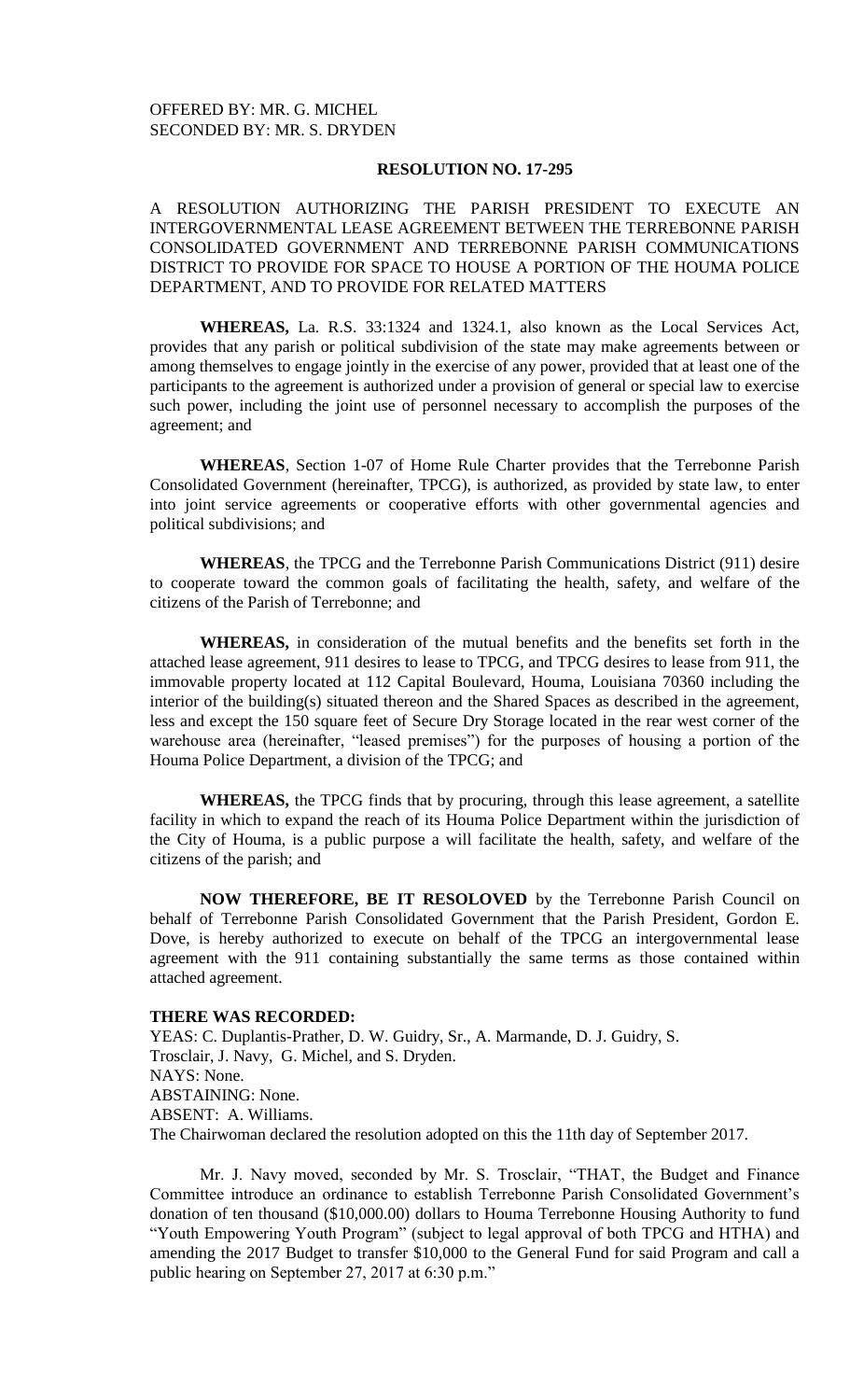The Vice-Chairwoman called for the vote on the motion offered by Mr. J. Navy.

THERE WAS RECORDED: YEAS: C. Duplantis-Prather, D. W. Guidry, Sr., A. Marmande, D. J. Guidry, S. Trosclair, J. Navy, G. Michel and S. Dryden. NAYS: None. ABSENT: A. Williams. The Vice-Chairwoman declared the motion adopted.

Mr. J. Navy moved, seconded by Mr. S. Trosclair, "THAT, the Budget and Finance Committee introduce an ordinance to amend the 2017 Adopted Operating Budget and 5-Year Capital Outlay of the Terrebonne Parish Consolidated Government for the following items and to provide for related matters:

- 1. Parishwide Drainage Construction, \$338,229
- 2. Houma Fire Department Firehouse Sub donation, \$21,987
- 3. Falgout Canal Road Restoration, \$3,896,407
- 4. Houma Police Department Walmart donation, \$1,000
- 5. CDBG Program, \$10,513
- 6. HOME Investment Partnerships Program, \$11,590
- 7. Group Insurance Fund, \$400,000
- 8. Drainage Tax Fund, \$500,000
- 9. Re-Class Several CDBG Recovery Projects, Net Affect \$0

and call a public hearing on said matter on September 27, 2017 at 6:30 p.m."

The Vice-Chairwoman called for the vote on the motion offered by Mr. J. Navy. THERE WAS RECORDED: YEAS: C. Duplantis-Prather, D. W. Guidry, Sr., A. Marmande, D. J. Guidry, S. Trosclair, J.

Navy, G. Michel and S. Dryden. NAYS: None.

ABSENT: A. Williams.

The Vice-Chairwoman declared the motion adopted.

Committee member J. Navy explained to the public, and to some of the residents of Hidalgo Drive, that the aforementioned drainage tax fund will be used to add additional pumps in flood prone areas.

OFFERED BY: MR. G.MICHEL SECONDED BY: MR. S. DRYDEN

### **RESOLUTION NO. 17-296**

A Resolution giving Notice of Intent to adopt an ordinance to amend Section 21-33 of Chapter 21, Recreation and Parks, Article II, Parish Generally, of the Parish Code to include a 10-court tennis complex located at 106 Southdown West Boulevard, Houma for the use and enjoyment of the citizens of Terrebonne Parish.

**THEREFORE, BE IT RESOLVED** by the Terrebonne Parish Council (Community Development and Planning Committee), on behalf of the Terrebonne Parish Consolidated Government, that notice of intent is given for adopting an ordinance to amend Section 21-33 of Chapter 21, Recreation and Parks, Article II, Parish Generally, of the Parish Code to include a 10-court tennis complex located at 106 Southdown West Boulevard, Houma for the use and enjoyment of the citizens of Terrebonne Parish.

**BE IT FURTHER RESOLVED** that a public hearing on said ordinance be called for Wednesday, September 27, 2017 at 6:30 p.m.

#### **\*(Resolution amended and adopted after brief discussion)**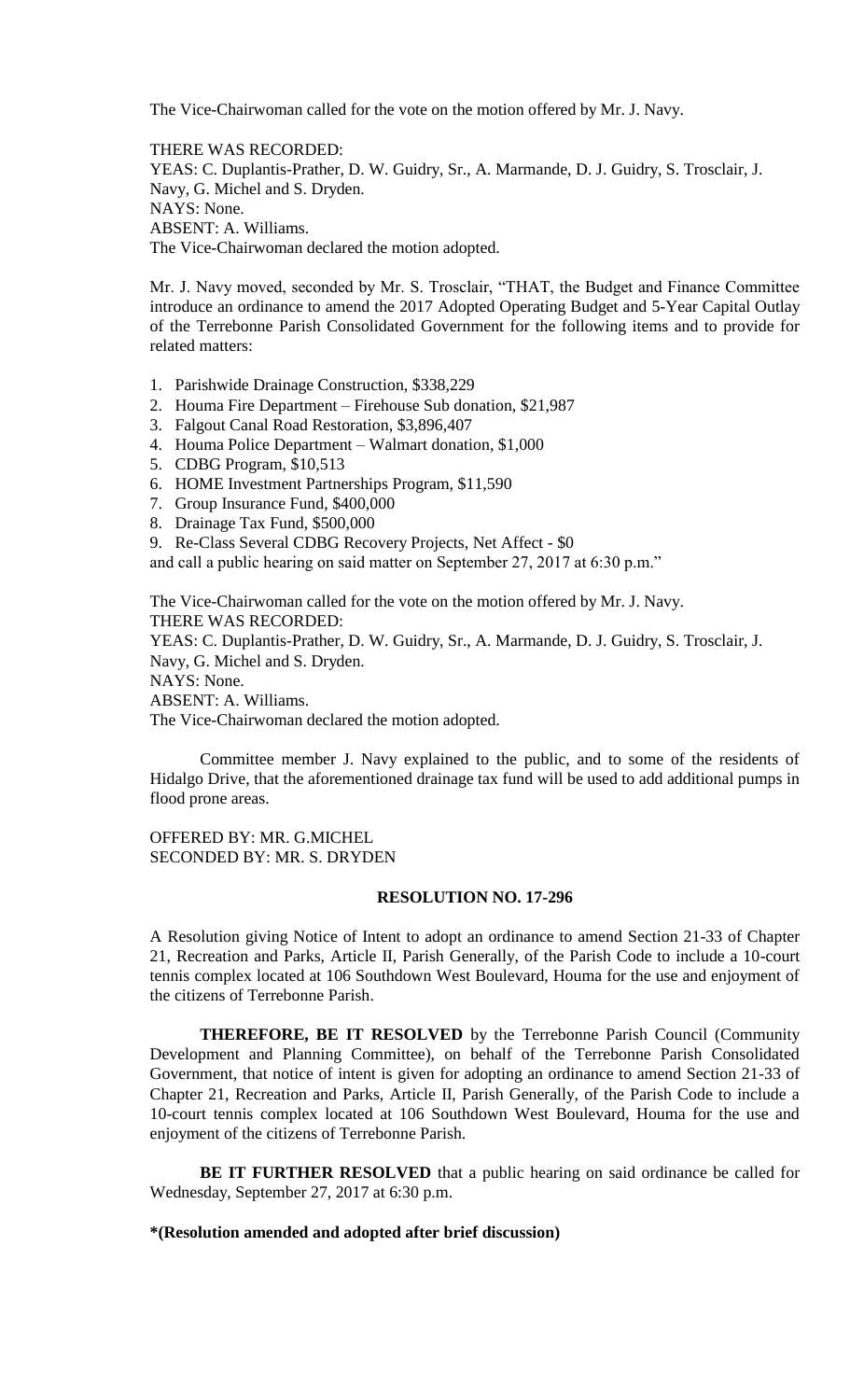Parish Attorney J. Hebert asked that the proposed ordinance be amended to include that the ordinance will coincide with the lease, in that when the proposed ordinance goes into effect, the lease goes into effect as well.

## OFFERED BY: MR. G.MICHEL SECONDED BY: MR. S. DRYDEN

### **RESOLUTION NO. 17-296**

A Resolution giving Notice of Intent to adopt an ordinance to amend Section 21-33 of Chapter 21, Recreation and Parks, Article II, Parish Generally, of the Parish Code to include a 10-court tennis complex located at 106 Southdown West Boulevard, Houma for the use and enjoyment of the citizens of Terrebonne Parish.

**THEREFORE, BE IT RESOLVED** by the Terrebonne Parish Council (Community Development and Planning Committee), on behalf of the Terrebonne Parish Consolidated Government, that notice of intent is given for adopting an ordinance to amend Section 21-33 of Chapter 21, Recreation and Parks, Article II, Parish Generally, of the Parish Code to include a 10-court tennis complex located at 106 Southdown West Boulevard, Houma for the use and enjoyment of the citizens of Terrebonne Parish.

**BE IT FURTHER RESOLVED** that a public hearing on said ordinance be called for Wednesday, September 27, 2017 at 6:30 p.m.

#### **THERE WAS RECORDED:**

YEAS: C. Duplantis-Prather, D. W. Guidry, Sr., A. Marmande, D. J. Guidry, S. Trosclair, J. Navy, G. Michel, and S. Dryden. NAYS: None. ABSTAINING: None. ABSENT: A. Williams. The Chairwoman declared the resolution adopted on this the 11th day of September 2017.

OFFERED BY: MR. D. J. GUIDRY SECONDED BY: MR. G. MICHEL

## **RESOLUTION NO. 17-297**

A Resolution authorizing the Parish President, on behalf of the Terrebonne Parish Consolidated Government, to execute a lease agreement for the 10-Court Tennis Complex (attached hereto as Exhibit A), develop reasonable terms and conditions associated with a Request for Qualifications for a tennis professional and subsequent contract for such services subject to review and approval by Parish Legal Department, job descriptions for part-time staff, and an associated financial plan to make Terrebonne Parish whole for the purposes of providing a recreational, multi-court tennis facility complex capable of hosting individual, league, and tournament play until such time as similar permanent public facilities are made available and execute associated agreements;

**WHEREAS**, with the closing of Renaissance Health & Racquet Club and its 10 tennis courts, many of the tennis players in Terrebonne Parish (including a number of schools) have found themselves without a venue for organized tournament or league play and without a place to reserve courts for individual play and/or lessons; and

**WHEREAS**, the public purpose and the legal authority to pursue this opportunity is identified in Section 2-78 of the Parish Code of Ordinances which states that TPCG thru its Parks and Recreation Department shall direct and be responsible for recreation and recreational facilities and other such responsibilities as may be directed by the president; and

**WHEREAS**, the services required to operate such a facility shall be provided at no direct cost to the Parish, the expenditure does not appear to be gratuitous; and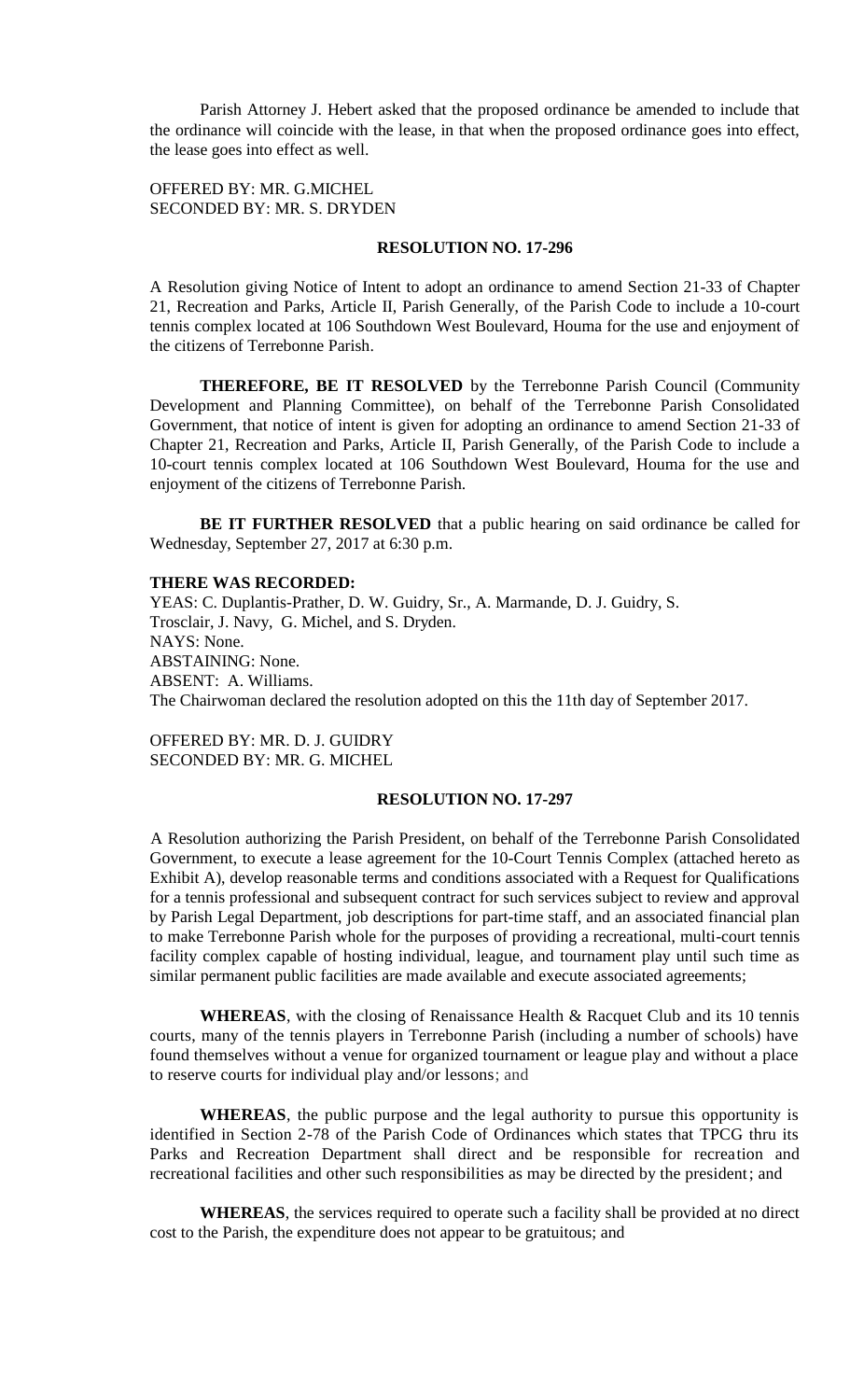**WHEREAS**, the Parish has a reasonable expectation for receiving equivalent value in exchange for the expenditure of public funds thru receipt of revenue from projected public usage fees, tournament and league play revenue (open to all interested leagues, associations, and schools), and thru sales tax, hotel/motel tax and other associated economic benefit from the hosting of these types of tournaments and events that would otherwise take place in other communities; and

**NOW, THEREFORE, BE IT RESOLVED** by the Terrebonne Parish Council, State of louisiana, agree to authorize the Parish President to execute a lease agreement for the 10-Court Tennis Complex (attached hereto as Exhibit A), develop reasonable terms and conditions associated with a request for qualifications for a tennis professional and subsequent contract for such services subject to review and approval by Parish Legal Department, job descriptions for part-time staff, and an associated financial plan to make Terrebonne Parish whole for the purposes of providing a recreational, multi-court tennis facility complex capable of hosting individual, league, and tournament play until such time as similar permanent public facilities are made available and execute associated agreements.

# **THERE WAS RECORDED:**

YEAS: C. Duplantis-Prather, D. W. Guidry, Sr., A. Marmande, D. J. Guidry, S. Trosclair, J. Navy, G. Michel, and S. Dryden. NAYS: None. ABSTAINING: None. ABSENT: A. Williams. The Chairwoman declared the resolution adopted on this the 11th day of September 2017.

Mr. S. Trosclair moved, seconded by Mr. G. Michel, "THAT, there being no further business to come before the Budget & Finance Committee, the meeting be adjourned."

The Vice-Chairwoman called for the vote on the motion offered by Mr. S. Trosclair. THERE WAS RECORDED:

YEAS: C. Duplantis-Prather, D. W. Guidry, Sr., A. Marmande, D. J. Guidry, S. Trosclair, J. Navy, G. Michel and S. Dryden.

NAYS: None.

ABSENT: A. Williams.

The Vice-Chairwoman declared the motion adopted and the meeting was adjourned at 5:40 p.m.

Christa Duplantis-Prather, Vice-Chairwoman

Tammy E. Triggs, Minute Clerk

Ms. C. Duplantis-Prather moved, seconded by Ms. A. Williams, "THAT the Council accept and ratify the minutes of the Budget and Finance Committee meeting held on 09/11/17."

The Chairman called for a vote on the motion offered by Ms. C. Duplantis-Prather. THERE WAS RECORDED:

YEAS: C. Duplantis-Prather, D. W. Guidry, Sr., A. Marmande, D. J. Guidry, J. Navy, A. Williams, and G. Michel.

NAYS: None.

ABSENT: S. Dryden and S. Trosclair.

The Chairman declared the motion adopted.

The Chairman called for a report on the Policy, Procedure, and Legal Committee meeting held on 09/11/17, whereupon the Committee Chairman rendered the following: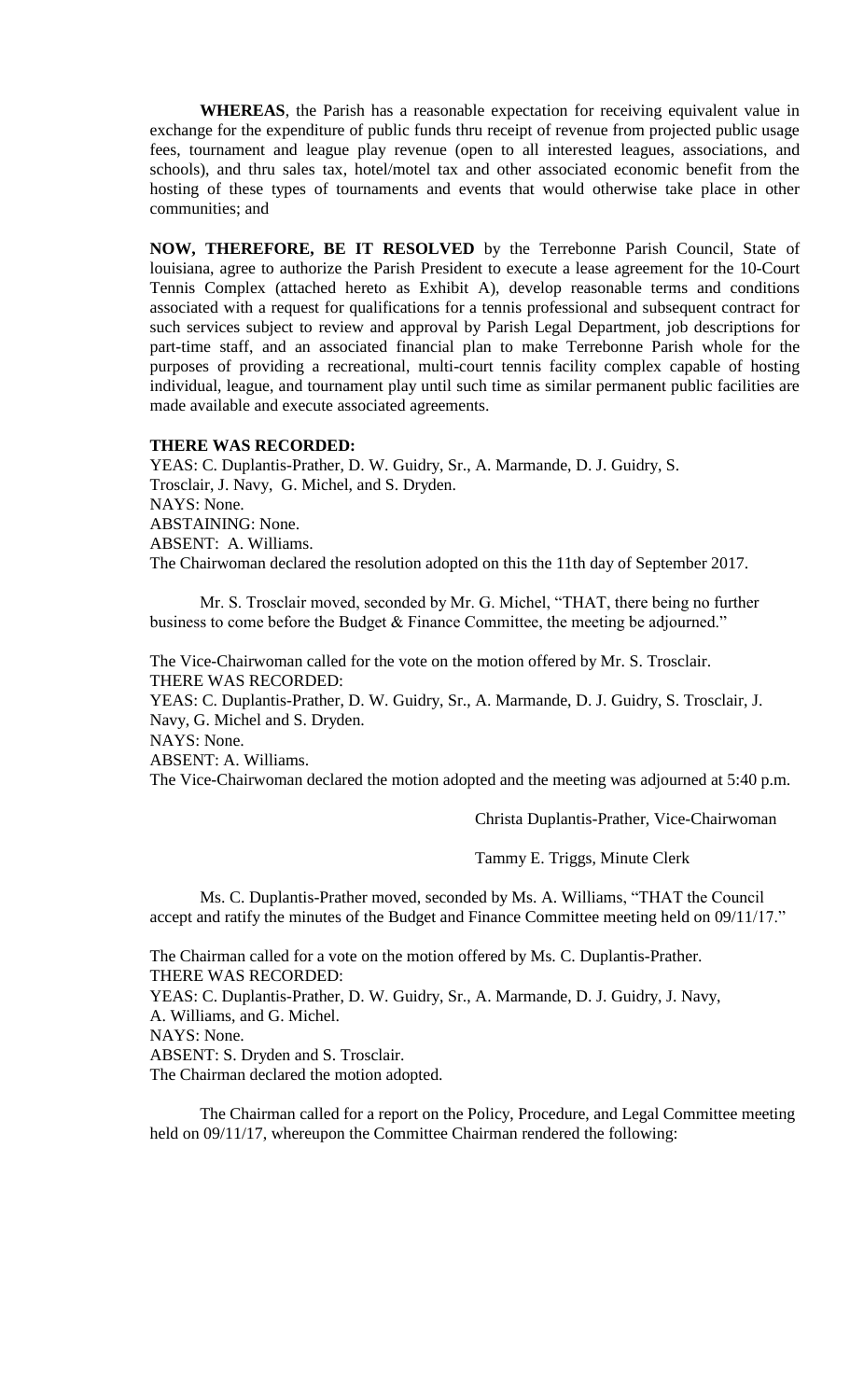#### **POLICY, PROCEDURE, & LEGAL COMMITTEE**

#### **SEPTEMBER 11, 2017**

The Chairman, Gerald Michel, called the Policy, Procedure, & Legal Committee meeting to order at 5:42 p.m. in the Terrebonne Parish Council Meeting Room with an Invocation offered by Committee member S. Dryden and the Pledge of Allegiance led by Committee member S. Trosclair. Upon roll call, Committee Members recorded as present were: C. Duplantis-Prather, D. W. Guidry, Sr., A. Marmande, D. J. Guidry, S. Trosclair, J. Navy, G. Michel and S. Dryden. Committee member A. Williams was recorded as absent. A quorum was declared present.

OFFERED BY: MS. C. DUPLANTIS-PRATHER SECONDED BY: MR. S. TROSCLAIR

#### **RESOLUTION NO. 17-298**

A RESOLUTION AUTHORIZING THE PARISH PRESIDENT TO EXECUTE THE EMERGENCY MANAGEMENT PERFORMANCE GRANT - FY 2017 NO. EMT-2017-EP-00001-S01 FROM THE GOVERNOR'S OFFICE OF HOMELAND SECURITY AND EMERGENCY PREPAREDNESS (GOHSEP) FOR OPERATIONAL EXPENSES OF THE TERREBONNE PARISH OFFICE OF HOMELAND SECURITY AND EMERGENCY PREPAREDNESS.

**WHEREAS**, the Parish has received a grant from the Governor's Office of Homeland Security and Emergency Preparedness in the amount of \$36,107.40, which the period of this grant expires May 31, 2018, and

**WHEREAS**, the Parish agrees to apply said funds towards salaries or expenses related directly to the operations of the Parish's Office of Emergency Preparedness Department including the attendance of the Director of the Office of Emergency Preparedness at the annual Parish Director's Conference, which these expenditures were implemented in the original 2009 Adopted Budget.

**NOW THEREFORE, BE IT RESOLVED**, by the Terrebonne Parish Council, on behalf of the Terrebonne Parish Consolidated Government, does authorize Parish President Gordon E. Dove to execute any and all documents relative to this grant.

### **THERE WAS RECORDED:**

YEAS: C. Duplantis-Prather, D. W. Guidry, Sr., A. Marmande, D. J. Guidry, S. Trosclair, J. Navy, G. Michel, and S. Dryden. NAYS: None. ABSTAINING: None. ABSENT: A. Williams. The Chairwoman declared the resolution adopted on this the 11th day of September 2017.

OFFERED BY: MS. C. DUPLANTIS-PRATHER SECONDED BY: MR. D. W. GUIDRY, SR.

## **RESOLUTION NO. 17-299**

A RESOLUTION AUTHORIZING THE PARISH PRESIDENT TO EXECUTE A COOPERATIVE ENDEAVOR AGREEMENT BETWEEN THE TERREBONNE PARISH CONSOLIDATED GOVERNMENT AND THE SOUTH CENTRAL PLANNING AND DEVELOPMENT COMMISSION ("SCPDC")

**WHEREAS**, Article VII, Section 14 of the Louisiana Constitution provides that, "[F]or a public purpose, the state and its political subdivisions or political corporations may engage in cooperative endeavors with each other, with the United States or its agencies, or with any public or private association, corporation or individual"; and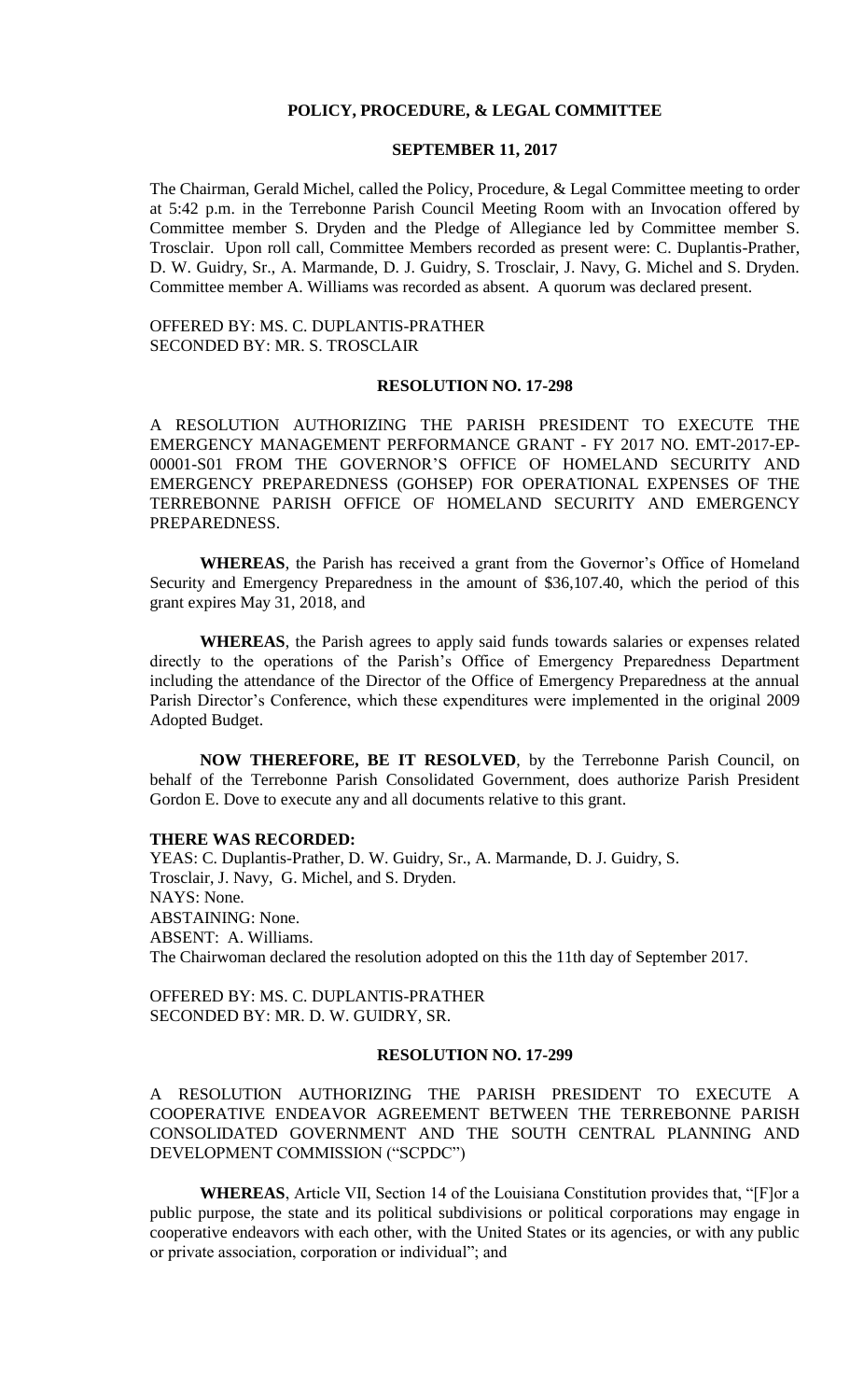**WHEREAS**, TPCG and the SCPDC seek to perform & provide for public services and protection for the citizens, population, and businesses of Terrebonne Parish, so as to be better prepared in emergency situations in order to reduce the loss of life and property through an allhazards emergency management program of prevention, mitigation, preparedness, response, and recovery, that would not otherwise be available to the citizens, population, and businesses of Terrebonne Parish; and

**WHEREAS**, SCPCD, in accordance with the Department of Homeland Security/GOHSEP Grant Number EMW-2015-SS-00043-SO1, desires to deliver possession and ownership to TPCG of hazmat equipment, workstations for EOC, and other emergency preparedness equipment, in consideration of the TPCG immediately putting them to full use in such a manner to achieve the purpose described above; and

**WHEREAS**, the TPCG requires such equipment to be better prepared in emergency situations; and

**WHEREAS**, SCPCD would like to donate its equipment to the TPCG for the purpose listed above;

**NOW THEREFORE, BE IT RESOLVED** by the Terrebonne Parish Council on behalf of Terrebonne Parish Consolidated Government the Parish President, Gordon E. Dove, is hereby authorized to execute a Cooperative Endeavor Agreement with South Central Planning and Development Commission, containing substantially the same terms as those contained within attached agreement.

#### **THERE WAS RECORDED:**

YEAS: C. Duplantis-Prather, D. W. Guidry, Sr., A. Marmande, D. J. Guidry, S. Trosclair, J. Navy, G. Michel, and S. Dryden. NAYS: None. ABSTAINING: None. ABSENT: A. Williams. The Chairwoman declared the resolution adopted on this the 11th day of September 2017.

OFFERED BY: MR. S. TROSCLAIR SECONDED BY: MR. A. MARMANDE

## **RESOLUTION NO. 17-300**

Amending Resolution No. 16-556, establishing the Terrebonne Parish Council meeting dates for FY 2017, to change the date for the first set of Committee Meetings for the month of November from Monday, November 13, 2017 to Tuesday, November 14, 2017 to accommodate the Police Jury Association's Regions 1 & 2 meeting, of which Terrebonne Parish are members of, and

**WHEREAS**, with regards to meetings of the Terrebonne Parish Council, the Home Rule Charter for a Consolidated Government for Terrebonne Parish provides as follows:

## **"Sec. 2-07. Council meetings and rules.**

(a) The council shall meet regularly at least twice a month at intervals of at least two (2) weeks at such times and places as the council may prescribe….."

**WHEREAS**, the usual dates for these meetings are the second and fourth Wednesdays of each month, and

**WHEREAS**, due to certain \***holidays, meetings & conferences** which conflict with these meeting dates, there are certain months during which meeting days/dates must be changed, and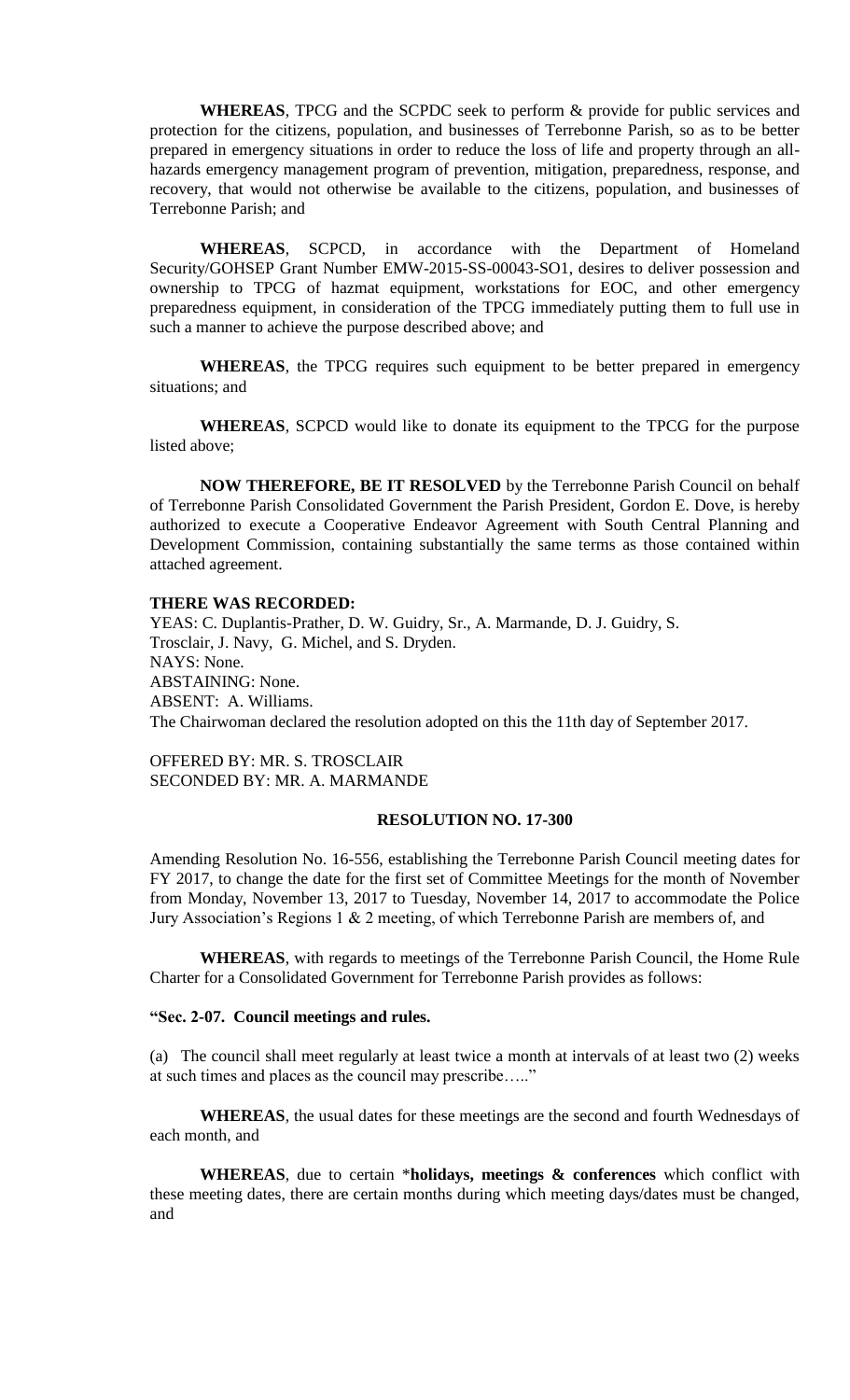**WHEREAS,** a request has been made to accommodate the Police Jury Association of Louisiana's Regions 1 & 2 Board Meeting by changing the Terrebonne Council's Committee Meetings previously scheduled on Monday, November 13 to Tuesday, November 14, 2017, and

**WHEREAS,** in order to provide the general public ample time to schedule attendance at the meetings of the governing body, the Council wishes to establish a meeting schedule for the entire year.

**NOW, THEREFORE BE IT RESOLVED** by the Terrebonne Parish Council, on behalf of the Terrebonne Parish Consolidated Government, that the Council's Regular Session Meeting dates for 2017 remain as previously scheduled and the first set of Committee Meetings in November 2017 be changed to Tuesday, November 14, 2017 as follows:

| <b>COMMITTEE MEETINGS</b>             | <b>COUNCIL MEETINGS</b>          |
|---------------------------------------|----------------------------------|
| January 9                             | January 11                       |
| January 23                            | January 25 (OR CHANGE TO         |
|                                       | THURSDAY, JANUARY 26 DUE TO      |
|                                       | <b>CHAMBER BANQUET ON 25TH</b> ) |
| February 6                            | February 8                       |
| February 20                           | February 22                      |
| March 6                               | March 8                          |
| March 20                              | March 22                         |
| April 10                              | April 12                         |
| April 24                              | April 26                         |
| May 8                                 | May 10                           |
| May 22                                | May 24                           |
| June 12                               | June 14                          |
| June 26                               | June 28                          |
| July 10                               | July 12                          |
| July 24                               | July 26                          |
| August 7                              | August 9                         |
| August 21                             | August 23                        |
| September 11                          | September 13                     |
| September 25                          | September 27                     |
| October 9                             | October 11                       |
| October 23                            | October 25                       |
| <b>November 14</b>                    | November 15                      |
| November 27 (CHANGED TO 3RD FULL      | November 29                      |
| <b>WEEK DUE TO HOLIDAYS)</b>          |                                  |
| December 11 (NO PUBLIC HEARINGS       | December 13                      |
| CAN BE CALLED AT THESE MEETINGS       |                                  |
| <b>BECAUSE ONLY 1 WEEK IN BETWEEN</b> |                                  |
| <b>MEETINGS</b> )                     |                                  |
| December 18 (CHANGED TO 3RD WEEK      | December 20                      |
| DUE TO HOLIDAYS)                      |                                  |

**BE IT FURTHER RESOLVED** that all Regular Session Council Meetings shall begin at 6:00 p.m. in the Council Meeting Room on the second floor of the Government Tower at 8026 Main Street, and

BE IT FURTHER RESOLVED that the Council will schedule committee meetings on the Monday preceding the Regular Meetings of the Council as regularly as possible, however **\*\*committee meetings** may be scheduled on a different day and/or at a different time, as decided upon by the Council; and,

**BE IT FURTHER RESOLVED** that the Council may call additional committee meetings and/or Special Sessions of the Council as deemed necessary.

# **THERE WAS RECORDED:**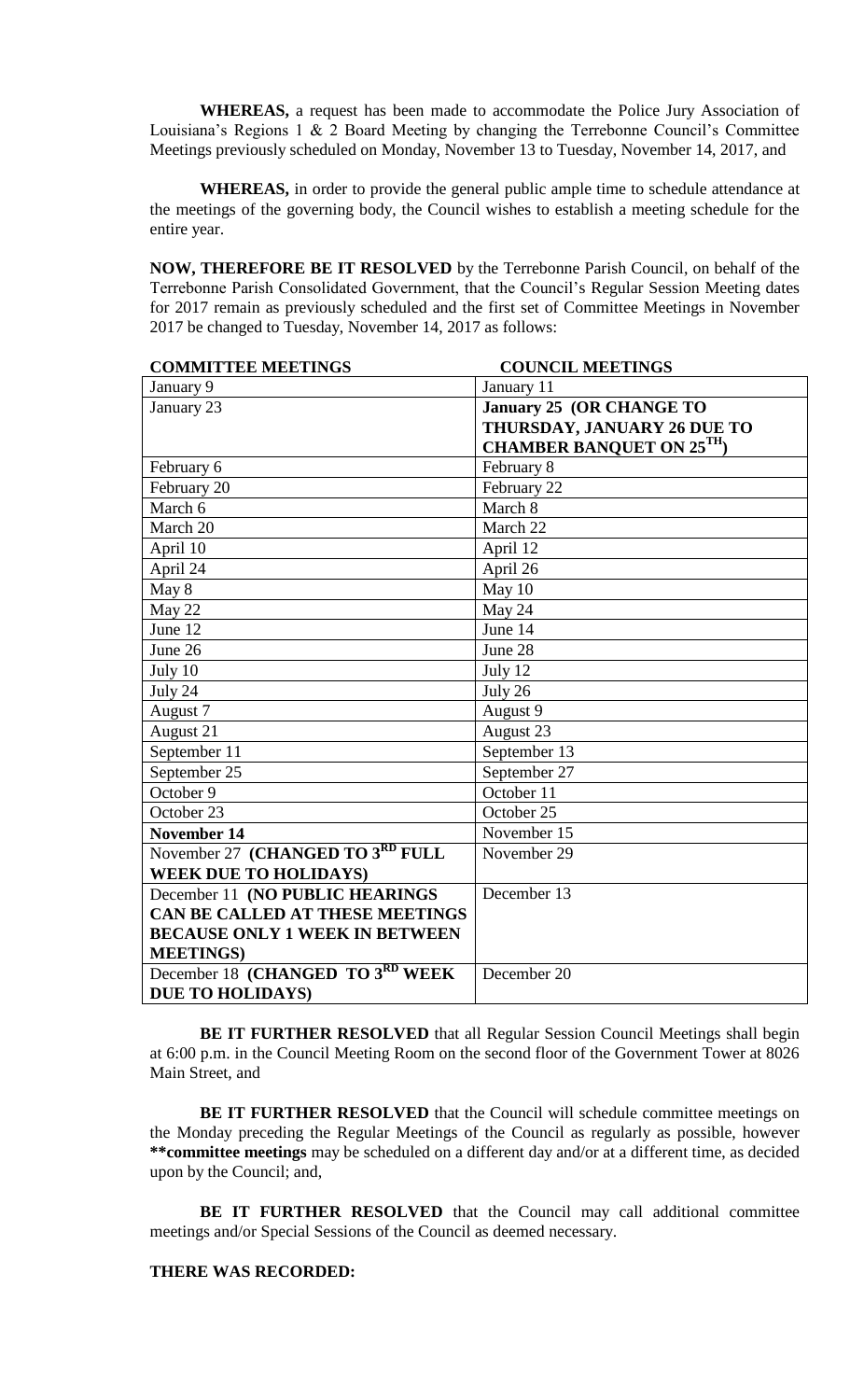YEAS: C. Duplantis-Prather, D. W. Guidry, Sr., A. Marmande, D. J. Guidry, S. Trosclair, J. Navy, G. Michel, and S. Dryden. NAYS: None. ABSTAINING: None. ABSENT: A. Williams. The Chairwoman declared the resolution adopted on this the 11th day of September 2017.

Mr. D. J. Guidry moved, seconded by Mr. S. Trosclair, "THAT, there being no further business to come before the Policy, Procedure, & Legal Committee, the meeting be adjourned."

The Chairman called for the vote on the motion offered by Mr. D. J. Guidry. THERE WAS RECORDED:

YEAS: C. Duplantis-Prather, D. W. Guidry, Sr., A. Marmande, D. J. Guidry, S. Trosclair, J. Navy, G. Michel and S. Dryden.

NAYS: None.

ABSENT: A. Williams.

The Chairman declared the motion adopted and the meeting was adjourned at 5:45 p.m.

Gerald Michel, Chairman Tammy E. Triggs, Minute Clerk

Mr. G. Michel moved, seconded by Ms. A. Williams, "THAT the Council accept and ratify the minutes of the Public Services Committee meeting held on 09/11/17."

The Chairman called for a vote on the motion offered by Mr. G. Michel. THERE WAS RECORDED: YEAS: C. Duplantis-Prather, D. W. Guidry, Sr., A. Marmande, D. J. Guidry, J. Navy, A. Williams, and G. Michel. NAYS: None. ABSENT: S. Dryden and S. Trosclair. The Chairman declared the motion adopted.

The Chairman called for a report on the Public Services Committee meeting held on 09/11/17, whereupon the Committee Chairman, noting ratification of minutes and calling public hearings on September 27, 2017 at 6:30 p.m., rendered the following:

## **PUBLIC SERVICES COMMITTEE**

#### **SEPTEMBER 11, 2017**

The Chairman, Alidore "Al" Marmande, called the Public Services Committee meeting to order at 5:47 p.m. in the Terrebonne Parish Council Meeting Room with an Invocation offered by Committee member C. Duplantis-Prather and the Pledge of Allegiance led by Committee member S. Trosclair. Upon roll call, Committee Members recorded as present were: C. Duplantis-Prather, D. W. Guidry, Sr., A. Marmande, D. J. Guidry, S. Trosclair, J. Navy, G. Michel and S. Dryden. Committee member A. Williams was recorded as absent. A quorum was declared present.

OFFERED BY: MR. J. NAVY SECONDED BY: MS. C. DUPLANTIS-PRATHER

## **RESOLUTION NO. 17-301**

Requesting DOTD to consider and determine the advisability of reducing the speed limit on Highway 315 (Bayou Dularge Road) between 579 Highway 315 and 621 Highway 315 and to take the appropriate action as a result of said consideration.

**WHEREAS**, the speed limit along that portion of Highway 315 is currently posted at 55 mph, and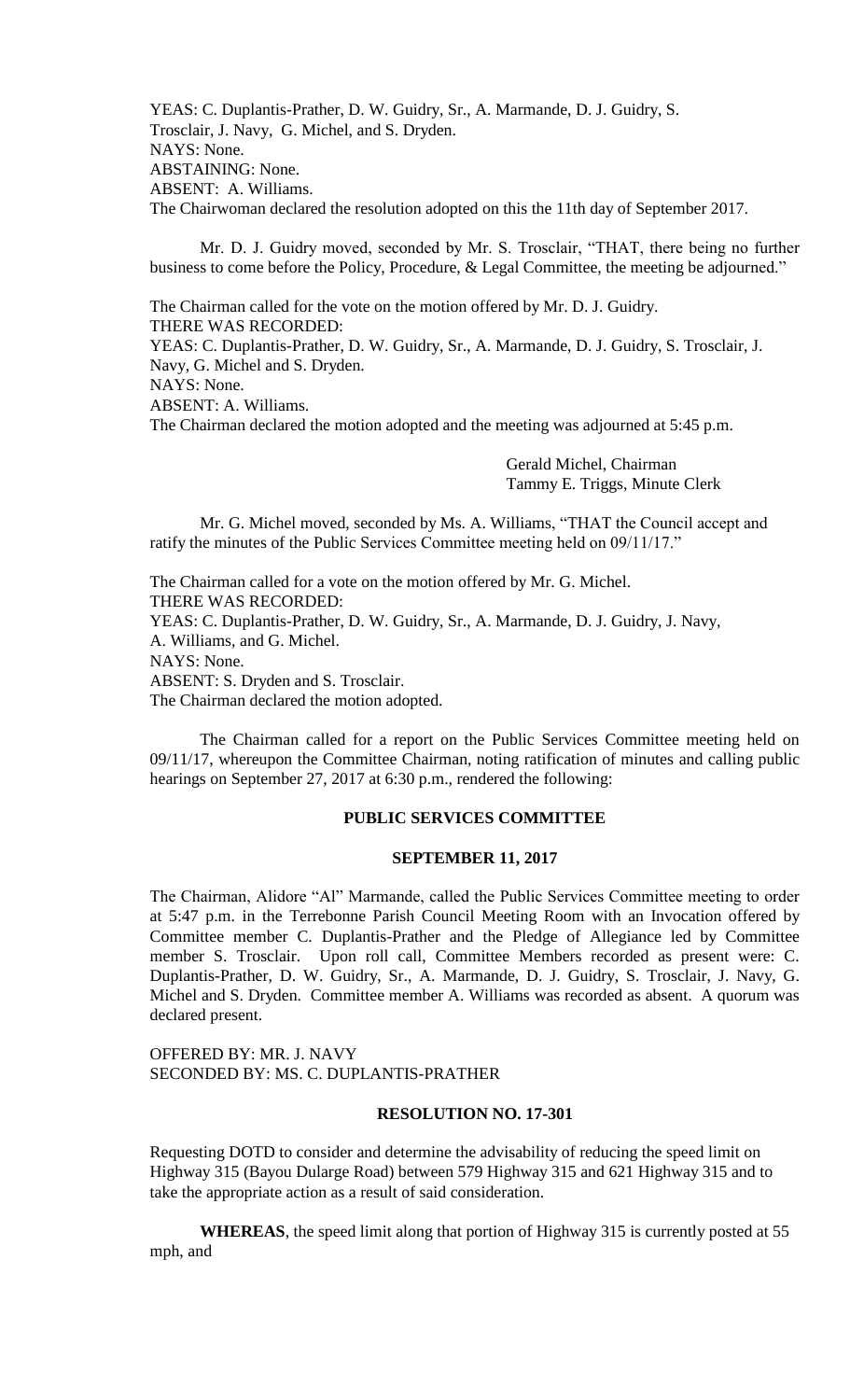**WHEREAS**, it is the opinion of the Terrebonne Parish Council that a reduction in the speed limit to 35 mph may be advisable in order to protect those who regularly travel along this section of the roadway, as well as the residents in addition to those attending and visiting the school in the area.

**NOW, THEREFORE BE IT RESOLVED** by the Terrebonne Parish Council (Public Services Committee), on the behalf of the Terrebonne Parish Consolidated Government, that the La. Department of Transportation and Development be requested to consider and determine the advisability of reducing the speed limit on Highway 315 between 579 Highway 315 and 621 Highway 315 and to take the appropriate action.

#### THERE WAS RECORDED:

YEAS: C. Duplantis-Prather, D. W. Guidry, Sr., A. Marmande, D. J. Guidry, S. Trosclair, J. Navy, G. Michel, and S. Dryden. NAYS: None. ABSTAINING: None. ABSENT: A. Williams. The Chairman declared the resolution adopted on this, the 11th day of September, 2017.

OFFERED BY: MS. C. DUPLANTIS-PRATHER SECONDED BY: UNANIMOUSLY

### **RESOLUTION NO. 17-302**

**WHEREAS**, Terrebonne Parish recently experienced heavy rainfall causing several streets to flood and they are also concerned about the active Hurricane Season, and

**WHEREAS**, the Terrebonne Parish Council feels it would be beneficial to the citizens of the Parish to get as much information out to the public when events such as hurricanes, heavy rainfall causing streets to flood, etc. occur, and

**WHEREAS**, the local television station HTV10 KFOL-KJUN does provide important information to a majority of the residents in the Parish, and

**WHEREAS**, residents who are connected to Direct TV are unable to view this station and unable to receive the local information during emergencies.

**NOW, THEREFORE BE IT RESOLVED**, that the Terrebonne Parish Council does hereby request the Federal Communications Commission to request Direct TV to broadcast the local channel HTV10 to allow all Terrebonne Parish residents to have access to local information, especially during times of emergencies.

#### **THERE WAS RECORDED:**

YEAS: C. Duplantis-Prather, D. W. Guidry, Sr., A. Marmande, D. J. Guidry, S. Trosclair, J. Navy, G. Michel, and S. Dryden. NAYS: None. ABSTAINING: None. ABSENT: A. Williams. The Chairwoman declared the resolution adopted on this the 11th day of September 2017.

OFFERED BY: MS. C. DUPLANTIS-PRATHER SECONDED BY: MR. D. W. GUIDRY, SR.

# **RESOLUTION NO.17-303**

**WHEREAS,** the Terrebonne Parish Consolidated Government desires to provide protection to the people of this Parish, whenever possible, and

**WHEREAS,** the Council would like to construct a multi-use path along Williams Avenue, and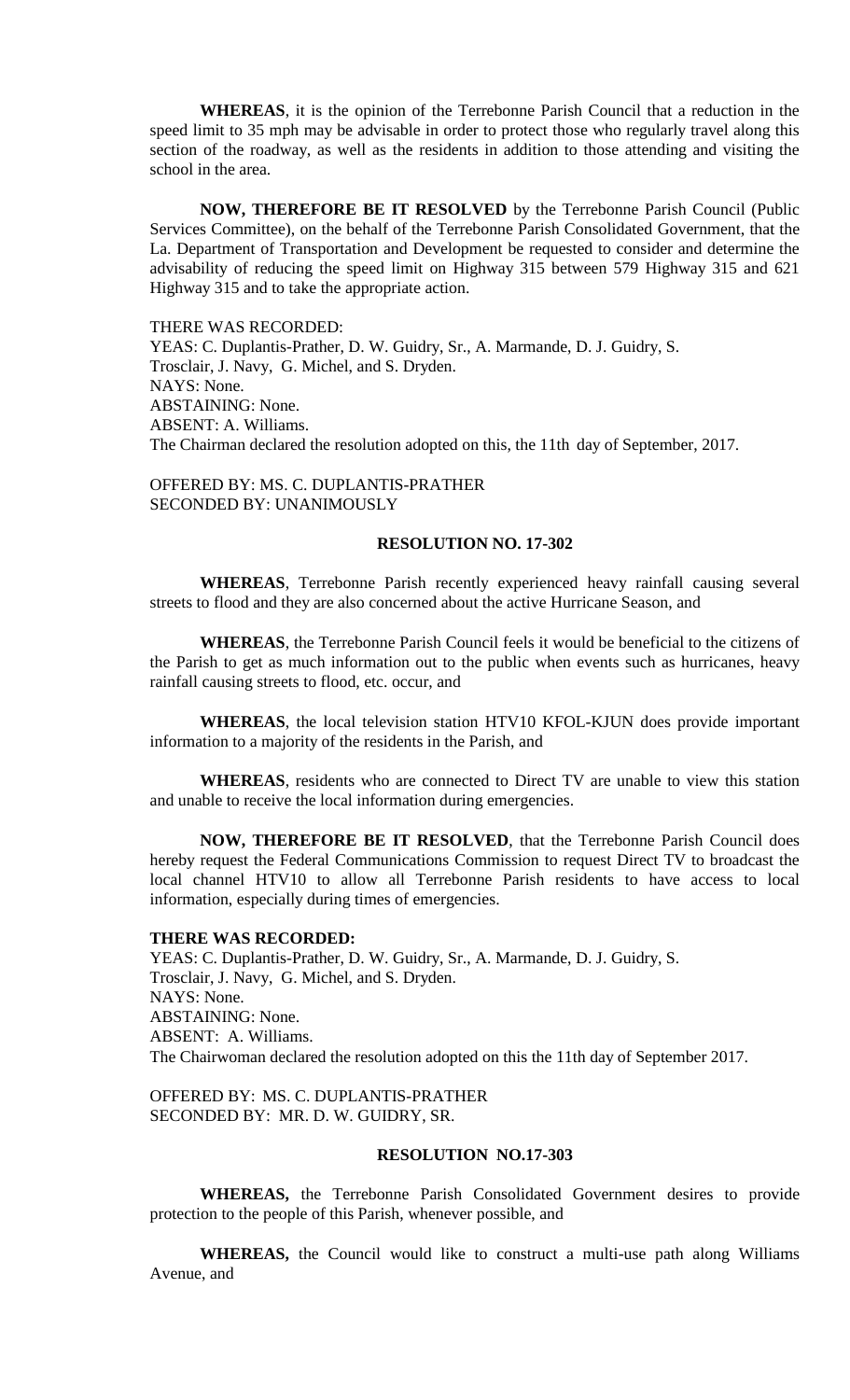**WHEREAS**, the Louisiana Department of Transportation and Development's Transportation Enhancement Program provides funds for improvements to the pedestrian system, and

**WHEREAS**, the Williams Ave. Multi-use Path project will be funded on a cost reimbursement basis with 80% of project construction costs provided by the Louisiana Department of Transportation and Development and the Terrebonne Parish Consolidated Government providing 20% of the remaining construction costs, and

**WHEREAS**, the Terrebonne Parish Consolidated Government will fund 100% costs for engineering, construction management, testing, and ineligible items, and

**WHEREAS,** the Terrebonne Parish Consolidated Government certifies the following:

1. The Parish assumes/certifies full responsibility for the required local match for design engineering, construction administration and testing.

2. Assumes full responsibility for managing and maintaining the project, and

3. Assumes full responsibility for any legal liability incurred as a result of the project.

**NOW, THEREFORE BE IT FURTHER RESOLVED,** the President of Terrebonne Parish Consolidated Government, be authorized and empowered to sign subsequent agreements and documentation necessary with the Louisiana Department of Transportation and Development for said project.

### **THERE WAS RECORDED:**

YEAS: C. Duplantis-Prather, D. W. Guidry, Sr., A. Marmande, D. J. Guidry, S. Trosclair, J. Navy, G. Michel, and S. Dryden. NAYS: None. ABSTAINING: None. ABSENT: A. Williams. The Chairwoman declared the resolution adopted on this the 11th day of September 2017.

OFFERED BY: MR. S. TROSCLAIR SECONDED BY: MS. C. DUPLANTIS-PRATHER

## **RESOLUTION NO. 17-304**

A resolution providing for the acceptance of work performed by Synagro South, LLC., in accordance with the Certificate of Substantial Completion for Parish Project 15-SEW-18, South WWTP Improvements Project, Terrebonne Parish, Louisiana.

**WHEREAS**, the Terrebonne Parish Consolidated Government entered into a contract dated March 6, 2017, with Synagro South, LLC. Recordation Number 1528972, for Parish Project No. 15-SEW-18, South WWTP Improvements Project, Terrebonne Parish, Louisiana, and

**WHEREAS**, the work performed has been inspected by authorized representatives of the Owner, Engineer, and Contractor and found to be substantially complete, and

**WHEREAS**, the Engineer for this project, GreenPoint Engineering, LLC., recommends the acceptance of the substantial completion,

**NOW, THEREFORE BE IT RESOLVED** that the Terrebonne Parish Council, on behalf of the Terrebonne Parish Consolidated Government, does hereby accept the work performed, effective as of the date of recording of this resolution, and does authorize and direct the Clerk of Court and Ex-Officio Recorder of Mortgages of Terrebonne Parish to note this acceptance thereof in the margin of the inscription of said contract under Entry No. 1528972 of the Records of Terrebonne Parish, Louisiana, and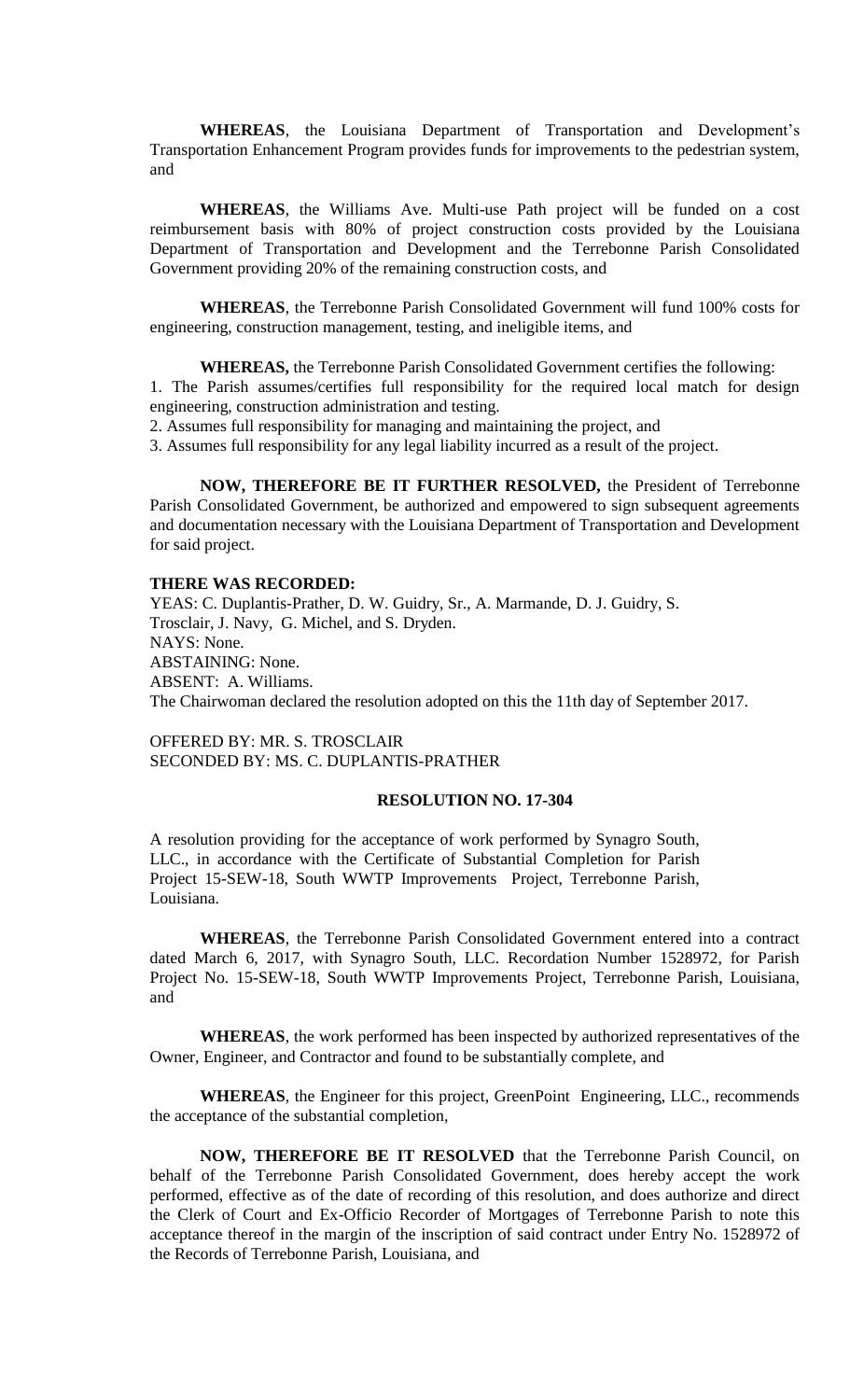**BE IT FURTHER RESOLVED** that a certified copy of the resolution be forwarded to the Engineer, GreenPoint Engineering, LLC, and

**BE IT FURTHER RESOLVED** that a certified copy of the resolution be recorded in the office of the Clerk of Court of Terrebonne Parish to commence a 45-day clear lien period, and

**BE IT FURTHER RESOLVED** that the Administration is authorized to make payment of retainage upon the presentation of a Clear Lien Certificate.

#### **THERE WAS RECORDED:**

YEAS: C. Duplantis-Prather, D. W. Guidry, Sr., A. Marmande, D. J. Guidry, S. Trosclair, J. Navy, G. Michel, and S. Dryden. NAYS: None. ABSTAINING: None. ABSENT: A. Williams. The Chairwoman declared the resolution adopted on this the 11th day of September 2017.

Ms. C. Duplantis-Prather moved, seconded by Mr. D. W. Guidry, Sr., "THAT, the Public Services Committee introduce an ordinance to create a "Handicapped Parking Only Zone" located at 521 Barrow, at 23 feet from the corner of Barrow Street and Wood Street and call a public hearing on September 27, 2017 at 6:30 p.m."

The Chairman called for the vote on the motion offered by Ms. C. Duplantis-Prather. THERE WAS RECORDED: YEAS: C. Duplantis-Prather, D. W. Guidry, Sr., A. Marmande, D. J. Guidry, S. Trosclair, J. Navy, G. Michel and S. Dryden. NAYS: None. ABSENT: A. Williams. The Chairman declared the motion adopted.

Committee member J. Navy asked that Agenda Item No. 6 - Discussion and possible action relative to requesting Administration to look into HTV taking over TPTV- be placed on the agenda for discussion so that pertinent information can be given out to the public when there is a major storm and/or rain event. He further explained that TPTV (Terrebonne Parish TV) is outdated and not useful at this time. Mr. Navy suggested that Administration and HTV10 work together to form a TV station that can be viewed by all of the citizens of Terrebonne Parish.

Discussion ensued with several Committee members agreeing that TPTV is not being utilized to get information to the citizens of Terrebonne Parish, but suggested that Administration charge HTV for using TPTV, as well as, getting RFPs and bid out the service to the lowest and/or best bidder; thus noting that forming a cooperative endeavor agreement with the Terrebonne Parish School Board is another avenue that can be explored to get information out to the public.

Brian Rodrigue, Network Administrator with Terrebonne Information Technology Department, explained that the IT Department has recently taken over the TPTV station and have been since updating the hardware system. He explained that there are laws stipulating the "peg" channels and stated that they cannot be changed; noting that it is the provider's choice which channels are going to air particular programs. Mr. Rodrigue further explained that TPTV is currently being aired on Charter Communication, ComCast and U-Verse and noted that in their 2018 budget they are hopeful to hire some interns to expand the use of the TPTV system. According to Mr. Rodrigue, in the event of a natural disaster, hurricane and/or storm event, IT has the ability to get the information on the TV station quickly.

Committee member C. Duplantis-Prather announced to the public that TPTV can be viewed on ComCast on Channel 22, on Charter Communication on Channel 197 and on U-Verse on Channel 99.

Mr. J. Navy moved, seconded by Mr. S. Trosclair, "THAT, the Public Services Committee request Administration to include in the 2018 Budget Process the upgrade of TPTV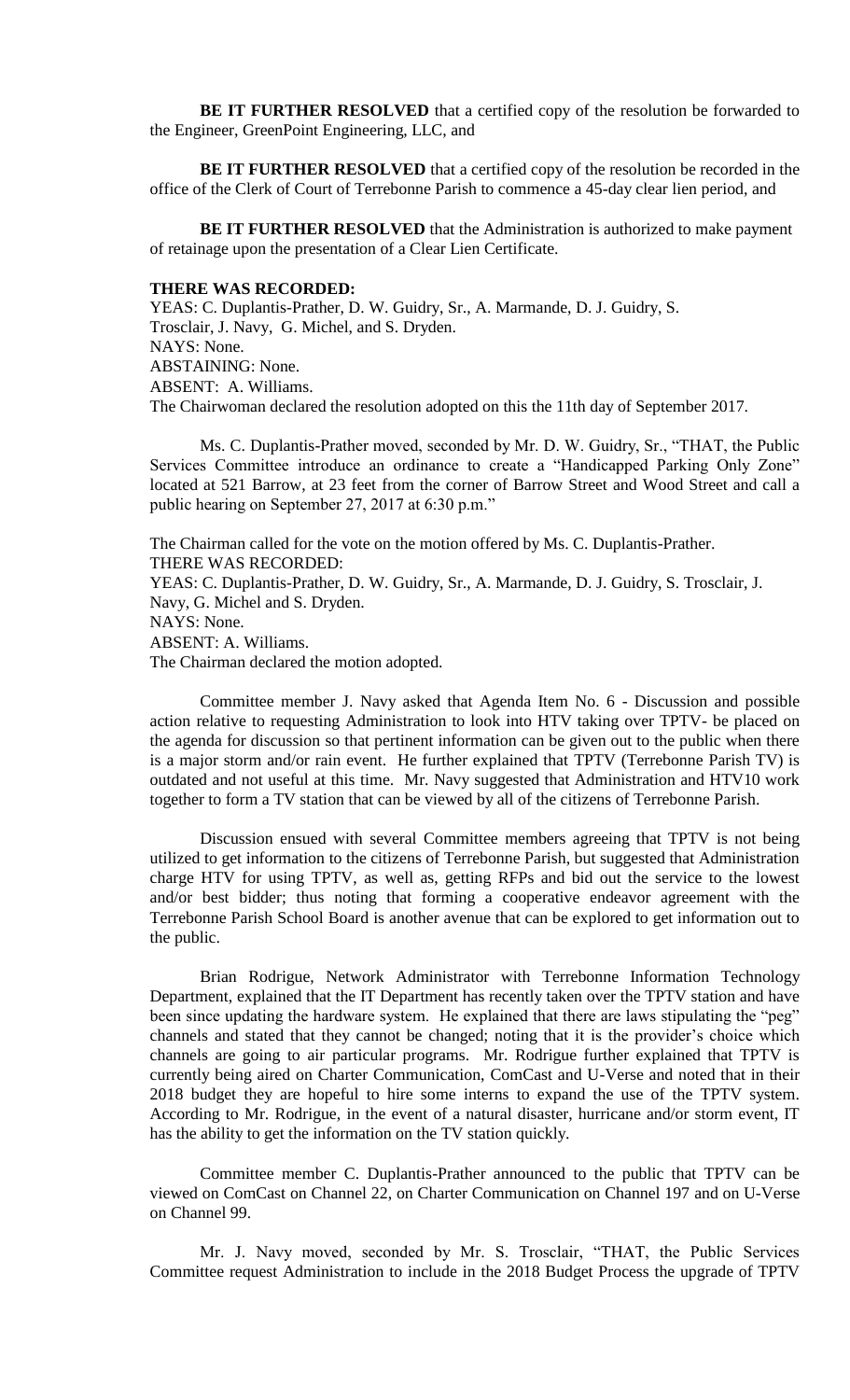and the possibility of HTV taking over TPTV in an effort to disseminate adequate, accurate and vital information throughout Terrebonne Parish."

The Chairman called for the vote on the motion offered by Mr. J. Navy. THERE WAS RECORDED: YEAS: C. Duplantis-Prather, A. Marmande, D. J. Guidry, S. Trosclair, J. Navy and S. Dryden. NAYS: D. W. Guidry, Sr. and G. Michel. ABSENT: A. Williams. The Chairman declared the motion adopted.

OFFERED BY: MR. D. J. GUIDRY SECONDED BY: MS. C. DUPLANTIS-PRATHER

### **RESOLUTION NO. 17-305**

A resolution authorizing the execution of Change Order No. 5 (Balancing) for the Construction Agreement for Parish Project No. 13-ROAD-37, Thompson Road Extension Phase II Project, Terrebonne Parish, Louisiana.

**WHEREAS**, the Terrebonne Parish Consolidated Government entered into a Construction Agreement dated November 10, 2015, with Barriere Construction Co., LLC., for the Project entitled Parish Project No. 13-ROAD-37, Thompson Road Extension Phase II Project, and

**WHEREAS**, this change order is required to balance contract quantities with installed quantities on the project, and

**WHEREAS**, this change order has been approved by the Louisiana Office of Facility Planning and Control, and

**WHEREAS**, this Change Order No. 5 (Balancing) has been recommended by the ENGINEER for this project, T. Baker Smith, LLC.,

**NOW, THEREFORE BE IT RESOLVED** that the Terrebonne Parish Council, on behalf of the Terrebonne Parish Consolidated Government, does hereby approve and authorize Parish President, Gordon E. Dove, to execute this Change Order No. 5 (Balancing) to the Construction Agreement for the Thompson Road Extension Phase II Project, Parish Project No. 13-ROAD-37, with Barriere Construction Co., LLC., for an increase in contract amount by Three Thousand, One Hundred Sixty-Two Dollars and Thirty-Nine Cents (\$3,162.39) with no change in construction time, and

**BE IT FURTHER RESOLVED** that a certified copy of the resolution be forwarded to the Engineer, T. Baker Smith, LLC.

# **THERE WAS RECORDED:**

YEAS: C. Duplantis-Prather, D. W. Guidry, Sr., A. Marmande, D. J. Guidry, S. Trosclair, J. Navy, G. Michel, and S. Dryden. NAYS: None. ABSTAINING: None. ABSENT: A. Williams. The Chairwoman declared the resolution adopted on this the 11th day of September 2017.

Committee member D. W. Guidry, Sr. asked that Agenda Item No. 8 - Discussion and possible action relative to branch and limb removal in front of small business properties – be placed on the agenda to possibly amend the current legislation to include the removal of tree debris in front of small businesses. He explained that he received a call and was informed that the parish does not pick up debris in front of small businesses and that creates a problem for some of the owners because of the cost associated with this task.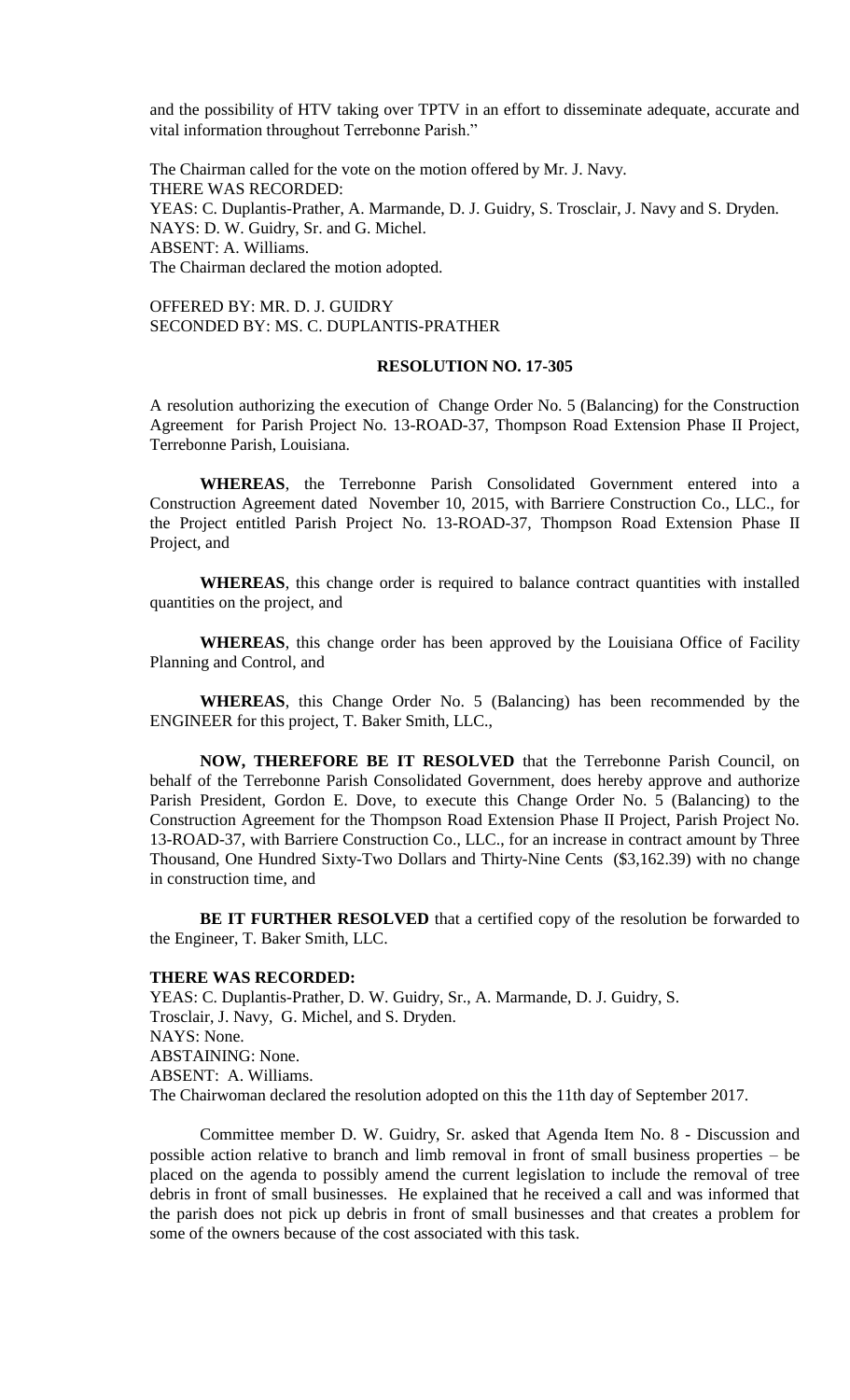Discussion ensued with some Committee members explaining that there is an ordinance in place that allows for the pickup of some light tree debris in front of small businesses but questioned where does Terrebonne Parish "draw the line" if they start doing these types of pickups.

Parish Attorney J. Hebert stated that the parish has a very comprehensive ordinance as it relates to trash, waste and/or debris. He explained that the parish is responsible for regulating all aspects of solid waste; noting that it is "broken down" into components from disposal to collections. Attorney Hebert further explained that small businesses and/or commercial establishments have to adhere to the parish ordinance when requesting debris removal; thus stating that this service is based upon volume.

Mr. D. W. Guidry, Sr. moved, seconded by Mr. G. Michel, "THAT, the Public Services Committee request the Parish Legal Department, including input from the Solid Waste Department, to draft an ordinance include pickup of light tree debris in front of small businesses."

The Chairman called for the vote on the motion offered by Mr. D. W. Guidry, Sr. THERE WAS RECORDED: YEAS: C. Duplantis-Prather, D. W. Guidry, Sr., A. Marmande, D. J. Guidry, S. Trosclair, J. Navy, G. Michel and S. Dryden. NAYS: None. ABSENT: A. Williams. The Chairman declared the motion adopted

## OFFERED BY: MR. D. J. GUIDRY SECONDED BY: MS. C. DUPLANTIS-PRATHER

## **RESOLUTION NO. 17-306**

A resolution ratifying the appointment of the firm of Morris P. Hebert, Inc. (MPH), to provide surveying services for the **Petit Caillou Drainage Project; Parish Project No. 16-DRA-25** and authorizing execution of an agreement for these services.

**WHEREAS**, the Terrebonne Parish Consolidated Government wishes to provide surveying services for the Petit Caillou Drainage Project; Parish Project No. 16-DRA-25, and

**WHEREAS**, Parish President Gordon E. Dove has recommended that the firm of Morris P. Hebert, Inc. (MPH) be retained to provide the necessary professional services for this project, and

**NOW, THEREFORE BE IT RESOLVED** that the Terrebonne Parish Council does hereby ratify the appointment of the firm of Morris P. Hebert, Inc. (MPH), by Terrebonne parish President Gordon Dove for professional surveying services for the Petit Caillou Drainage Project; Parish Project No. 16-DRA-25; and

**BE IT FUTHER RESOLVED** that the Terrebonne Parish Council, on behalf of the Terrebonne Parish Consolidated Government, does hereby authorize the execution of an agreement with the firm of Morris P. Hebert, Inc. (MPH), by Terrebonne Parish President Gordon Dove, for the Petit Caillou Drainage Project; Parish Project No. 16-DRA-25.

#### **THERE WAS RECORDED:**

YEAS: C. Duplantis-Prather, D. W. Guidry, Sr., A. Marmande, D. J. Guidry, S. Trosclair, J. Navy, G. Michel, and S. Dryden. NAYS: None. ABSTAINING: None. ABSENT: A. Williams. The Chairwoman declared the resolution adopted on this the 11th day of September 2017.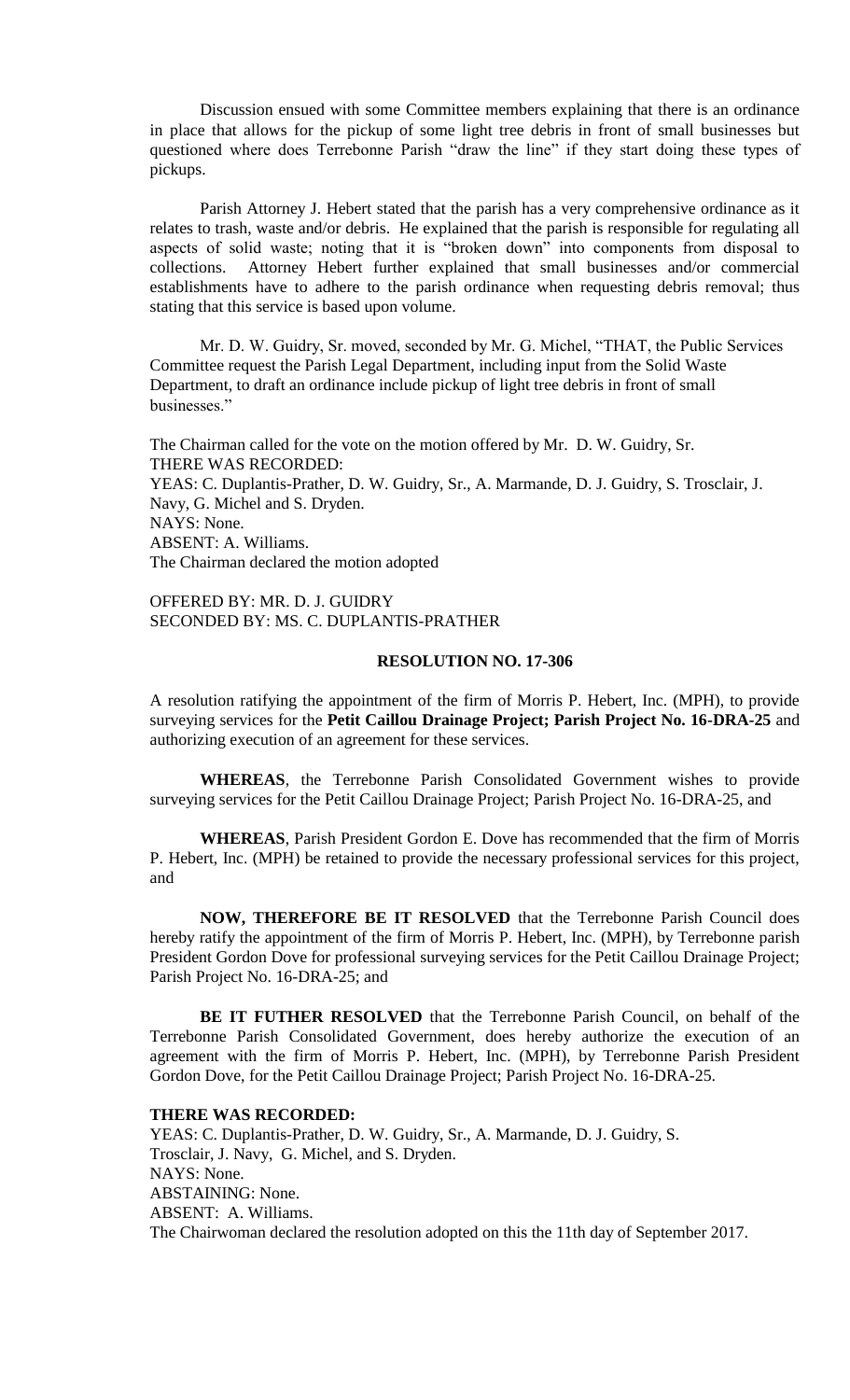## OFFERED BY: MR. D. J. GUIDRY SECONDED BY: MS. C. DUPLANTIS-PRATHER

## **RESOLUTION NO. 17-307**

A resolution awarding and authorizing the signing of the construction contract for Parish Project No. 15-SEW-33, Coteau Holding Basin Sewer Force Main Replacement Project, Terrebonne Parish Consolidated Government, Terrebonne Parish, Louisiana, and authorizing the issuance of the Notice to Proceed.

**WHEREAS**, the Terrebonne Parish Consolidated Government did receive construction bids on Parish Project No. 15-SEW-33, Coteau Holding Basin Sewer Force Main Replacement Project, Terrebonne Parish, Louisiana, and,

**WHEREAS**, the responsive low bid was that submitted by LA Contacting Enterprise, LLC, in the amount of \$211,459.00, and

**NOW, THEREFORE, BE IT RESOLVED** that the Terrebonne Parish Consolidated Government award the construction contract to LA Contracting Enterprise, LLC, in the amount of \$211,459.00, and

**BE IT FURTHER RESOLVED,** that the President of Terrebonne Parish Consolidated Government, be and he is hereby authorized and empowered to sign a construction contract for and on behalf of the Terrebonne Parish Consolidated Government with LA Contracting Enterprise, LLC, upon receipt of the performance bond in the amount of the contract price, and

BE IT FURTHER RESOLVED, that upon receipt of required certificates of insurance evidencing coverage as provided in the project specifications and upon execution and recordation of all contract documents, that the Engineer is hereby authorized to issue the Notice to Proceed to the Contractor to commence construction of the project, and

**WHEREUPON** the motion was put to a vote and the vote thereon was as follows:

#### **THERE WAS RECORDED:**

YEAS: C. Duplantis-Prather, D. W. Guidry, Sr., A. Marmande, D. J. Guidry, S. Trosclair, J. Navy, G. Michel, and S. Dryden. NAYS: None. ABSTAINING: None. ABSENT: A. Williams. The Chairwoman declared the resolution adopted on this the 11th day of September 2017.

OFFERED BY: MR. D. J. GUIDRY SECONDED BY: MR. S. TROCLAIR

## **RESOLUTION NO. 17-308**

A Resolution calling for a Public hearing to consider adoption of an ordinance to accept the dedication and assume operation and maintenance of sewer facilities within the sewer servitudes of Blimp Road Sewer Improvements and Blimp Road Sewer Extension, Phase 2, constructed by Houma-Terrebonne Airport Commission, Terrebonne Parish, Louisiana.

**NOW, THEREFORE BE IT RESOLVED**, by the Terrebonne Parish Council (Public Services Committee) on behalf of the Terrebonne Parish Consolidated Government, that a Public hearing be called for on September 27, 2017 at 6:30 p.m. to receive public comments relative to the recommendation to accept the dedication and assume operation and maintenance of sewer facilities within the sewer servitudes, as constructed by the Houma-Terrebonne Airport Commission, Terrebonne Parish, Louisiana.

# **THERE WAS RECORDED:**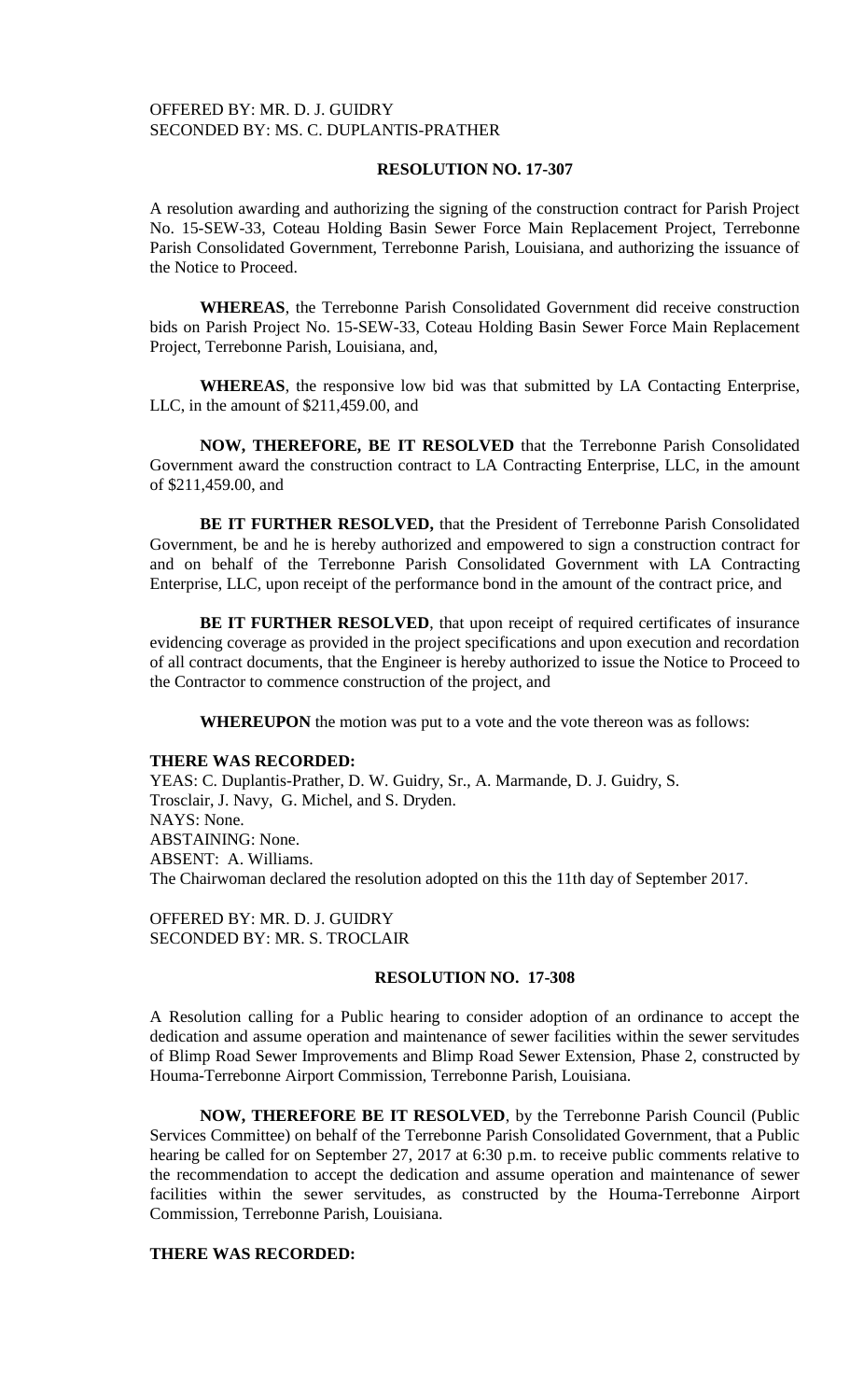YEAS: C. Duplantis-Prather, D. W. Guidry, Sr., A. Marmande, D. J. Guidry, S. Trosclair, J. Navy, G. Michel, and S. Dryden. NAYS: None. ABSTAINING: None. ABSENT: A. Williams. The Chairwoman declared the resolution adopted on this the 11th day of September 2017.

# OFFERED BY: MS. C. DUPLANTIS-PRATHER SECONDED BY: MR. J. NAVY

### **RESOLUTION NO. 17-309**

A resolution providing for the ratification of the appointment by Parish President Gordon E. Dove of the firm of GIS Coastal Design & Engineering to provide engineering services for the Bayou Terrebonne Drainage Improvements Project, and also authorizing Parish President Gordon E. Dove to execute the appropriate engineering contract documents for this project.

**WHEREAS**, Terrebonne Parish is desirous of improving the drainage along Bayou Terrebonne, and

**WHEREAS**, the Terrebonne Parish Consolidated Government would like to proceed with the design of this project, and

**WHEREAS**, Parish President Gordon E. Dove has recommended that the firm of GIS Coastal Design & Engineering be retained to provide the necessary professional services for this project, and

**NOW, THEREFORE BE IT RESOLVED**, that the Terrebonne Parish Council, on behalf of the Terrebonne Parish Consolidated Government, that the Parish President Gordon E. Dove be ratified and that the engineering firm of GIS Coastal Design & Engineering be retained to provide the necessary professional services for the Bayou Terrebonne Drainage Improvements Project and that Parish President Gordon E. Dove be authorized to execute any and all documents with said firm for this project.

### **THERE WAS RECORDED:**

YEAS: C. Duplantis-Prather, D. W. Guidry, Sr., A. Marmande, D. J. Guidry, S. Trosclair, J. Navy, G. Michel, and S. Dryden. NAYS: None. ABSTAINING: None. ABSENT: A. Williams. The Chairwoman declared the resolution adopted on this the 11th day of September 2017.

OFFERED BY: MR. D. J. GUIDRY SECONDED BY: UNANIMOUSLY

## RESOLUTION NO. 17-310

A RESOLUTION AUTHORIZING THE PARISH PRESIDENT TO SIGN AND SUBMIT AN AMENDMENT TO THE TERREBONNE PARISH GUSTAV/IKE DISASTER RECOVERY PLAN BUDGET TO THE STATE OF LOUISIANA AND HUD TO COMPLY WITH THE COMMUNITY DEVELOPMENT BLOCK GRANT DISASTER RECOVERY PROGRAM.

**WHEREAS**, the Terrebonne Parish Consolidated Government has been awarded Community Development Block Grant (CDBG) funding as a result of the damage caused by Hurricanes Gustav and Ike; and

**WHEREAS,** bids was received for the fence addition of the Juvenile Justice Facility; and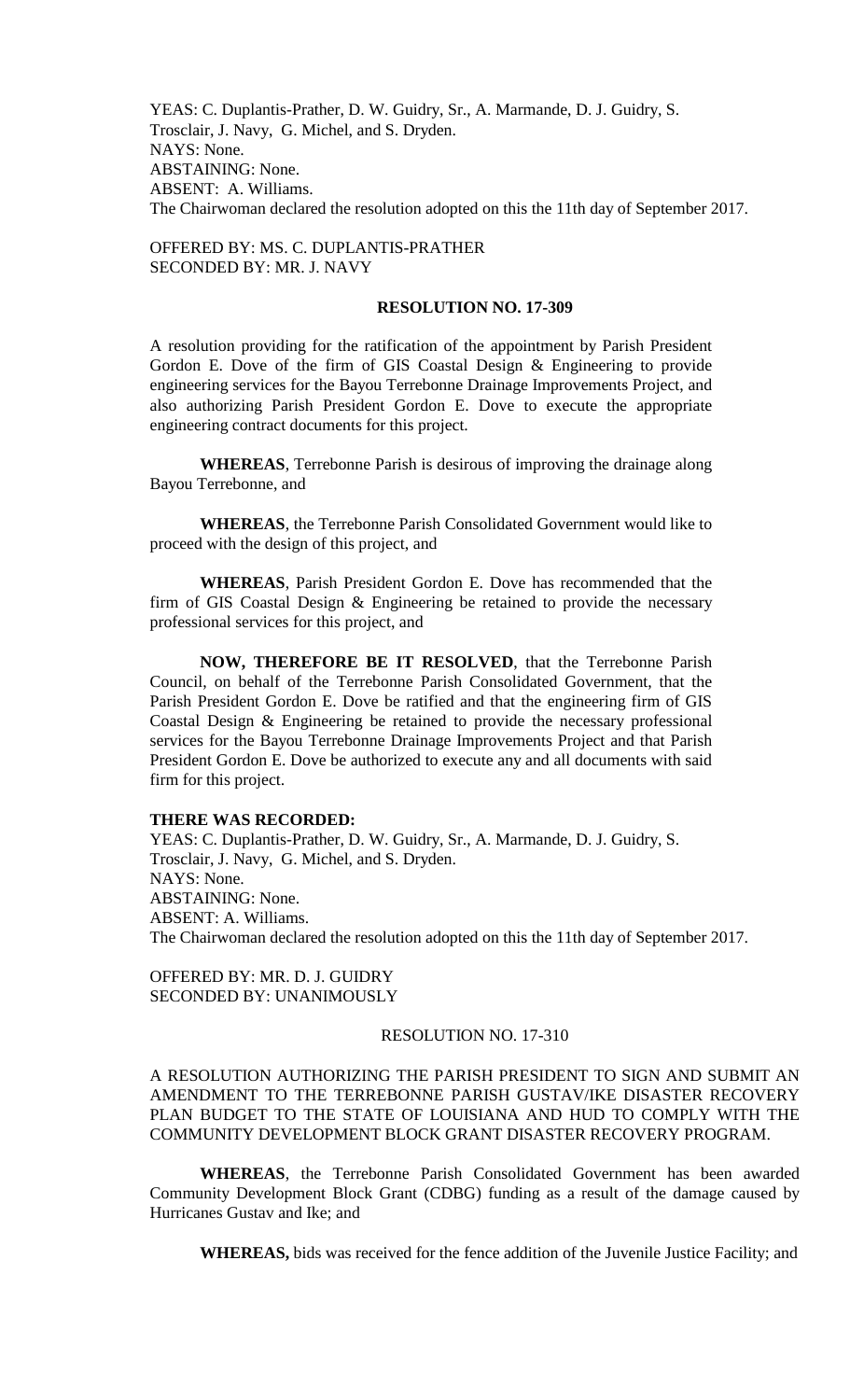**WHEREAS,** the bids received came in over budget; and

**WHEREAS,** funds from the Ward 7 Levee Project will be transfer to cover the lowest responsible responsive bid; and

**WHEREAS,** through the proper public approval process the funds can be reallocated from one project to another as reflected in Attachment A; and

**NOW, THEREFORE, BE IT RESOLVED** by the Terrebonne Parish Council, on behalf of the Terrebonne Parish Consolidated Government, that that the Parish President, Gordon E. Dove, is authorized to sign, submit and implement the recommended amendment to the Terrebonne Parish Gustav/Ike Disaster Recovery Plan regarding the projects in Attachment A.

#### **THERE WAS RECORDED:**

YEAS: C. Duplantis-Prather, D. W. Guidry, Sr., A. Marmande, D. J. Guidry, S. Trosclair, J. Navy, G. Michel, and S. Dryden. NAYS: None. ABSTAINING: None. ABSENT: A. Williams. The Chairwoman declared the resolution adopted on this the 11th day of September 2017.

Mr. S. Trosclair moved, seconded by Mr. J. Navy, "THAT, there being no further business to come before the Public Services Committee, the meeting be adjourned."

The Chairman called for the vote on the motion offered by Mr. S. Trosclair. THERE WAS RECORDED:

YEAS: C. Duplantis-Prather, D. W. Guidry, Sr., A. Marmande, D. J. Guidry, S. Trosclair, J. Navy, G. Michel and S. Dryden.

NAYS: None.

ABSENT: A. Williams.

The Chairman declared the motion adopted and the meeting was adjourned at 6:20 p.m.

Alidore Marmande, Chairman

Tammy E. Triggs, Minute Clerk

Mr. A. Marmande moved, seconded by Ms. A. Williams, "THAT the Council accept and ratify the minutes of the Public Services Committee meeting held on 09/11/17."

The Chairman called for a vote on the motion offered by Mr. A. Marmande. THERE WAS RECORDED: YEAS: C. Duplantis-Prather, D. W. Guidry, Sr., A. Marmande, D. J. Guidry, J. Navy, A. Williams, and G. Michel. NAYS: None. ABSENT: S. Dryden and S. Trosclair. The Chairman declared the motion adopted.

The Chairman called for a report on the Community Development and Planning Committee meeting held on 09/11/17, whereupon the Committee Chairman noting ratification of minutes and calling public hearings on October 11, 2017 at 6:30 p.m. rendered the following:

# **COMMUNITY DEVELOPMENT & PLANNING COMMITTEE**

## **SEPTEMBER 11, 2017**

The Chairman, Steve Trosclair, called the Community Development & Planning Committee meeting to order at 6:21 p.m. in the Terrebonne Parish Council Meeting Room with an Invocation offered by Committee member G. Michel and the Pledge of Allegiance led by Committee member D. W. Guidry, Sr. Upon roll call, Committee Members recorded as present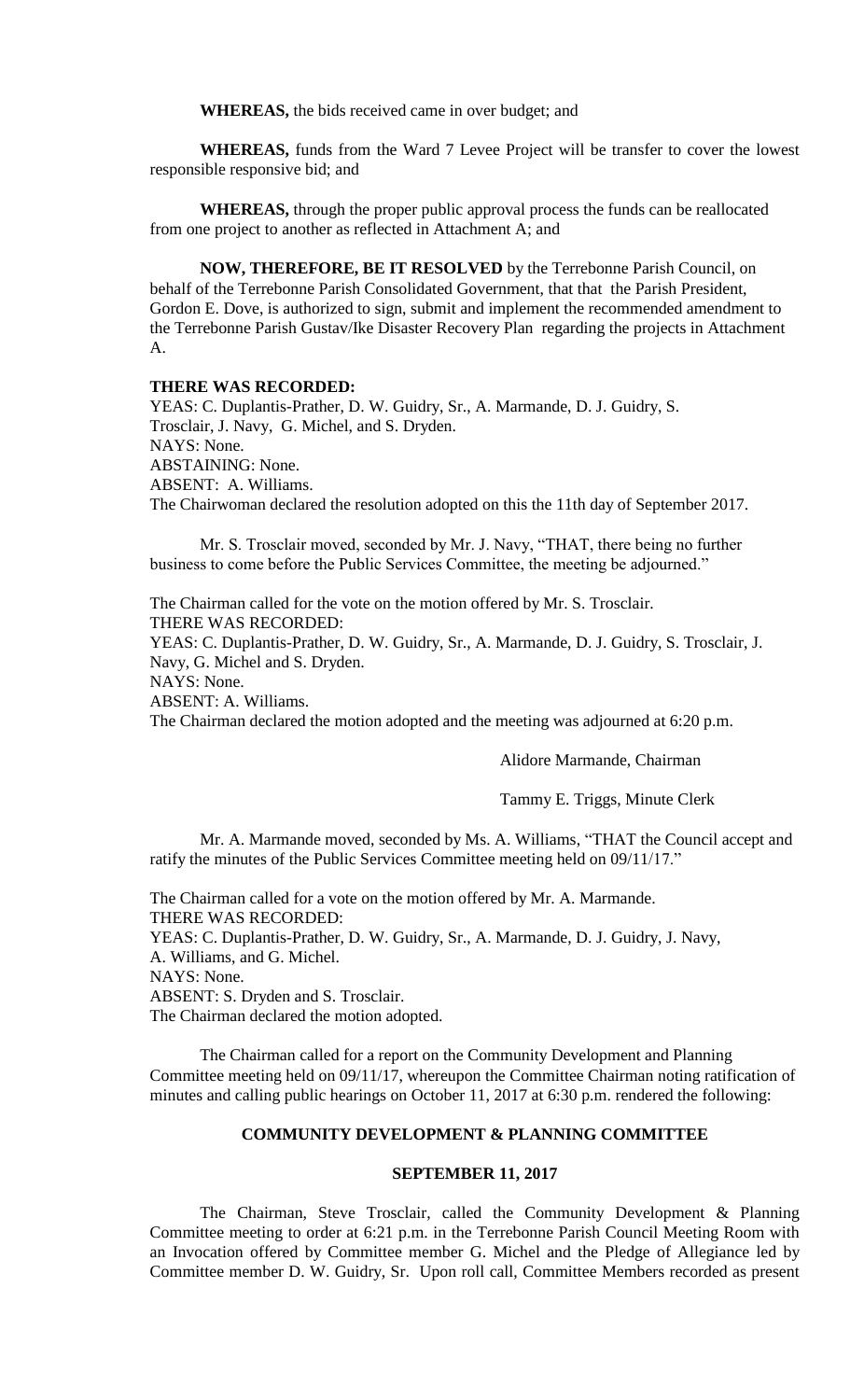were: C. Duplantis-Prather, D. W. Guidry, Sr., A. Marmande, D. J. Guidry, S. Trosclair, J. Navy, G. Michel and S. Dryden. Committee member A. Williams was recorded as absent. A quorum was declared present.

Committee Chairman S. Trosclair asked that Agenda Item No. 1 - Discussion and possible action regarding Zoning in Green Acres – be placed on the agenda so that the residents in the Green Acres Subdivision can express their concerns pertaining to zoning.

Mr. Ricky Authement, a resident of Bourg, explained that the certain areas in the parish are not zoned correctly which prohibits the Planning and Zoning Department from enforcing zoning ordinances. He explained that a new study has been completed by South Central Planning and Development which gives the Planning Commission and/or the Planning Department power to enforce zoning ordinances. Mr. Authement asked the Committee to make the new zoning ordinances public, call for public hearings and vote on the new regulations to give the Planning Department more enforcement capabilities.

Planning and Zoning C. Pulaski explained when the Comprehensive Master Plan was updated, one of the recommendations, was to "look" into a zoning expansion; noting that at this particular time zoning is in the City of Houma and the Bayou Cane. He stated that previously the Planning Department was in the process of conducting an expanding zoning study because they had received numerous complaints pertaining to businesses operating in residential areas; noting that due to the economic climate, the Planning Commission deferred the zone expanding study. Mr. Pulaski further explained that the area that Mr. Authement is referring to, Green Acres Subdivision, should be zoned as R1 (Single Family Residential) which would prohibit commercial activities in a residential area.

Discussion ensued with several Committee members questioning whether existing business would be "grandfathered" in as it relates to the new zoning ordinances and what would be the criteria for new businesses that want to open up in the newly zone areas. Also, some members asked whether the new study would eradicate the "budding" problem in some areas, where commercial businesses are "budding up" against residential areas.

Mr. C. Pulaski continued and stated that any existing business established at pre-date zoning, would be considered legal non-conforming; stating that they would be "grandfathered" in. He further explained that the Nuisance Abatement Department handles different aspects than the Planning and Zoning Department.

Mr. J. Navy moved, seconded by Mr. A. Marmande, "THAT, the Community Development and Planning Committee refer the rezoning expanding study of the Presque Isle, Green Acres, Lafayette Woods and Village East Subdivisions to the Planning Director for review and prepare an application to be submitted to the Zoning and Land Use Commission.

The Chairman called for the vote on the motion offered by Mr. J. Navy. THERE WAS RECORDED: YEAS: C. Duplantis-Prather, D. W. Guidry, Sr., A. Marmande, D. J. Guidry, S. Trosclair, J. Navy, G. Michel, and S. Dryden. NAYS: None. ABSENT: A. Williams. The Chairman declared the motion adopted.

OFFERED BY: MR. G. MICHEL SECONDED BY: MR. J. NAVY

## **RESOLUTON NO. 17-311**

Resolution Authorizing the Parish President to sign the Food Service Agreement between Terrebonne Parish School Board, and Terrebonne Parish Head Start, a program in the Department of Housing and Human Services within Terrebonne Parish Consolidated Government.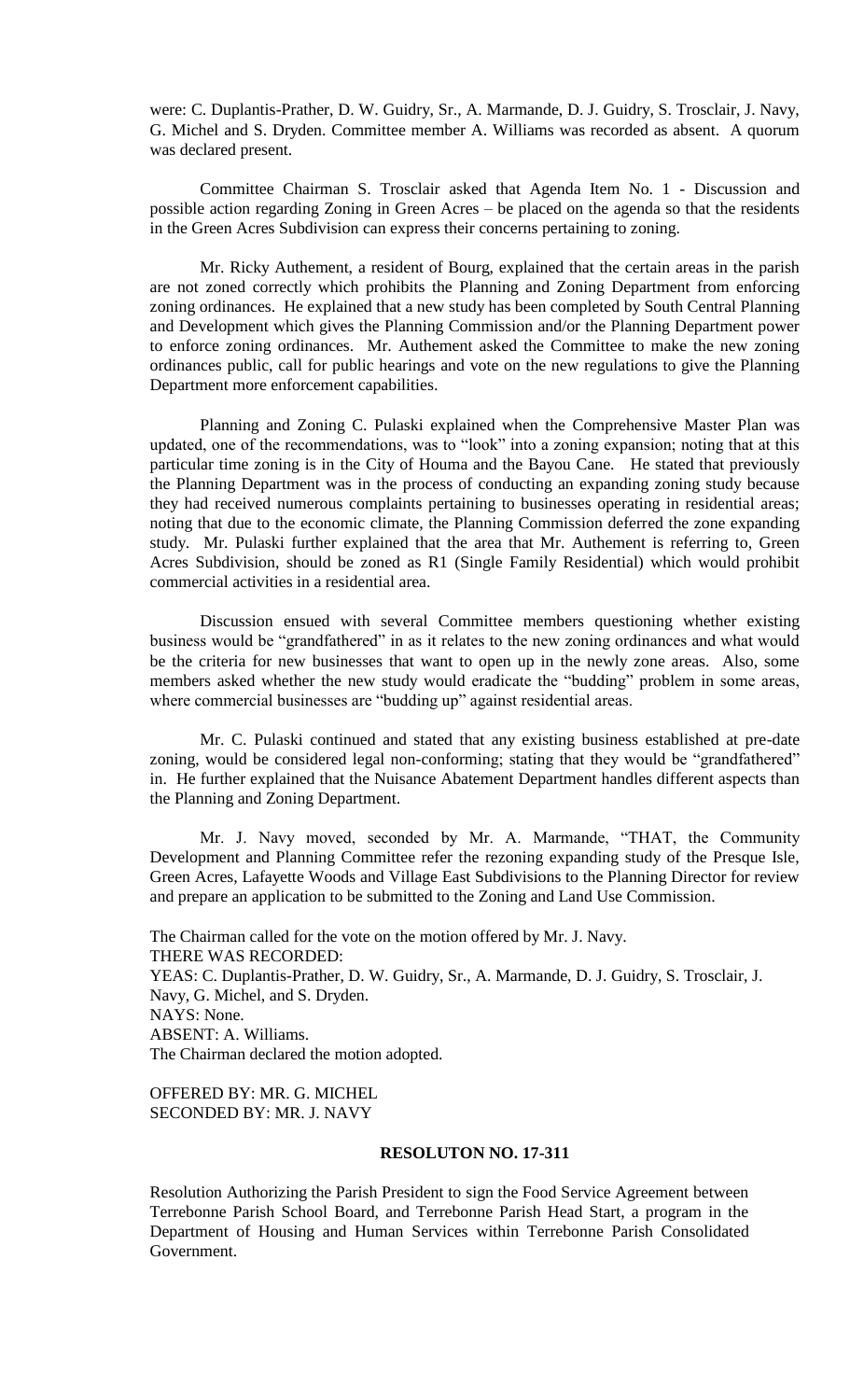**WHEREAS**, Terrebonne Parish School Board has expressed an interest in preparing and serving meals at five Terrebonne Parish Head Start sites;

**WHEREAS,** the facilities of the Sponsor are not adequate for preparing and serving meals to children, the Sponsor wishes to contract with the Vendor for the preparation and service of meals to children participating in this Program, and the Vendor agree to supply approved meals to the Sponsor;

**WHEREAS**, it is necessary that a Food Service Agreement be executed by Terrebonne Parish School Board and Terrebonne Parish Consolidated Government;

**NOW THEREFORE BE IT RESOLVED** that the Terrebonne Parish Council, on behalf of the Terrebonne Parish Consolidated Government does hereby authorize the Parish President, Gordon E. Dove, to sign the Food Service Agreement to provide meals.

**BE IT FURTHER RESOLVED** that the Terrebonne Parish Council on behalf of the Terrebonne Parish Consolidated Government does hereby authorize the Parish President to sign any certifications that may be associated with the implementation of these agreements.

#### **THERE WAS RECORDED:**

YEAS: C. Duplantis-Prather, D. W. Guidry, Sr., A. Marmande, D. J. Guidry, S. Trosclair, J. Navy, G. Michel, and S. Dryden. NAYS: None. ABSTAINING: None. ABSENT: A. Williams. The Chairwoman declared the resolution adopted on this the 11th day of September 2017.

OFFERED BY: MR. G. MICHEL SECONDED BY: MR. J. NAVY

#### **RESOLUTION NO. 17-312**

Resolution Authorizing the Parish President to sign the Child Nutrition Program Agreement between Louisiana Department of Education and Terrebonne Parish Head Start, a program in the Department of Housing and Human Services within Terrebonne Parish Consolidated Government.

**WHEREAS,** Louisiana Department of Education's Child Nutrition Program has expressed an interest in working in conjunction with Terrebonne Parish Consolidated Government's Head Start Program for reimbursement of meal costs associated with feeding the children enrolled in the Head Start Program;

**WHEREAS,** the Head Start Program must enter an agreement with the Department of Education's Child Nutrition Program to obtain reimbursement for meals served to the children enrolled in the Head Start Program;

**WHEREAS,** it is necessary that the Child Nutrition Program's Permanent Agreement be executed by Louisiana Department of Education and Terrebonne Parish Consolidated Government;

**NOW THEREFORE BE IT RESOLVED** that the Terrebonne Parish Council, on behalf of the Terrebonne Parish Consolidated Government does hereby authorize the Parish President, Gordon E. Dove, to sign the Louisiana Department of Education's Child Nutrition Program and authorize representatives of the Head Start Program to sign certifications to enter into this permanent agreement for reimbursement of meal costs.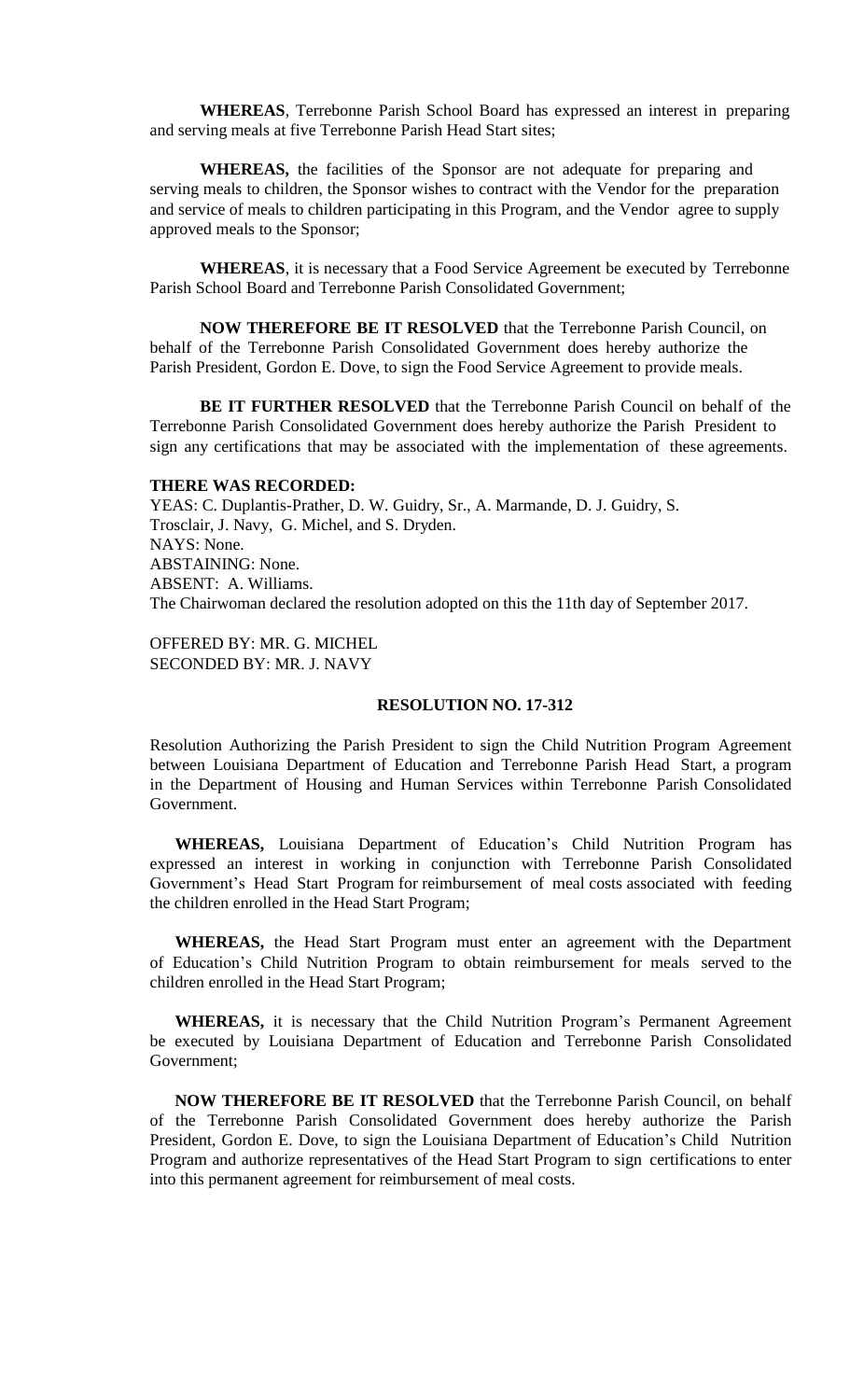## **RESOLUTION NO. 17-313**

A resolution authorizing the Parish President to file an application to amend a grant from Department of Transportation, United States of America bearing the Federal Award Identification Number LA-2016-021-01 to include funding for Terrebonne Parish Consolidated Government's Fiscal Year 2017 under the Urban Mass Transportation Act of 1964, as amended.

**WHEREAS**, general transportation of persons in and around Terrebonne Parish is both necessary and convenient to the public health, welfare and safety, and

**WHEREAS,** privately-owned public transportation facilities that are or may be in operation in and around Terrebonne Parish are inadequate, and it is impossible for existing operators of privately owned transportation facilities to render necessary service with adequate resulting return on investment of capital, and

**WHEREAS**, the Secretary of Transportation is authorized to make grants for a mass transportation program, and

**WHEREAS**, the contract for financial assistance will impose certain obligations upon Terrebonne Parish Consolidated Government, including the provision by it of the local share of the project costs, and

**WHEREAS**, it is required by the U.S. Department of Transportation in accordance with the provisions of Title VI of the Civil Rights Act of 1964, that in connection with the filing of an application for assistance under the Urban Mass Transportation Act of 1964, as amended, that Terrebonne Parish Consolidated Government give an assurance that it will comply with Title VI of the Civil Rights Act of 1964 and the U.S. Department of Transportation requirements thereunder, and

**WHEREAS**, it is the goal of the Terrebonne Parish Consolidated Government that minority business enterprises be utilized to the fullest extent possible in connection with this project, and that definite procedures shall be established and administered to ensure that minority business enterprises shall have the maximum feasible opportunity to compete for contracts when procuring supplies, equipment contracts, or consultant and other services.

**NOW THEREFORE BE IT RESOLVED**, by the Terrebonne Parish Council (Community Development and Planning Committee) on behalf of the Terrebonne Parish Consolidated Government, that:

> 1. The Parish President is authorized to submit and execute a grant amendment on behalf of the Terrebonne Parish Consolidated Government with the U.S. Department of Transportation, to aid in the financing of planning, capital, and/or operating assistance projects pursuant to Section 5307 and 5309 of the Urban Mass Transportation Act of 1964, as amended.

> 2. The Parish President is authorized to execute and file with such application an assurance or any other document required by the U.S. Department of Transportation effectuating the purpose of Title VI of the Civil Rights Act of 1964.

> 3. The Department of Public Works is authorized to furnish such additional information as the U.S. Department of Transportation may require in connection with the application for this project.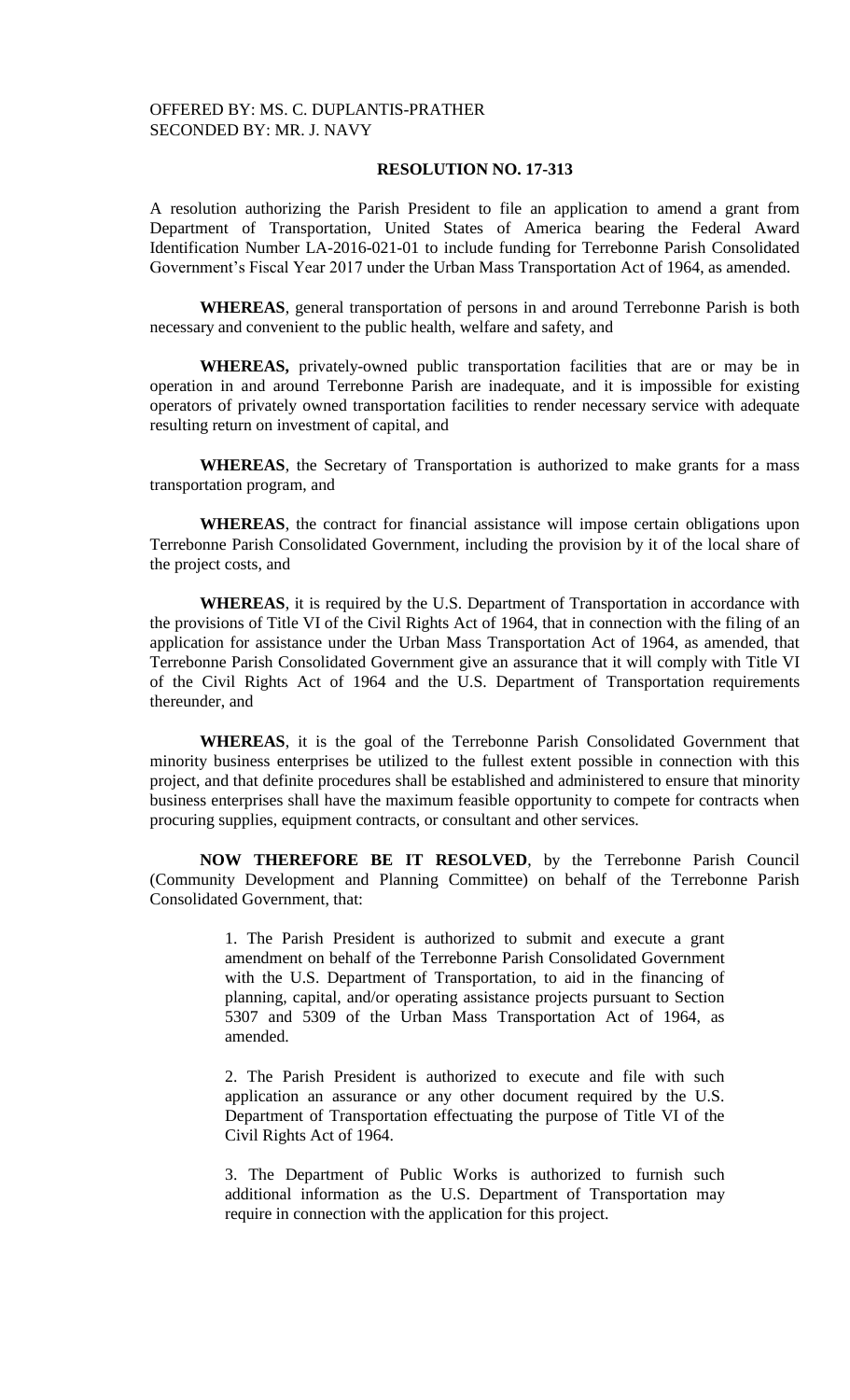4. The Parish President is authorized to set forth and execute affirmative minority business policies in connection with the program of project and budgets procurement needs.

5. The Parish President is authorized to execute grant agreements on behalf of the Terrebonne Parish Consolidated Government with the U.S. Department of Transportation for aid in financing of the planning, capital, and/or operating assistance program of projects and budgets.

**BE IT FURTHER RESOLVED**, that all resolutions in conflict herewith are hereby repealed.

#### **THERE WAS RECORDED:**

YEAS: C. Duplantis-Prather, D. W. Guidry, Sr., A. Marmande, D. J. Guidry, S. Trosclair, J. Navy, G. Michel, and S. Dryden. NAYS: None. ABSTAINING: None. ABSENT: A. Williams. The Chairwoman declared the resolution adopted on this the 11th day of September 2017.

OFFERED BY: MS. C. DUPLANTIS-PRATHER SECONDED BY: MR. J. NAVY

### **RESOLUTION NO. 17-314**

A resolution authorizing the Parish President to sign the Weatherization Assistance Program contract between Louisiana Housing Corporation (LHC) and Terrebonne Parish Consolidated Government.

**WHEREAS**, the contract amount of \$110,612.45 is available to the Terrebonne Parish Consolidated Government for a period of July 1, 2017 through June 30, 2018.

**NOW, THEREFORE BE IT RESOLVED** that the Terrebonne Parish Council, on the behalf of the Terrebonne Parish Consolidated Government, does hereby authorize the Parish President, Gordon E. Dove, to sign and submit the Weatherization Assistance Program Contract.

**NOW, THEREFORE BE IT FURTHER RESOLVED** that the Terrebonne Parish Council, on behalf of the Terrebonne Parish Consolidated Government, does hereby authorize the Parish President, Gordon E. Dove, to execute any and all grant agreements, certifications, amendments, modifications, and all documents necessary between Terrebonne Parish Consolidated Government and the Louisiana Housing Corporation (LHC) for the enactment of this contract.

## **THERE WAS RECORDED:**

YEAS: C. Duplantis-Prather, D. W. Guidry, Sr., A. Marmande, D. J. Guidry, S. Trosclair, J. Navy, G. Michel, and S. Dryden. NAYS: None. ABSTAINING: None. ABSENT: A. Williams. The Chairwoman declared the resolution adopted on this the 11th day of September 2017.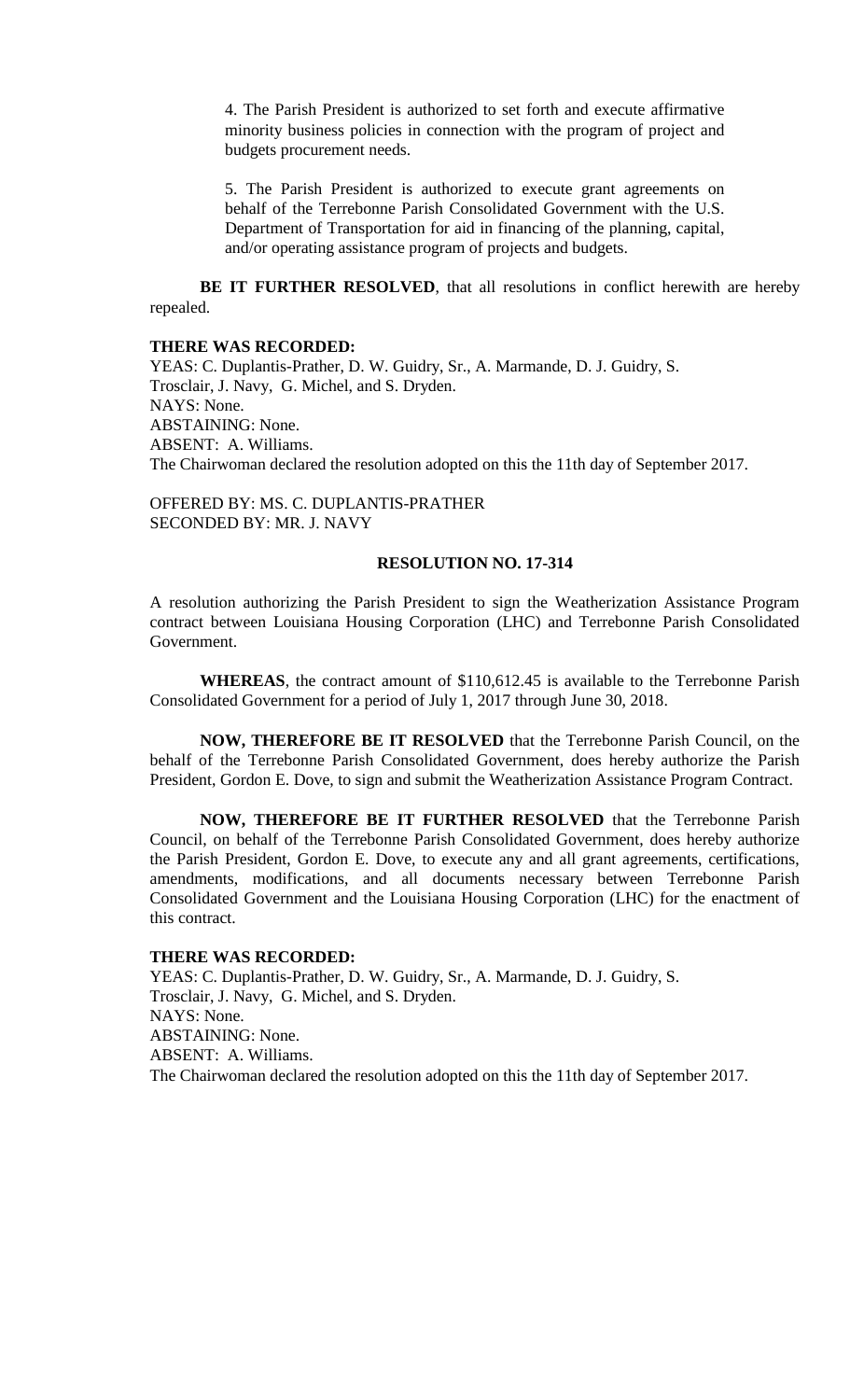## **RESOLUTION NO. 17-315**

A RESOLUTION AUTHORIZING THE PARISH PRESIDENT TO ENTER INTO A SUBGRANTEE AGREEMENT BETWEEN TERREBONNE PARISH CONSOLIDATED GOVERNMENT AND THE GOVERNOR'S OFFICE OF HOMELAND SECURITY AND EMERGENCY PREPAREDNESS (GOHSEP) TO IMPLEMENT THE FLOOD MITIGATION ASSISTANCE ELEVATION PROGRAM FMA-PJ-06-LA-2016-009.

**WHEREAS**, the Terrebonne Parish Consolidated Government has applied for funding allocated as a result of the yearly Flood Mitigation Assistance (FMA) program through the Federal Emergency Management agency (FEMA) and the National Flood Insurance Program (NFIP), and

**WHEREAS,** by communication from the GOHSEP dated August 7, 2017, the Terrebonne Parish Consolidated Government has been notified that its application for federal assistance allocated to elevate severe repetitive loss structures was approved by FEMA July 31, 2017; and

**WHEREAS,** the approved funding to elevate or otherwise mitigate approximately two (2) flood damaged structures in the Parish is as follows:

> Federal Share (100%) \$ 317,331 Non Federal Share (0%)\$ TOTAL PROJECT AWARD: \$ 317,331

**WHEREAS**, the Governor's Office of Homeland Security and Emergency Preparedness (GOHSEP) is the grantee under this Hazard Mitigation Assistance Program; and

**WHEREAS**, Terrebonne Parish Consolidated Government is a subgrantee;

**NOW, THEREFORE, BE IT RESOLVED** by the Terrebonne Parish Council that the Parish President is hereby authorized to enter into the appropriate subgrantee agreement with GOHSEP in order to receive funding and implement the FMA SRL Elevation Program.

#### **THERE WAS RECORDED:**

YEAS: C. Duplantis-Prather, D. W. Guidry, Sr., A. Marmande, D. J. Guidry, S. Trosclair, J. Navy, G. Michel, and S. Dryden. NAYS: None. ABSTAINING: None. ABSENT: A. Williams. The Chairwoman declared the resolution adopted on this the 11th day of September 2017.

Committee member J. Navy acknowledged the residents of Hidalgo Drive, who were in the audience for tonight's proceedings, stating that they are working with Administration to get any available funding that could be used to elevate the homes in this area.

Ms. Gloria Thibodeaux, a resident of Houma, addressed the Community Development and Planning Committee relative to what help is available to individuals after their homes have been flooded by Hurricane Harvey. She explained that she is living with her daughter at this time and they lost belongings after the area flooded. They are looking for help with housing, such as Section 8, and help with replenishing items that were lost.

Housing and Human Services Director Darrel Waire explained that there is no funding available in the Section 8 Program. They have a waiting list of approximately 600 individuals with no additional vouchers; also stating that there is no Federal Aid available as well.

Planning and Zoning Director C. Pulaski encouraged individuals to contact Planning and Zoning Recovery Planner Jennifer Gerbasi at (985) 873-6565. He stated that there are Mitigation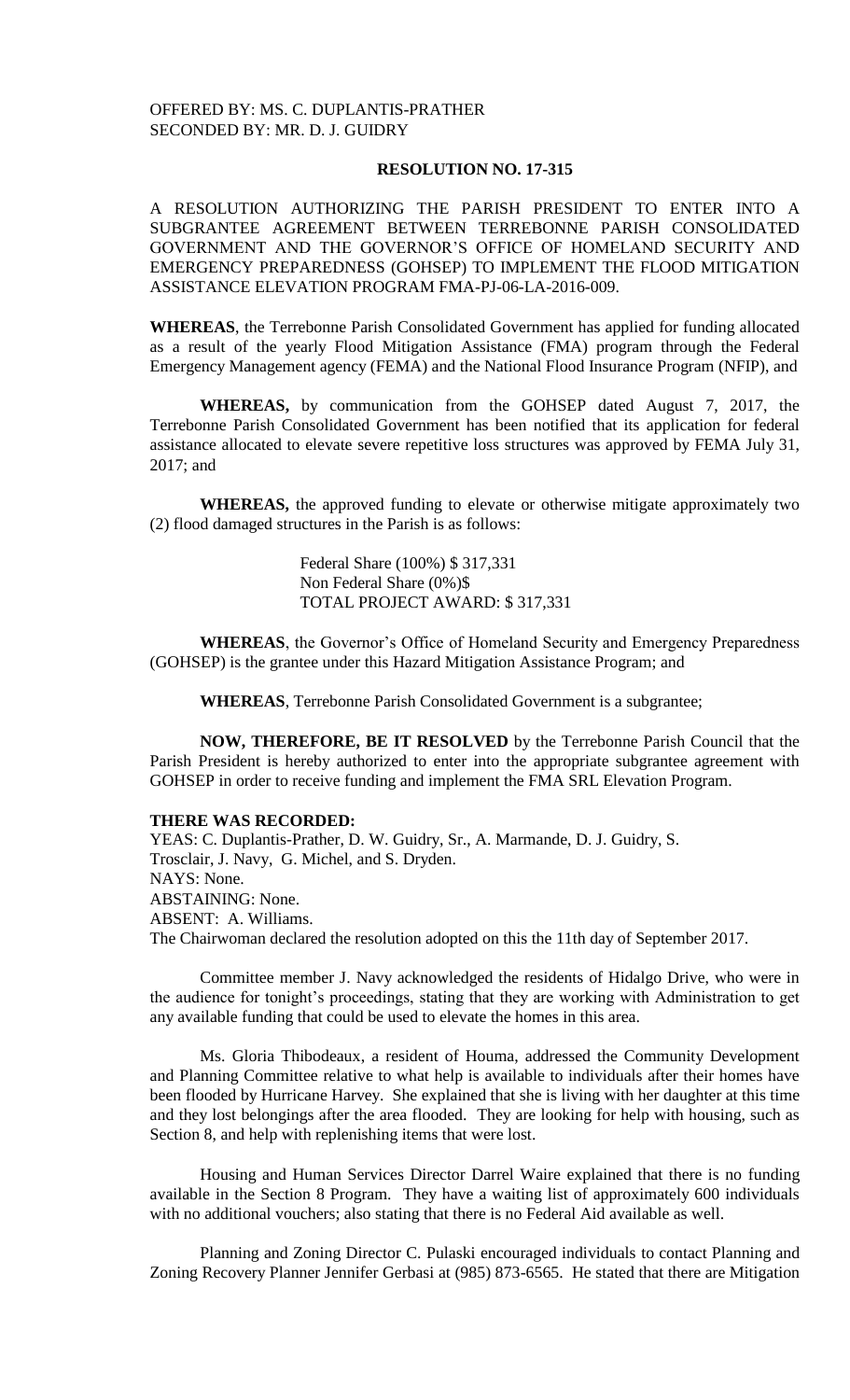Repetitive Loss Programs that may be available to persons in these types of flooding situations. Ms. Laurie Elson, a resident of Hidalgo Drive, addressed the Community Development Planning Committee relative to the recent flooding during Hurricane Harvey. She explained that during the recent storm event their street flooded causing water to go into their homes. Ms. Elson stated that she believes the pumps were off and that caused the flooding.

Committee member A. Marmande explained that he has studied the area of concern for an entire year and have witnessed the Drainage Department clean out the ditches in the area on numerous occasions. He stated that part of the problem is the distance of the subdivision from the pump station; noting that in the past they have removed all sorts of debris from the culverts. Mr. Marmande stated that the main problem is trash and debris being dumped into storm drains and encouraged residents to call the local police department and/or Public Works if they see an individual that is doing this.

Committee member J. Navy stated that they are working with Administration to have the homes elevated and possibly getting an additional pump in the area to help alleviate the flooding problem.

Ms. Candace Lirette, a resident of Hidalgo Drive, passionately explained that they are flooding with each storm event and they have nowhere to go. She stated that her home has sewer water in her home as well as flood water. Ms. Lirette explained that they have limited monetary funds and would like the parish to offer some assistance to the residents in the flooded area.

| <b>OFFERED BY:</b>  | MR. J. NAVY              |
|---------------------|--------------------------|
| <b>SECONDED BY:</b> | MS. C. DUPLANTIS-PRATHER |

### **RESOLUTION NO. 17-316**

## A RESOLUTION TO LOAN DISASTER IN-FILL HOUSING PROGRAM FUNDS TO START CORPORATION IN AN AMOUNT NOT TO EXCEED \$150,000.00 FOR THE PERMANENT FINANCING OF AN AFFORDABLE SINGLE FAMILY HOME LOCATED AT 401 MORGAN STREET, HOUMA, LOUISIANA.

**WHEREAS**, Terrebonne Parish Consolidated Government has allocated 3,160,000.00 of its *Community Development Block Grant 2008 Disaster Recovery Supplemental Appropriation* for the specific purpose of revitalizing communities damaged by Hurricanes Gustav and/or Ike by eliminating the blight of vacant properties and increase the availability of affordable rental housing for low to moderate income persons that has been strained as a result of the storms, and

**WHEREAS**, Start Corporation, a qualified non-profit developer, is committed to developing affordable rental housing for low income and disabled citizens of Terrebonne, and

**WHEREAS**, Start Corporation has submitted a project proposal in the amount of \$150,000.00 to acquire and rehabilitate a single family home located at 401 Morgan Street, and

**WHEREAS**, after a thorough review of Start Corporation's project proposal by the Department of Housing and Human Services, it has been determined that the requirements to move forward with acquisition and rehabilitation have been met pending clearance from the Louisiana State Historic Preservation Officer.

**WHEREAS**, this loan is conditioned upon Start Corporation meeting all requirements set forth by the Louisiana Office of Community Development's Disaster Recovery Unit, the State Historic Preservation Officer and the Terrebonne Parish Consolidated Government upon completion of work.

**NOW, THEREFORE BE IT RESOLVED**, that the Terrebonne Parish Council (Community Development and Planning Committee), on behalf of Terrebonne Parish Consolidated Government, and the Parish President, does hereby agree to conditionally loan Disaster In-Fill Housing Program funds in an amount not to exceed \$150,000.00 to Start Corporation, for the acquisition and rehabilitation on 401 Morgan Street, Houma Louisiana, and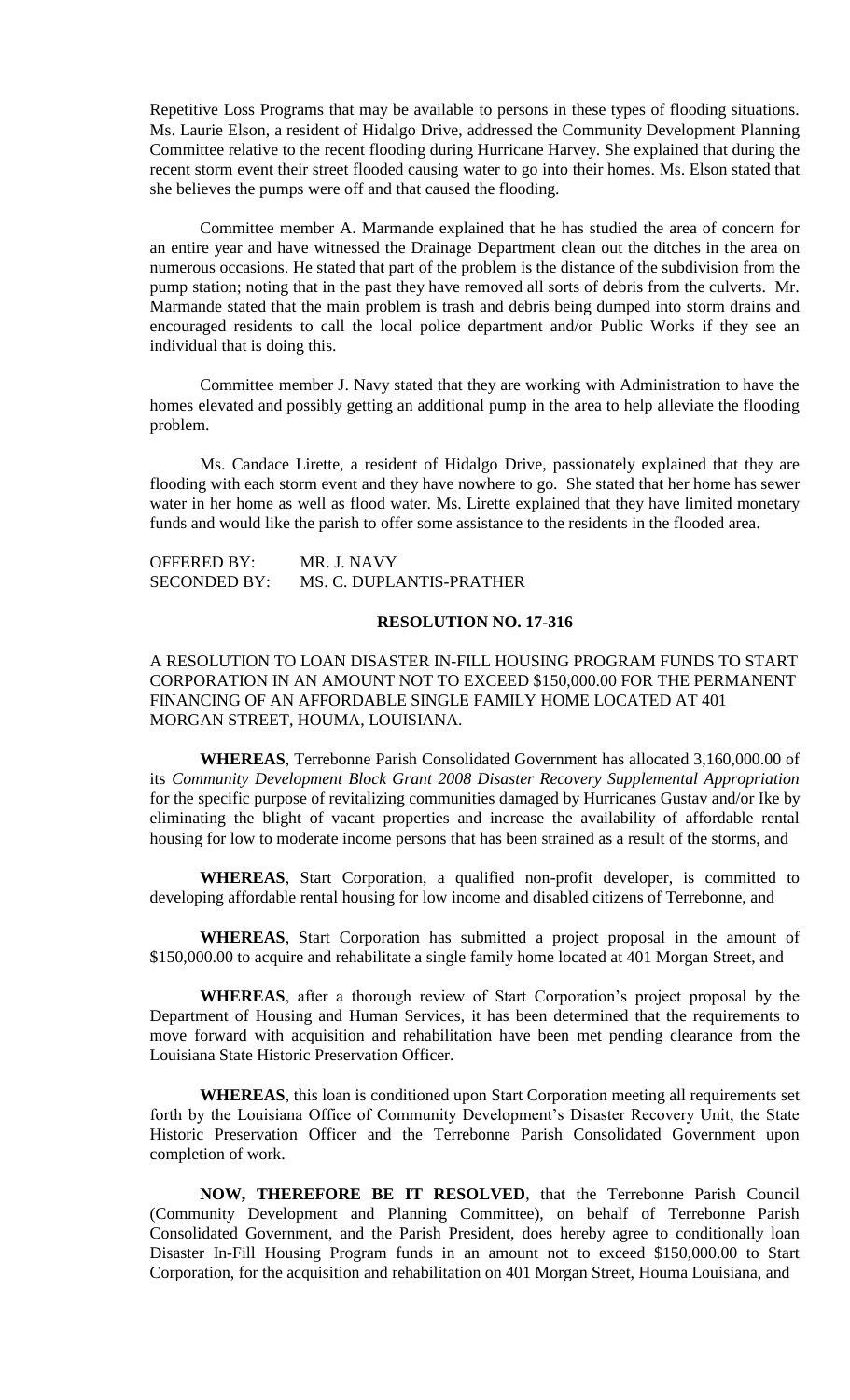**BE IT FURTHER RESOLVED**, that the Terrebonne Parish Council, on behalf of the Terrebonne Parish Consolidated Government, does, hereby authorize the Parish President to execute all agreements in this regard.

#### **THERE WAS RECORDED:**

YEAS: C. Duplantis-Prather, D. W. Guidry, Sr., A. Marmande, D. J. Guidry, S. Trosclair, J. Navy, G. Michel, and S. Dryden. NAYS: None. ABSTAINING: None. ABSENT: A. Williams. The Chairwoman declared the resolution adopted on this the 11th day of September 2017.

OFFERED BY: MR. D. W. GUIDRY, SR. SECONDED BY: MS. C. DUPLANTIS-PRATHER

#### **RESOLUTION NO. 17-317**

A RESOLUTION TO LOAN DISASTER IN-FILL HOUSING PROGRAM FUNDS TO OPTIONS FOR AFFORDABLE HOUSING IN AN AMOUNT NOT TO EXCEED \$150,000.00 FOR THE PERMANENT FINANCING OF AN AFFORDABLE SINGLE FAMILY HOME LOCATED AT 309 ANTOINE STREET, HOUMA, LOUISIANA.

**WHEREAS**, Terrebonne Parish Consolidated Government has allocated 3,160,000.00 of its *Community Development Block Grant 2008 Disaster Recovery Supplemental Appropriation* for the specific purpose of revitalizing communities damaged by Hurricanes Gustav and/or Ike by eliminating the blight of vacant properties and increase the availability of affordable rental housing for low to moderate income persons that has been strained as a result of the storms, and

**WHEREAS**, Options For Affordable Housing, a qualified non-profit developer, is committed to developing affordable rental housing for low income and disabled citizens of Terrebonne, and

**WHEREAS**, Options For Affordable Housing has submitted a project proposal in the amount of \$150,000.00 to acquire and rehabilitate a single family home located at 309 Antoine Street, and

**WHEREAS**, after a thorough review of Options For Affordable Housing's project proposal by the Department of Housing and Human Services, it has been determined that the requirements to move forward with acquisition and rehabilitation have been met.

**WHEREAS**, this loan is conditioned upon Options For Affordable Housing meeting all requirements set forth by the Louisiana Office of Community Development's Disaster Recovery Unit and the Terrebonne Parish Consolidated Government upon completion of work.

**NOW, THEREFORE BE IT RESOLVED**, that the Terrebonne Parish Council (Community Development and Planning Committee), on behalf of Terrebonne Parish Consolidated Government, and the Parish President, does hereby agree to conditionally loan Disaster In-Fill Housing Program funds in an amount not to exceed \$150,000.00 to Options For Affordable Housing, for the acquisition and rehabilitation on 309 Antoine Street, Houma Louisiana, and

**BE IT FURTHER RESOLVED**, that the Terrebonne Parish Council, on behalf of the Terrebonne Parish Consolidated Government, does, hereby authorize the Parish President to execute all agreements in this regard.

#### **THERE WAS RECORDED:**

YEAS: C. Duplantis-Prather, D. W. Guidry, Sr., A. Marmande, D. J. Guidry, S. Trosclair, J. Navy, G. Michel, and S. Dryden. NAYS: None. ABSTAINING: None.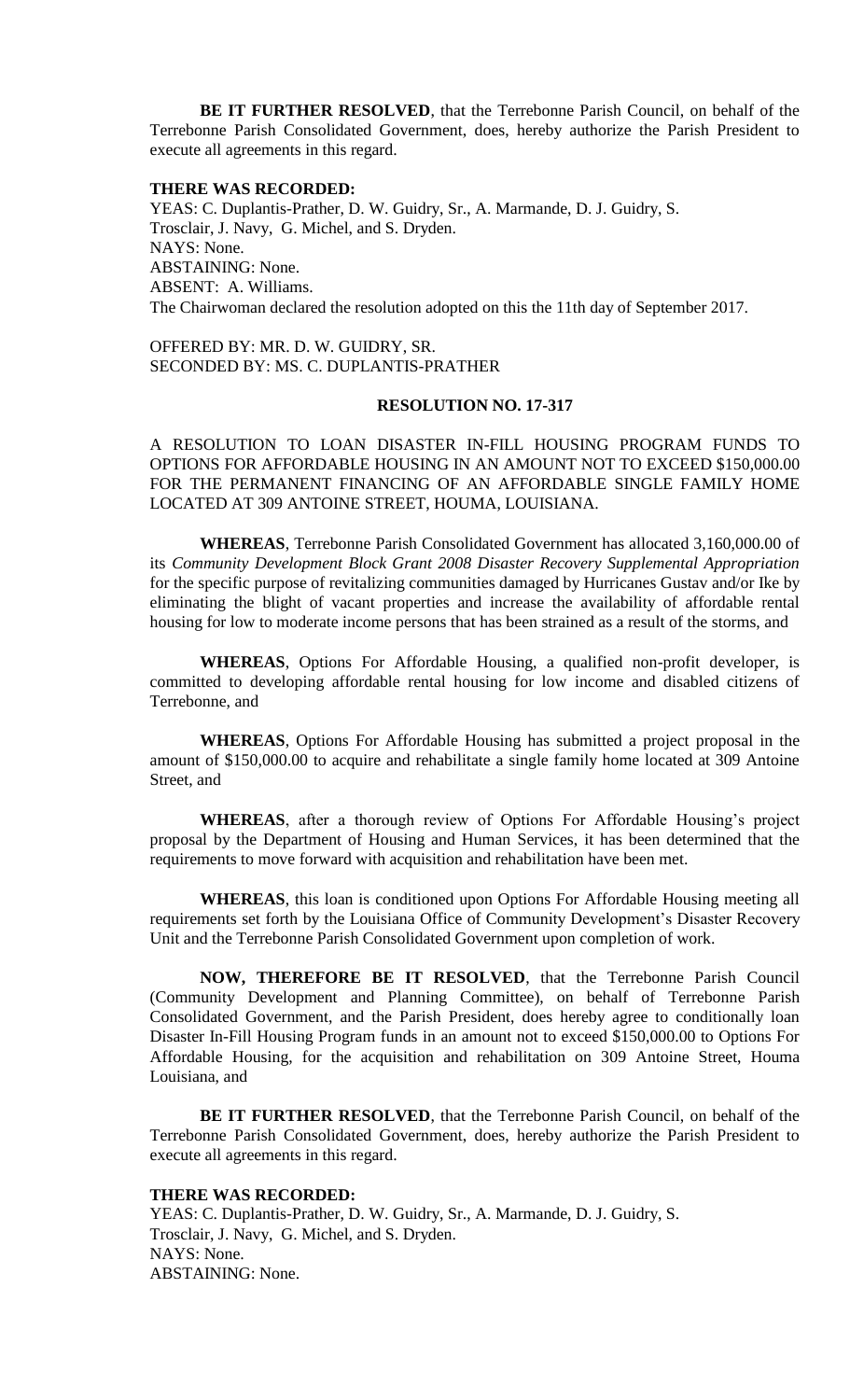ABSENT: A. Williams.

The Chairwoman declared the resolution adopted on this the 11th day of September 2017.

Upon questioning from Committee member J. Navy, Housing and Human Services CDBG Administrator Kellie Cunningham explained that In-Fill housing is being constructed with Gustav/Ike funds and it is stipulated what the funds can be used for; noting that In-Fill housing is a low-income housing project and after the homes are completed, the non-profit organization can rent the home to whomever qualifies.

OFFERED BY: MR. D. W. GUIDRY, SR. SECONDED BY: MR. D. J. GUIDRY

## **RESOLUTION NO. 17-318**

A Resolution calling for a public hearing to gather facts, opinions and other input regarding a Waste Storage or Disposal Facility applied for by M.A.R.S. Cleaning Services, LLC, and to address other matter relative thereto.

**WHEREAS**, on August 24, 2017 M.A.R.S. Cleaning Services, LLC submitted application for a permit to operate a NORM on-site cleaning and decontamination facility and job site waste permit at 349 Powhatten Court, Houma, LA 70356, and

**WHEREAS**, Terrebonne Parish Code of Ordinance, Chapter 11 "Garbage, Trash, Hazardous Waste and Weeds", Article III, "Hazardous Waste", Section 11-58 "Permit Application", states that "any person desiring to store or dispose of hazardous waste in a facility or at a site where such storage or disposal is not prohibited hereunder, and any person desiring to develop any waste site or facility, shall submit an application in triplicate for a permit to the Parish Council", and

**WHEREAS,** Section 11-59 "Public Hearing Required" states that "a public hearing shall be called within sixty (60) days of the submission of the permit application".

**THEREFORE, BE IT RESOLVED** by the Terrebonne Parish Council, on behalf of the Terrebonne Parish Consolidated Government, a public hearing be called to gather facts, opinions and other input regarding a Waste Storage or Disposal Facility Permit applied for by M.A.R.S. Cleaning Services, LLC.

**BE IT FURTHER RESOLVED** that a public hearing on said matter be called for on Wednesday, October 11, 2017 at 6:30p.m.

## **THERE WAS RECORDED:**

YEAS: C. Duplantis-Prather, D. W. Guidry, Sr., A. Marmande, D. J. Guidry, S. Trosclair, G. Michel, and S. Dryden. NAYS: None. ABSTAINING: None. ABSENT: J. Navy and A. Williams. The Chairwoman declared the resolution adopted on this the 11th day of September 2017.

Mr. A. Marmande moved, seconded by Ms. C. Duplantis-Prather, "THAT, there being no further business to come before the Community Development & Planning Committee, the meeting be adjourned."

The Chairman called for the vote on the motion offered by Mr. A. Marmande. THERE WAS RECORDED: YEAS: C. Duplantis-Prather, D. W. Guidry, Sr., A. Marmande, D. J. Guidry, S. Trosclair, G. Michel, and S. Dryden. NAYS: None. ABSENT: J. Navy and A. Williams. The Chairman declared the motion adopted and the meeting was adjourned at 7:06 p.m.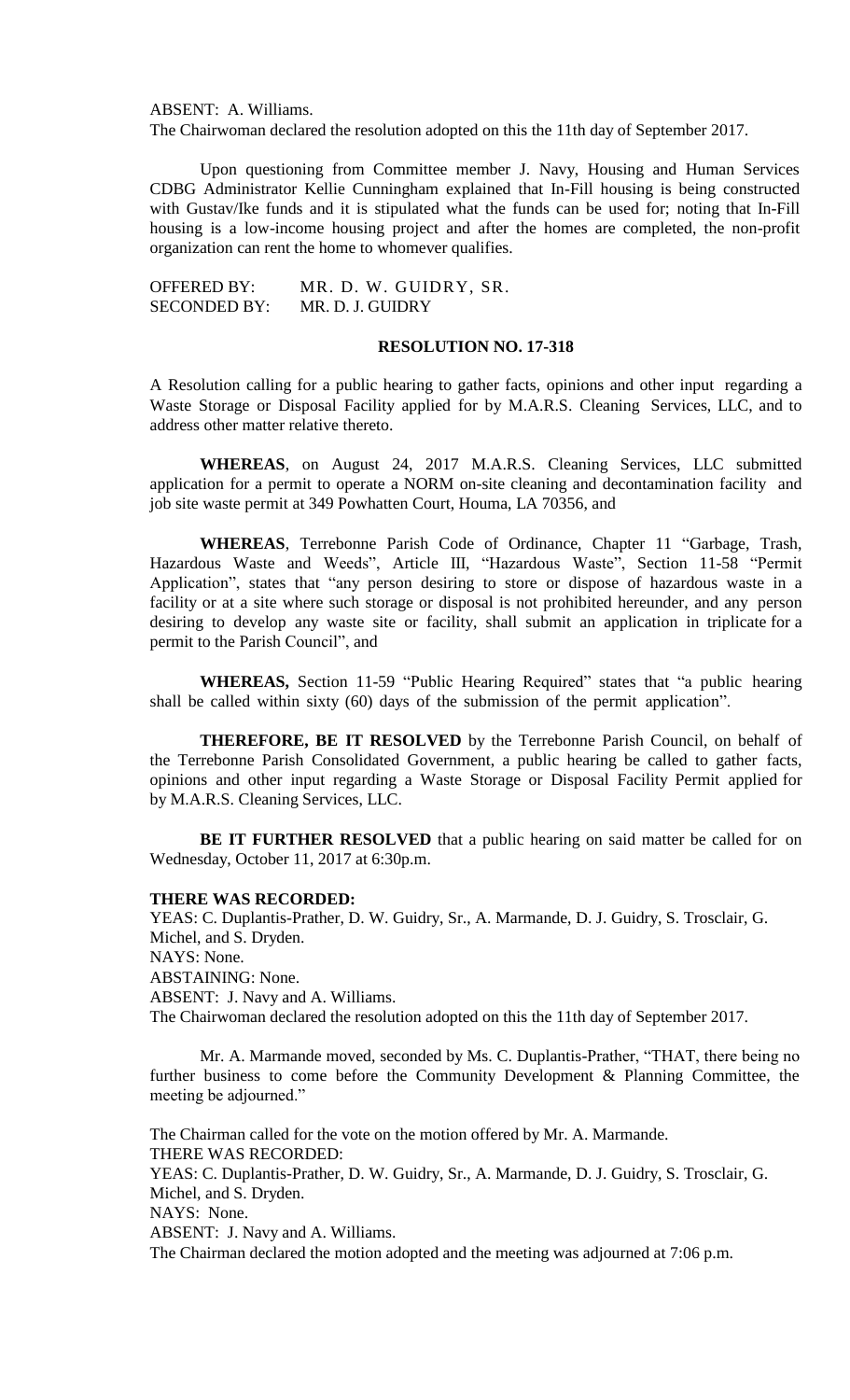Steve Trosclair, Chairman

Tammy E. Triggs, Minute Clerk

Mr. J. Navy moved, seconded by Ms. A. Williams, "THAT the Council accept and ratify the minutes of the Community Development and Planning Committee meeting held on 09/11/17."

The Chairman called for a vote on the motion offered by Mr. J. Navy. THERE WAS RECORDED: YEAS: C. Duplantis-Prather, D. W. Guidry, Sr., A. Marmande, D. J. Guidry, J. Navy, A. Williams, and G. Michel. NAYS: None. ABSENT: S. Dryden and S. Trosclair. The Chairman declared the motion adopted.

Ms. C. Duplantis-Prather moved, seconded by Mr. D. W. Guidry, Sr., "THAT the Council approve the following street light list:"

## **STREET LIGHT LIST**

#### **09-13-17**

INSTALL ONE STREET LIGHT AT 225 OLD HIGHWAY 659 IN SCHRIEVER, ENTERGY; RLD #1; SCOTTY DRYDEN; DISTRICT 4

INSTALL 2 250 STREET LIGHTS, **AND POLES, IF NECESSARY** (1 MAY BE NEEDED) AT EACH ENTRANCE OF THE DETOUR ROAD ON FOUR POINT ROAD AT THE MORGANZA LEVEE ON BAYOU SALE & FOUR POINT ROAD; SLECA; RLD #4; AL MARMANDE, DISTRICT 7 (CONTACT TERREBONNE LEVEE &CONSERVATION DISTRICT DIRECTOR REGGIE DUPRE - 868-8523 OR COUNCILMAN AL MARMANDE FOR MORE INFORMATION.)."

The Chairman called for a vote on the motion offered by Ms. C. Duplantis-Prather. THERE WAS RECORDED: YEAS: C. Duplantis-Prather, D. W. Guidry, Sr., A. Marmande, D. J. Guidry, J. Navy, A. Williams, and G. Michel. NAYS: None. ABSENT: S. Dryden and S. Trosclair. The Chairman declared the motion adopted.

Mr. G. Michel moved, seconded by Ms. C. Duplantis-Prather, "THAT the Council open nominations for the two expiring terms on the Veterans' Memorial District Board, nominate Mr. Richard J. Ricca for re-appointment representing the Marine Corps League and Mr. Ray Lapeyrouse for re-appointment representing the Legislative Delegation North, close nominations, and appoint Mr. Richard J. Ricca and Mr. Ray Lapeyrouse to serve another term on the aforementioned board."

The Chairman called for a vote on the motion offered by Mr. G. Michel. THERE WAS RECORDED: YEAS: C. Duplantis-Prather, D. W. Guidry, Sr., A. Marmande, D. J. Guidry, J. Navy, A. Williams, and G. Michel. NAYS: None. ABSENT: S. Dryden and S. Trosclair. The Chairman declared the motion adopted.

Ms. A. Williams moved, seconded by Mr. A. Marmande, "THAT the Council hold nominations open for two weeks for the two vacancies to fill unexpired terms on the Recreation District No. 7 Board."

The Chairman called for a vote on the motion offered by Ms. A. Williams.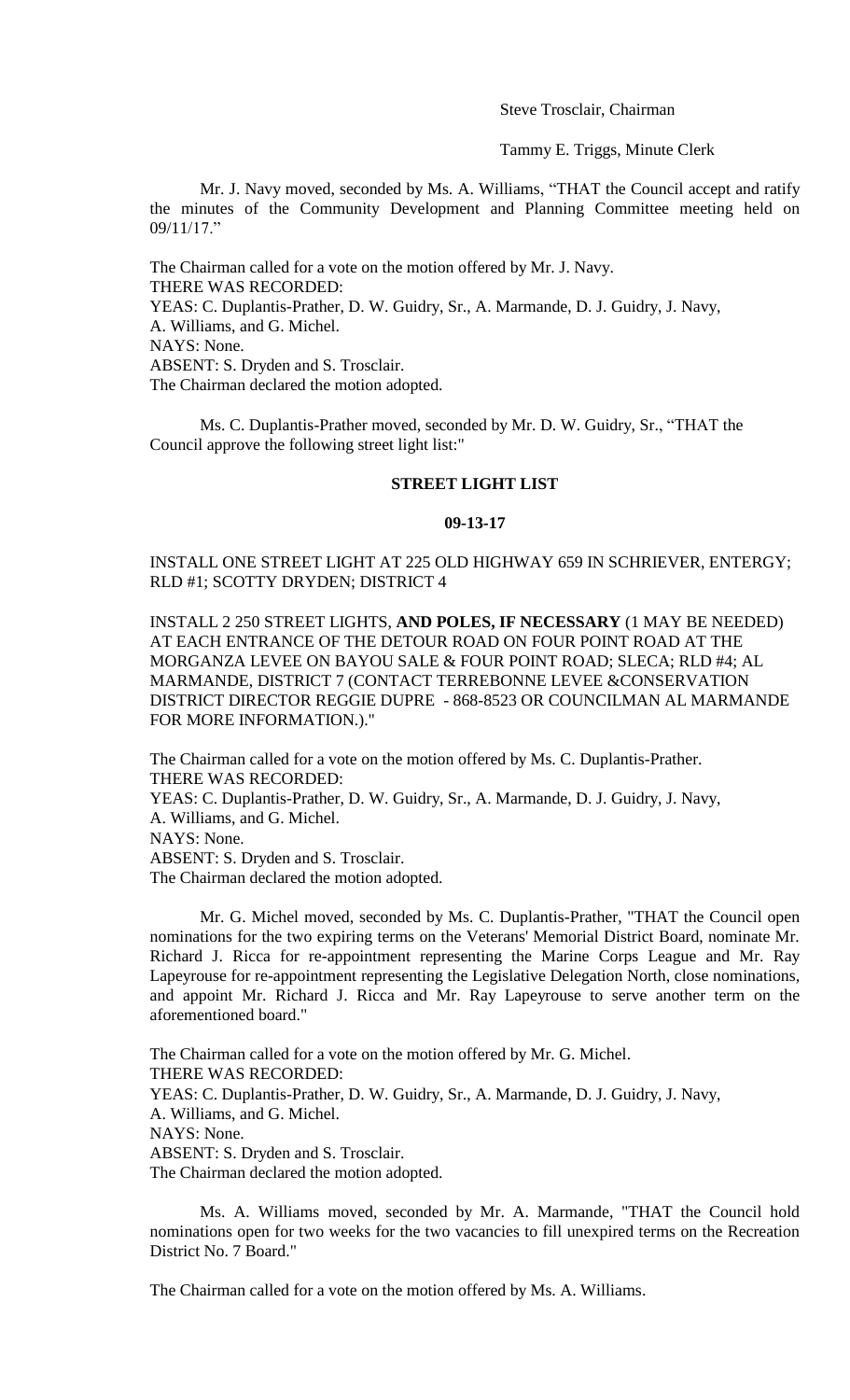THERE WAS RECORDED: YEAS: C. Duplantis-Prather, D. W. Guidry, Sr., A. Marmande, D. J. Guidry, J. Navy, A. Williams, and G. Michel. NAYS: None. ABSENT: S. Dryden and S. Trosclair. The Chairman declared the motion adopted.

Ms. C. Duplantis-Prather moved, seconded by Mr. A. Marmande, "THAT the Council hold nominations open for two weeks for the one vacancy to fill an unexpired term on the Recreation District No. 3 Board."

The Chairman called for a vote on the motion offered by Ms. C. Duplantis-Prather. THERE WAS RECORDED: YEAS: C. Duplantis-Prather, D. W. Guidry, Sr., A. Marmande, D. J. Guidry, J. Navy, A. Williams, and G. Michel. NAYS: None. ABSENT: S. Dryden and S. Trosclair. The Chairman declared the motion adopted.

Ms. A. Williams moved, seconded by Ms. C. Duplantis-Prather, "THAT the Council hold nominations open for two weeks for the one vacancy to fill an unexpired term on the Fire District No. 10 Board."

The Chairman called for a vote on the motion offered by Ms. A. Williams. THERE WAS RECORDED: YEAS: C. Duplantis-Prather, D. W. Guidry, Sr., A. Marmande, D. J. Guidry, J. Navy, A. Williams, and G. Michel. NAYS: None. ABSENT: S. Dryden and S. Trosclair. The Chairman declared the motion adopted.

The Chairman announced that there would be one term expiring on October 6, 2017 for the Houma-Terrebonne Airport Commission, four terms expiring on October 13, 2017 for the Coastal Zone Management and Restoration Advisory Committee and one vacant term due to resignation for the Recreation District No. 6 Board.

Ms. C. Duplantis-Prather reported on gas line work that would take place in the Maple Street, Wilson Street, Pitre Street, and Connolly Street areas over the coming months and that work on the water lines are in process in the Gabasse Street and Dunn Street areas. She then encouraged the public to have their pets spayed or neutered to help control the pet population.

Mr. D. W. Guidry, Sr. asked that the employees of the Solid Waste Department be commended for their recent work on behalf of a resident in the Whiskey Bayou neighborhood.

Mr. A. Marmande gave a report on bridge repairs at the Theriot Voisin bridge and the bypass road being built by the State of Louisiana in Dulac. He also thanked the Public Works Department for their efforts in distributing sandbags during the recent weather events.

Ms. A. Williams moved, seconded by Mr. G. Michel, "THAT the Council approve the following Monthly Engineering Reports:"

A. Milford & Associates, Inc. B. GIS Engineering, LLC C. Providence Engineering and Design, LLC D. T. Baker Smith, LLC."

The Chairman called for a vote on the motion offered by Ms. A. Williams.

THERE WAS RECORDED:

YEAS: C. Duplantis-Prather, D. W. Guidry, Sr., A. Marmande, D. J. Guidry, J. Navy, A. Williams, and G. Michel.